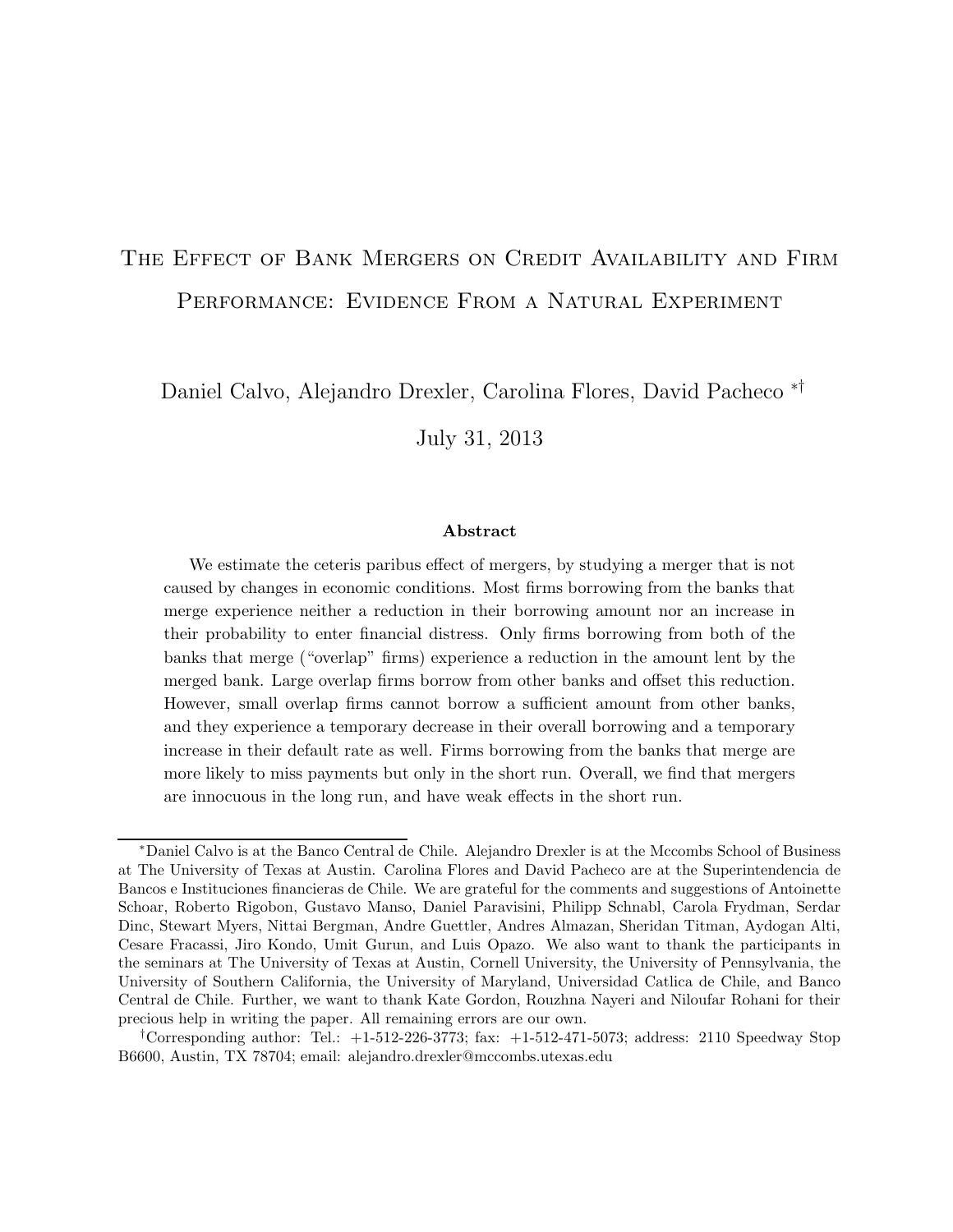The number of banks in the US during 1980-2003 decreased from about 16,000 to about 8,000. The most important cause for this reduction was the merger of healthy institutions (Pilloff, 2004). An important question that has emerged is how these mergers affect the borrowers of the bank. Many have argued that after a merger, the consolidated institution makes significant credit allocation changes. This can lead to large real effects if firms are unable to compensate changes in the amount lent by their banks. A complete understanding of how mergers affect credit requires estimating the banks' lending channel (i.e. the changes in credit allocation made by the consolidated institution), simultaneously with the firms' borrowing channel (i.e. the inability of firms to compensate changes in the amount lent by the merging banks by borrowing from other banks).

Early studies about mergers are based on aggregate data, and therefore do not make a distinction between the lending channel and the firm channel. The majority of papers based on aggregate data show that large banks favour lending to large companies, while small banks are more likely to lend to small business (Berger, Kashyap, Scalise, Gertler, and Friedman, 1995; Berger, Klapper, and Udell, 2001; Cole, Goldberg, and White, 2004). According to this strand of literature, a merger increases the size of the bank and reduces the lending to small borrowers. Nonetheless, some early studies already point out that mergers might have a reduced effect on credit allocation (Peek and Rosengren, 1998; Strahan and Weston, 1998), or that effects might be transitory (Berger, Saunders, Scalise, and Udell, 1998; Jayaratne and Wolken, 1999).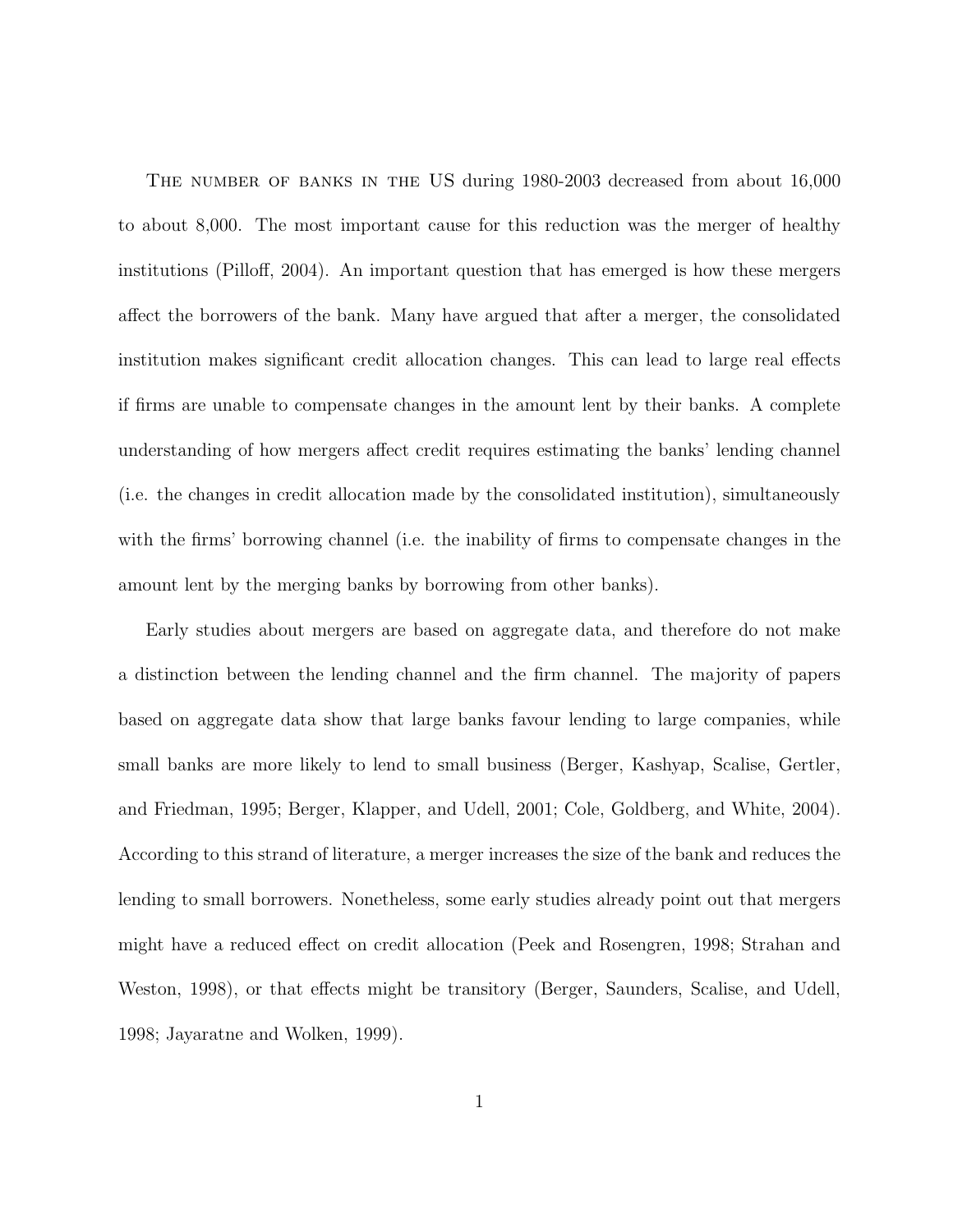Recent lending data at the bank-firm level has become available, broadening the scope of the analysis of bank mergers. A prominent study using this type of data for the Italian financial markets, suggests that the extent to which a merger affects the cost of credit and the extensive margin of credit depends on the size of the firm and the availability of alternative sources of financing Sapienza (2002). Small firms with fewer financing alternatives experience the strongest change in credit availability and the highest increase in credit costs. Di Patti and Gobbi (2007) use similar data to study changes in the loan amount borrowed by each firm, and only find temporary reductions in credit availability borne by firms affected by the merger. More recently, Degryse, Masschelein, and Mitchell (2011) use Belgian data and find an important long term reduction in credit availability borne by firms initially borrowing from the target bank.

Consolidating the findings in previous studies is difficult given that the results are so diverse. However, the diversity of results is natural because the mergers studied take place in different circumstances. For example, some banks are acquired after a negative shock to their borrowers (Dymski, 1999). In such cases, we observe a "spurious" negative correlation between the merger and the performance of the borrowers of the target. However, other banks are acquired after a positive shock (Pilloff, 2004), which generates a "spurious" positive correlation. Some of these shocks are observed by the researcher and incorporated into the analysis, but in many cases these shocks are not observable and the "spurious" correlation is incorrectly considered a consequence of the merger. Furthermore, the effect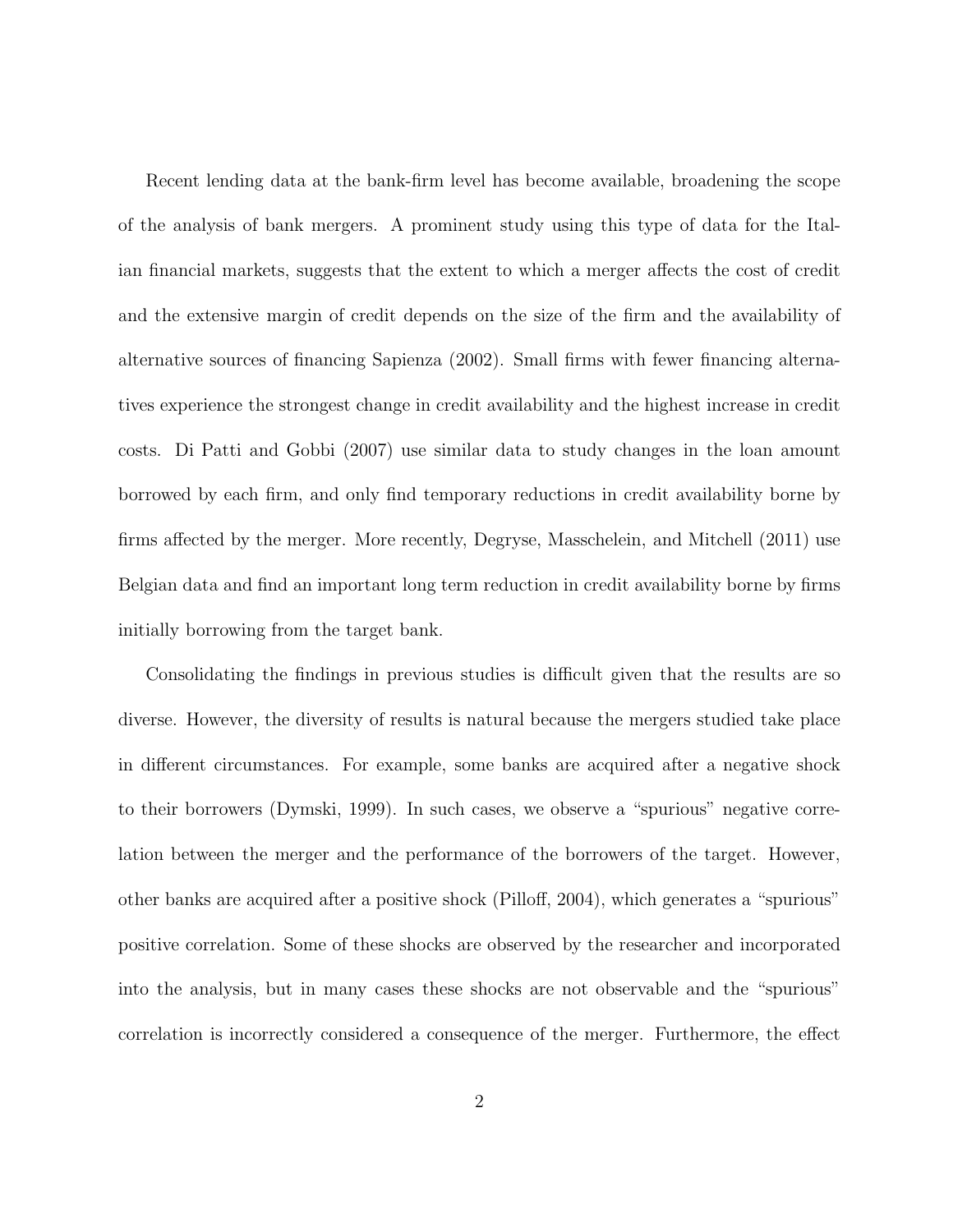of the merger can be overstated if the clients with good investment opportunities anticipate the merger and migrate to other banks. On the other hand, the effects can be understated if the target tries to improve its portfolio before the merger by luring high quality borrowers.

To address potential biases we study a merger that is not caused by changes in the characteristics of the firms, and we construct the sample based on variables observed before the firms are able to anticipate the merger. In 2002, two Spanish banks merged their Chilean subsidiaries subsequent to the consolidation of their operations in Spain in 1999. Because the subsidiaries made up less than 1% of the value of the Spanish conglomerates, one can reasonably assume that the merger of the subsidiaries in Chile is a consequence of the merger in Spain and thus independent of the characteristics of the borrowers in Chile. Furthermore, the evidence in the paper shows that the merger was not anticipated by the firms in Chile as seen in figure 1. To make the analysis more robust, we use a window of time that starts before the merger in Spain takes place and ends almost two years after the consolidation was completed in Chile. To the best of our knowledge, we are the first to disentangle the effect of a merger from the effect of other changes in the economic conditions, which can be the very reason why banks merge in the first place. Furthermore, in our identification strategy, the ability of the firms to anticipate the merger and pre-sort does not bias the results.

Following the approach in Khwaja and Mian (2008), we study the impact of the merger on the firms that borrow from multiple banks before the merger. These firms make up 15%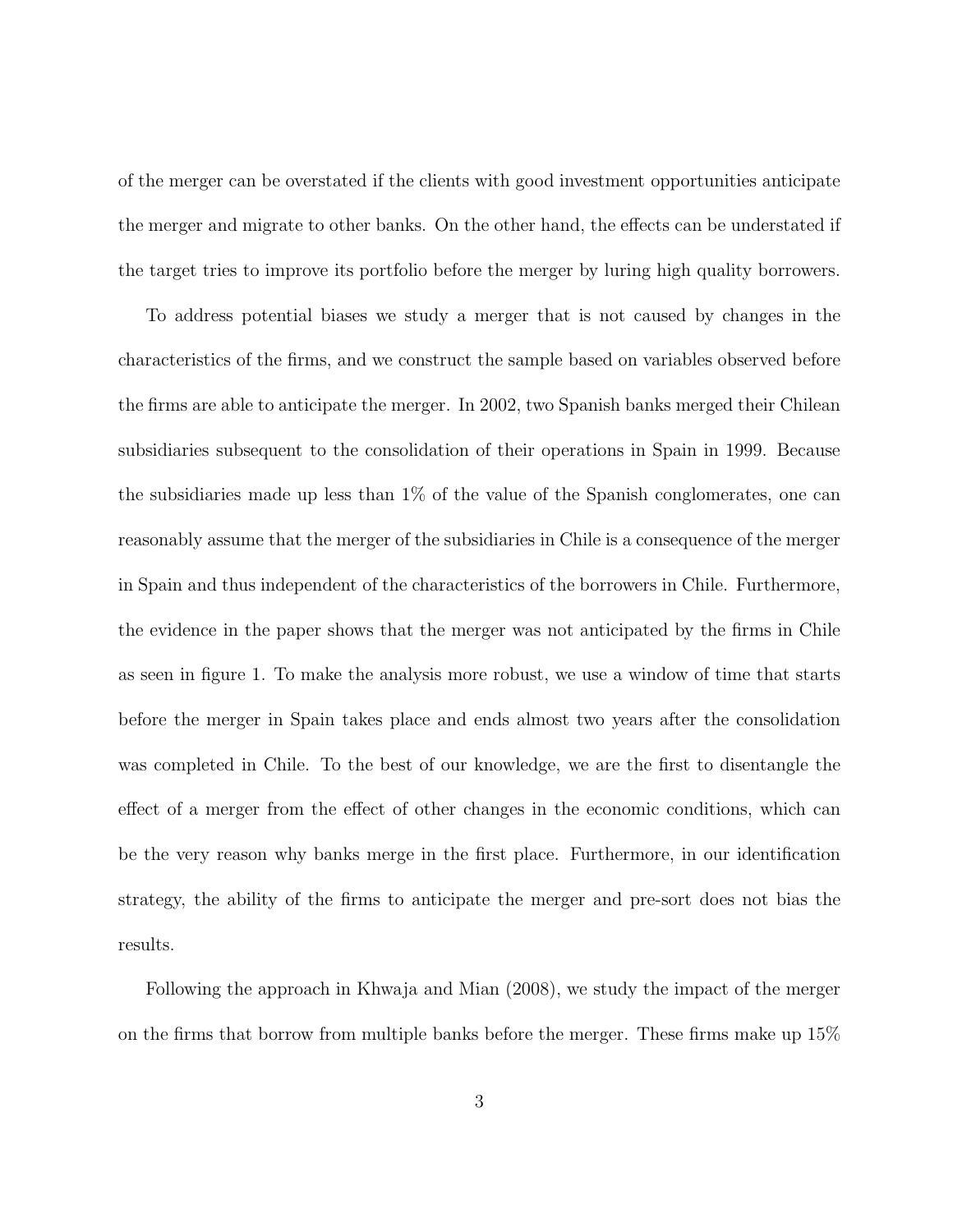of the total number of firms yet they account for 78% of the total borrowing in the financial market. We also provide an approximation of the effect of the merger on the firms' borrowing channel. Firms initially borrowing from one of the banks that merge (and from other banks that do not merge) neither have a change in the amount lent by the merged bank, nor have a change in the amount borrowed from other banks. Firms initially borrowing from both banks that merge-referred to as "overlap" firms henceforth- have a 20% reduction in the amount lent by the merged bank compared to the change in the amount lent by other banks. The magnitude of this reduction is independent of the firm's size. In the short run, large overlap firms borrow enough from other banks and offset this reduction, but small overlap firms experience a reduction in their number of lending relationships and total borrowing. In the long run, both large and small overlap firms borrow enough from other banks and offset the reduction in the amount lent by the merged bank.

We also study the effect of the merger on the extensive margin of credit. We find that overlap firms are less likely to end their relationship with the merged bank. While this result is consistent with previous findings, the effect is a consequence of how "exit" is measured in the literature and unrelated to changes in credit allocation (This is true not only in our setup but also in the setup of previous empirical work on the subject.).<sup>1</sup> We also observe that firms borrowing from the target, defined in the paper as the smallest bank in the

<sup>&</sup>lt;sup>1</sup>In most empirical studies, borrower i "exits" bank j at time t if the amount borrowed at time t is zero, and the amount borrowed at time  $t - 1$  is larger than zero. For most firm-bank relationships, the earliest this can happen is when the loan reaches maturity; however, for "overlap"-merged bank relationship the earliest this can happen is when both pre-existing loans reach maturity which happens later on average.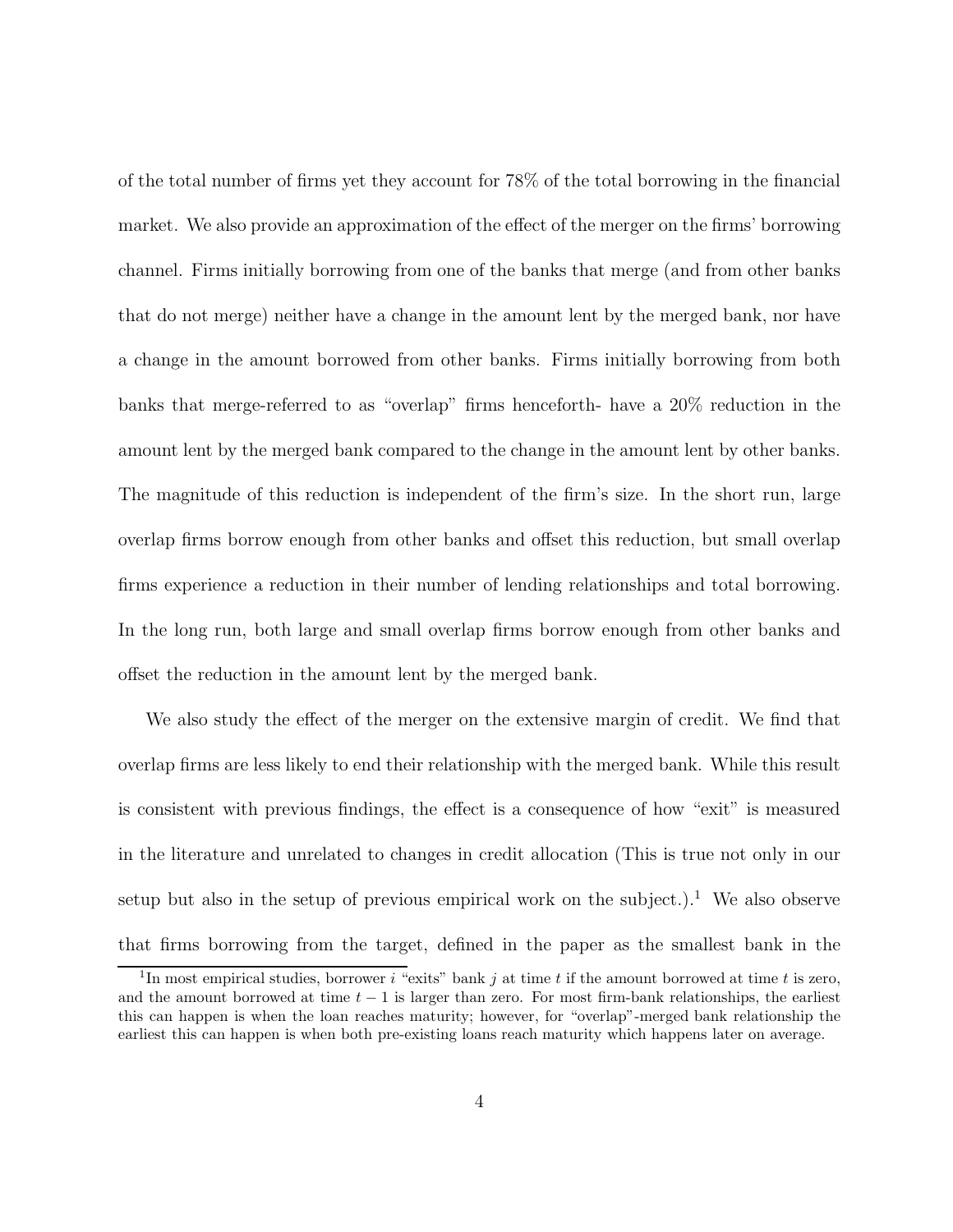merger, experience a small increase in the probability of being denied a loan (0.59%). This is consistent with the findings in Degryse, Masschelein, and Mitchell (2011).

The effect on the firms' performance is also minimal. Only small overlap firms have an increase in the probability of default to the merged bank within two years, but even these firms do not have a higher probability of default in the long run compared to similar firms borrowing from other banks. Furthermore, we do not observe a change in the sales level or the probability of going out of business for most of these firms. Only small overlap firms show a higher probability of shut down, and though this result is economically large, it is not statistically significant. On the downside, we observe that both small and large firms borrowing from either one or both banks in the merger experience an increase in the probability of missing a payment when the banks merge. However, in the long run, the probability of these firms missing a payment is not different from the probability of similar firms missing a payment to other banks. This finding suggests that the increase in the number of late payments is caused by a transitory reorganization of the operations of the merged bank and not by the economic distress of the firms exposed to the merger. One possibility is that the reorganization increases loan officer turnover and therefore reduces the monitoring of the loans which in turn deteriorates repayment. See Drexler and Schoar (2012) for evidence of this mechanism.

We then turn to the analysis of firms that borrow from only one bank. Following the methodology described in Degryse, Masschelein, and Mitchell (2011), we construct three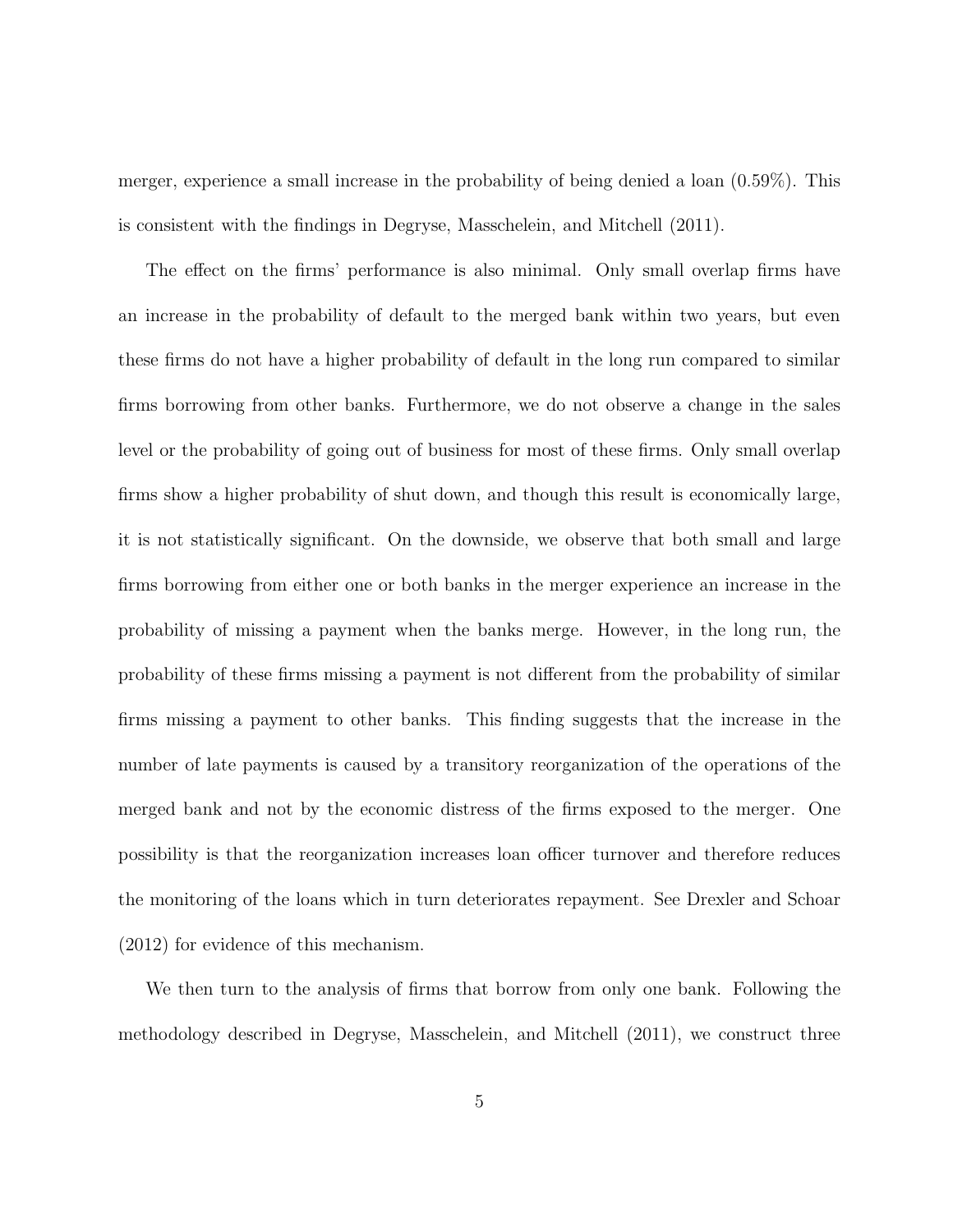categories of firms based on their borrowing before and after the merger: the "STAY" category is comprised of firms that borrow from the same bank before and after the merger, the "SWITCH" category is comprised of firms that borrow from different banks before and after the merger, and the "DROP" category consists of firms that borrow from only one bank before the merger and do not have debt after the merger. We study whether the firms initially borrowing from the target or the acquirer are more likely to belong to one of these categories compared to similar firms initially borrowing from a bank that does not merge. While Degryse, Masschelein, and Mitchell (2011) find that firms borrowing from the target have a substantially higher probability of being a "DROP" firm, we find that only small firms borrowing from the target have a higher probability of being a "DROP" firm. Furthermore, even for these firms, the increase in the probability of being a "DROP" firm is only 1%, and this is one order of magnitude smaller than the increase found in previous studies. The firms initially borrowing from the acquirer bank have a 1% higher probability of being a "SWITCH" firm, and the sign and magnitude of this increase is consistent with the previous findings in the literature.

We also find that firms dropped by a bank that merges are 1% more likely to miss a payment compared to firms dropped by another bank, and firms that stay with a bank that merges are 4% more likely to miss a payment compared to similar firms that stay with another bank; these differences are significant at the 1% level. On the other hand, we do not find significant differences in the access to credit, the sales growth or the probability of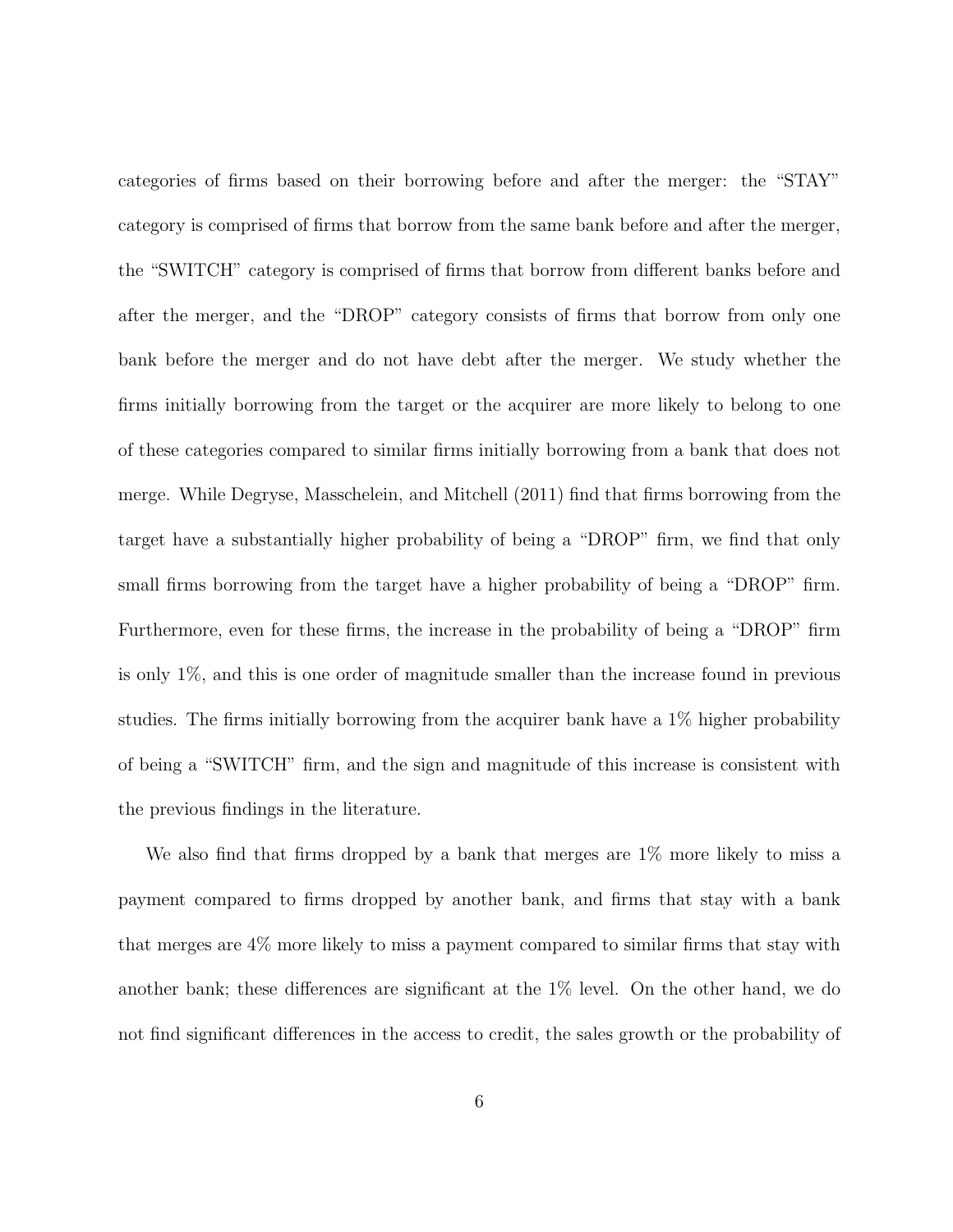going out of business among these firms. This suggests that the increase in the probability of missing a payment is the consequence of frictions in the reorganization of the merged bank, not due to financial or economic distress inflicted on the firms that are dropped by the merged bank or that stay with the merged bank.

Overall we find that the effect of a merger on the firms' performance and the firms' access to finance is small in the short run and minimal at most in the long run. Our findings suggest that the strong effect documented in previous work is the result of changes in the economic conditions that cause the merger in the first place, not the result of the merger itself.

# I Setup of The Natural Experiment and Descriptive **Statistics**

### A Setup of The Natural Experiment

The majority of the empirical studies that examine the impact of bank mergers and takeovers face the challenge that the decision to merge is endogenous. Furthermore, the banks that merge also choose their partner bank, the date of the announcement, and the date of the merger. All these decisions are strongly affected by dynamic changes in the borrowers' investment opportunities. To address this limitation, we study a merger in Chile that can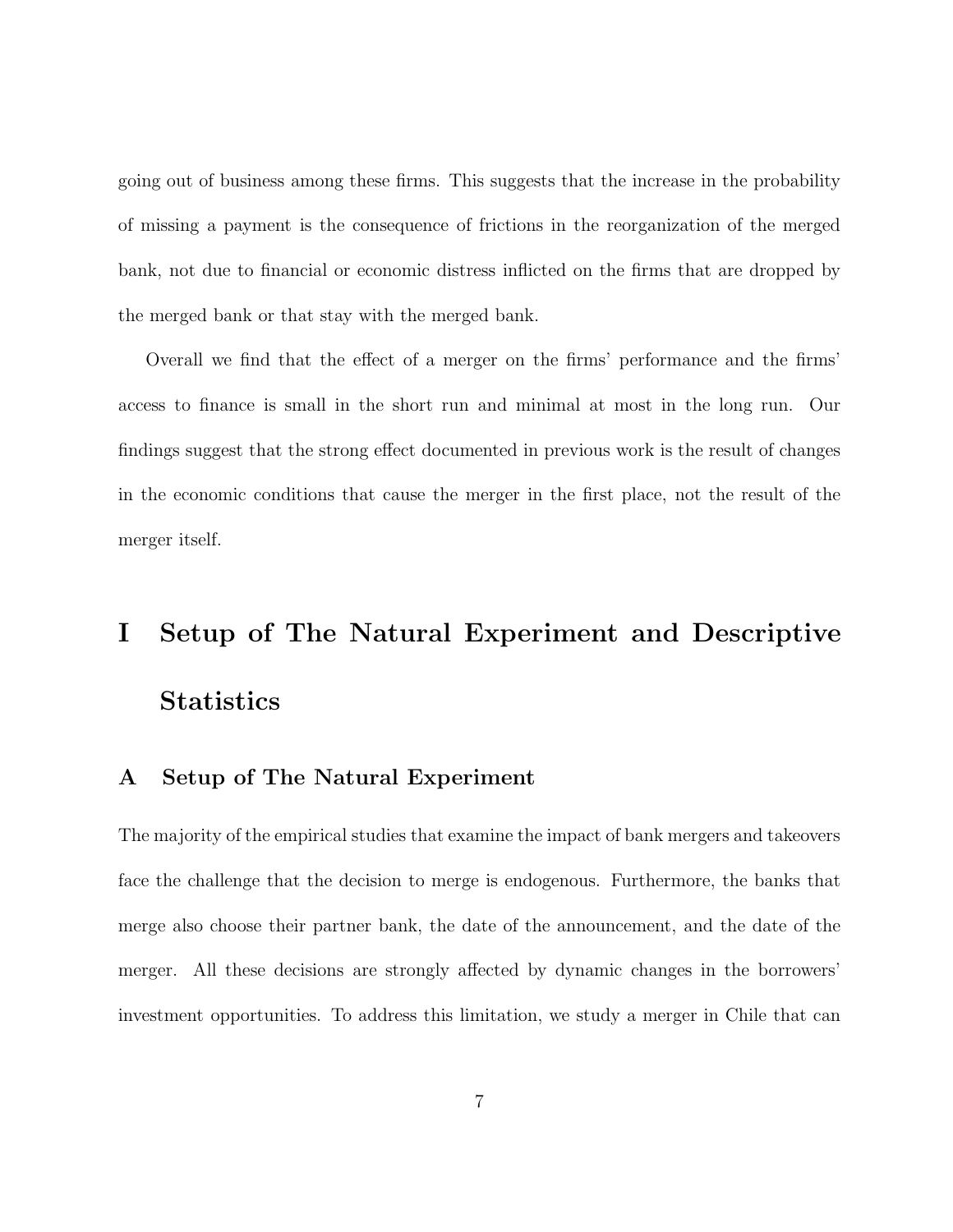be fairly assumed to be independent of the borrowers' investment opportunities.

What makes this merger unique is the fact that it was driven by contingencies in the Spanish financial market, not by changes in investment opportunities of the firms in Chile. In particular, the merger was the result of the union of two financial holdings in Spain in 1999, Banco Santander and Banco Central Hispano, that later became the Banco Santander Central Hispano (BSCH). Banco Santander was the owner of Banco Santander Chile, and Banco Central Hispano had a 40% stake in Banco de Santiago. In April 2002, BSCH bought 35% of Banco de Santiago, raising its participation from 40% to 75%, and in August of 2002 the two banks merged their operations (see Morel (2003) for the details of the merger). However, the banks in Chile represented less than 1% of the operations of holdings in Spain. Therefore, we can fairly assume that the merger was driven by contingencies in the Spanish financial markets and not by contingencies in the Chilean markets. Furthermore, Banco Santander Chile and Banco de Santiago had no commercial ties before the merger of the Spanish Holdings, which substantially reduces the likelihood of a merger between the two banks in the absence of the BSCH merger

Even if the merger is unrelated to the firms' investment opportunities, the results can be biased if some borrowers are able to anticipate the merger and pre-sort. In figure 2, we observe that the merger in Spain was not anticipated by the market, thus setting 1998 as a starting point for the analysis guarantees that borrowers are not pre-sorted yet. Furthermore in figure 1, we show that before the merger in Chile, there is no unusual borrowing activity,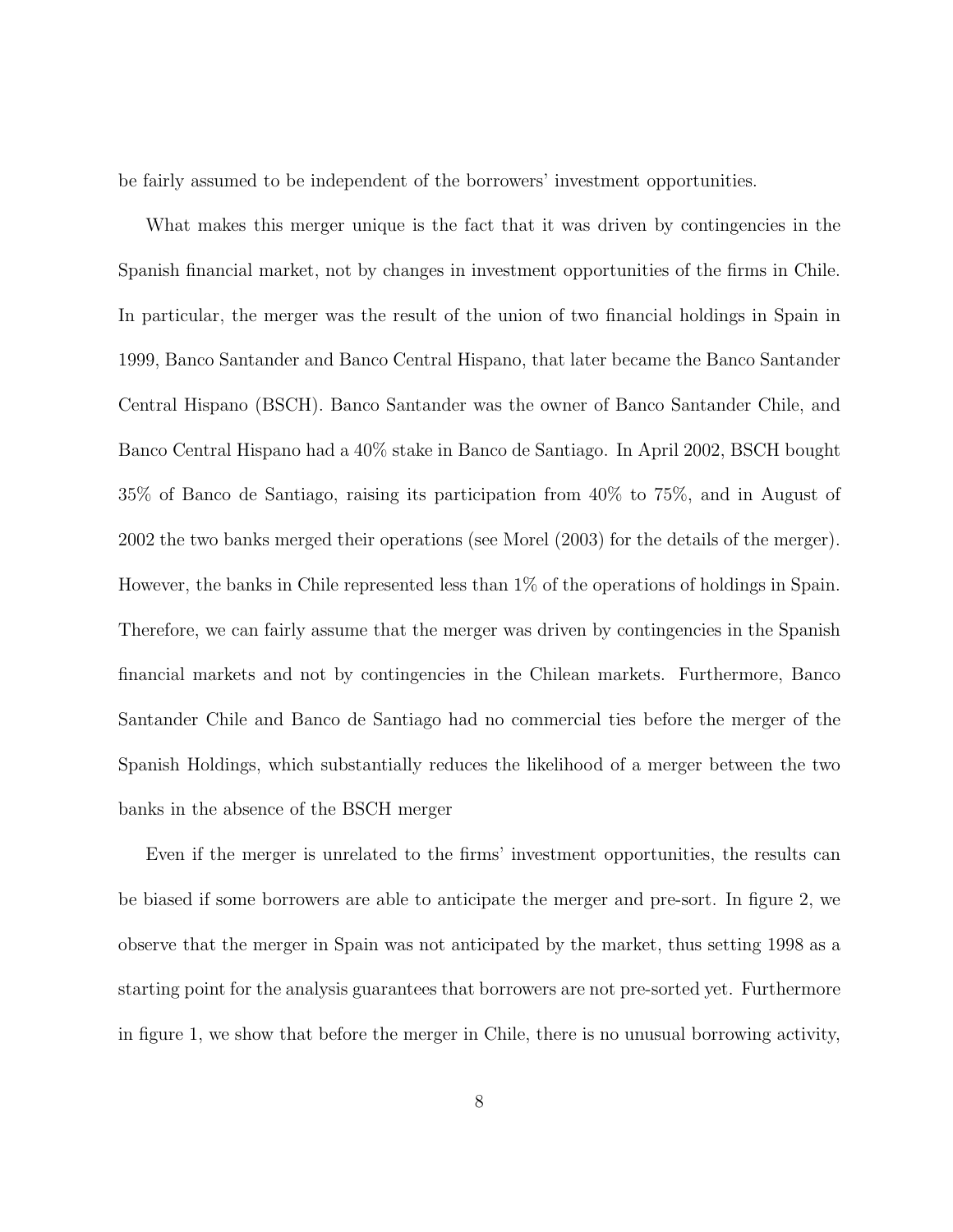which confirms that results are not driven by self-selection.

Downward bias can also arise if the analysis includes mergers or acquisitions wherein the banks continue operating as independent units. We confirmed with practitioners and government officials that after the merger, the banks consolidated their operations into a single operating unit. Many branches were closed, the administration was consolidated, and a central information system was set up. Because of legal restrictions, the loans were not consolidated, but the borrowers were assigned to the same loan officer, and redundant loan officers were reassigned or dismissed. Though the event we study is a merger, to facilitate the reading of the paper, we refer to the largest bank in the merger as the "acquirer", and we refer to the smallest bank in the merger as the "target" or the "acquired".

### B Descriptive Statistics

For this study, we use a data set from the Chile Bank Regulation Department "SBIF" that contains financial information at the firm-bank level.<sup>2</sup> This data is self-reported by formal financial institutions, which are required by law to report data, and audited by the SBIF. The data set contains the total loan amount and the late payments for every firm and individual at each bank. The late payments are divided into amount past due for 90 days or less and amount past due for more than 90 days.<sup>3</sup> In addition to the variables contained

<sup>2</sup>SBIF is the acronym in Spanish for Superintendencia de Bancos e Instituciones financieras.

<sup>3</sup>Similar registries exist in other countries. The information collected in these registries varies across countries. Some countries collect very detailed information about the borrowers that can include credit amount, late payments, demographic data, credit inquiries, ratings, and even utility payments. Other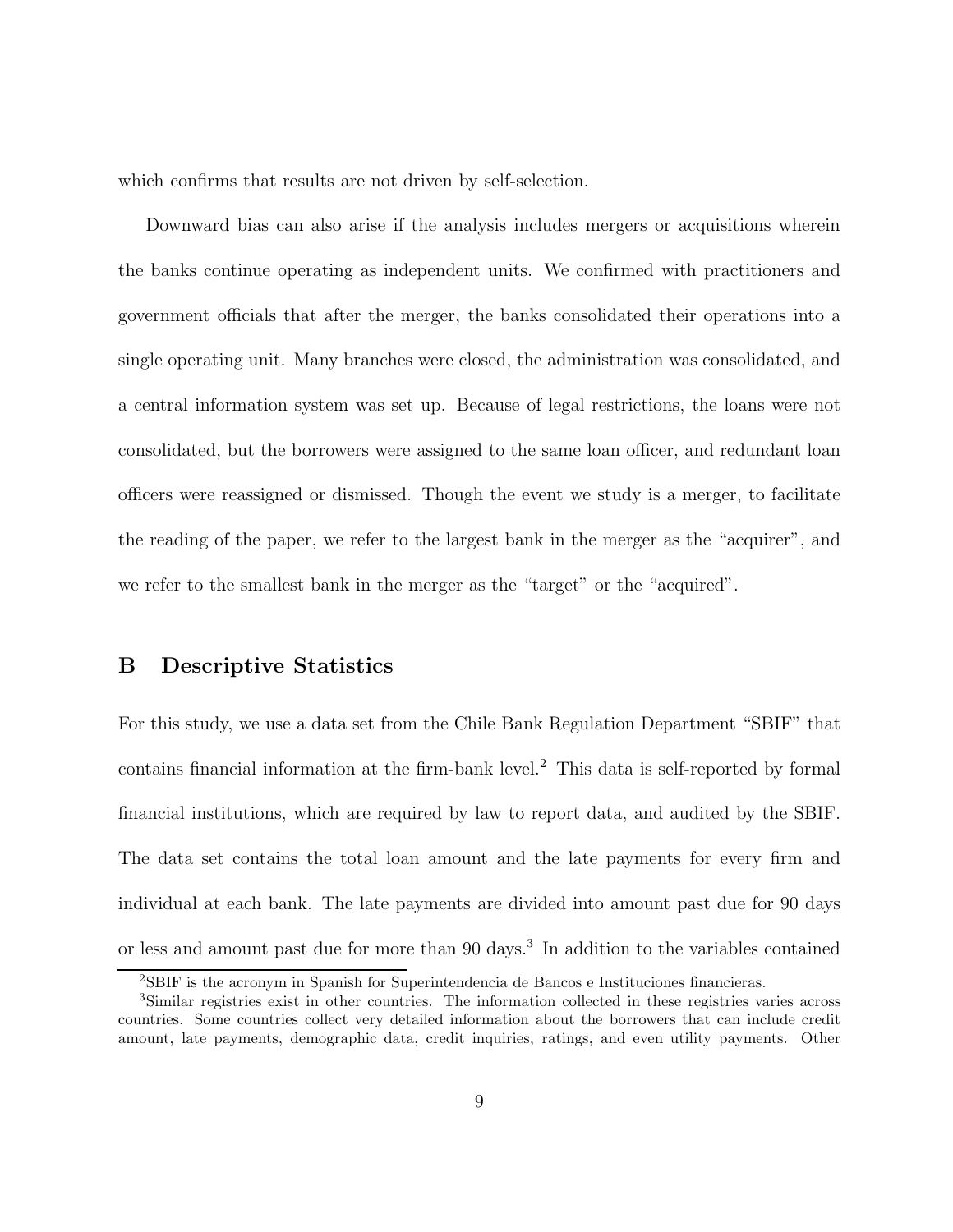in the database, we calculate the number of lending banks per firm, defined as the total number of banks that have non-zero credit with the firm. The SBIF uses the reported data to control whether the banks satisfy the capital requirements outlined in the Basel treaty. Also, an aggregated version of the data that includes the total debt and late payments (but does not disclose the distribution of credit among financial institutions) is made available to financial institutions to ensure that they are aware of the leverage of the borrowers when they make a lending decision.

We also use data from the tax revenue office that contains the revenues and assets of taxpayers expressed in deciles. Using this information, we construct the variable termination that takes the value of one if a firm stops reporting to the tax revenue office and zero otherwise.

In Table I we present summary statistics for the Chilean bank industry in the year that precedes the merger in Spain. The average loan size in the financial system is \$907, and the average borrowing per individual is \$1,495. Excluding non-commercial borrowers, the average borrowing per firm is \$4,064. The firms with more than one bank relationship are more than ten times larger than the firms borrowing from only one bank. The percentage of firms with more than 90 days in arrears is 3.8%. The lending to the 30% largest firms obtain 95.2% of the total lending. The percentage of borrowers with more than one bank relationship is 36.3%; however, these borrowers account for more than 75% of the total countries collect less detailed information, and in some countries the information is only collected for large

borrowers (Djankov, McLiesh, and Shleifer (2007)).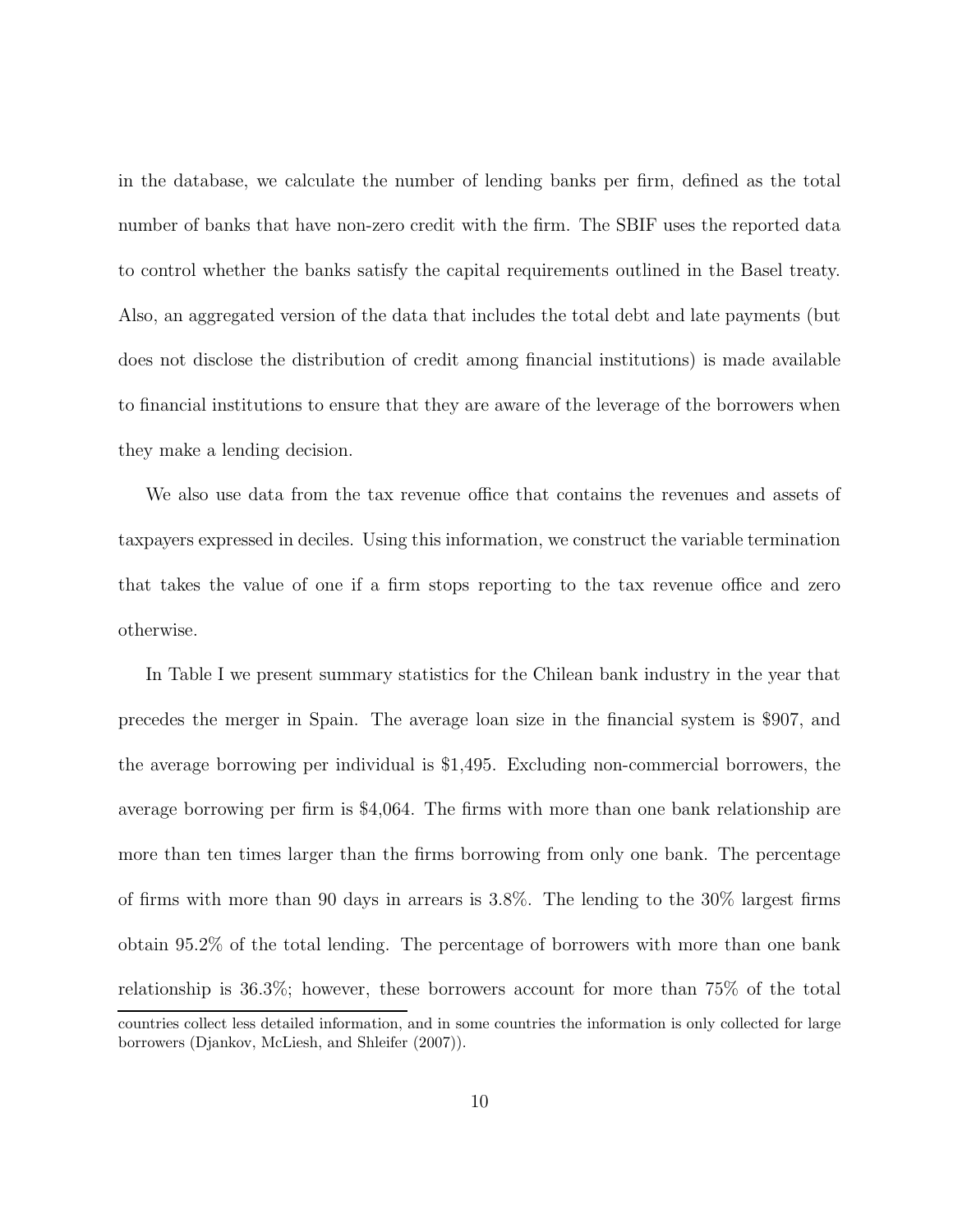lending. When we exclude non-commercial borrowers, the percentage of firms borrowing from multiple sources is only 14.8%, but firms with multiple lending relationships obtain 78.1% of the total lending.

Banks have, on average, US\$3.3 billion in assets, 7.3% return on equity, a 12.2% capitalization rate, and 18.9% annual growth in deposits.

### II Methodology

There are three important conditions that can bias the estimation of the economic implications of a merger. First, the firms that borrow from the banks that merge might be different from the firms that borrow from other banks. Second, the merger can be the result of changes in the investment opportunities of the firms. Lastly, the firms can self-select as soon as they learn about the merger. We include firm fixed effects to address the first problem. This approach resembles the methodology in Khwaja and Mian (2008) and has already been used in the analysis of mergers. What is novel in our study is that we also address the second problem by studying a merger that is unrelated to changes in the firms' investment opportunities as described in section A. Furthermore, we are also able to address the third problem by constructing our sample with information observed well before the firms are able to anticipate the merger.

The approach described in Khwaja and Mian (2008) provides a clean identification of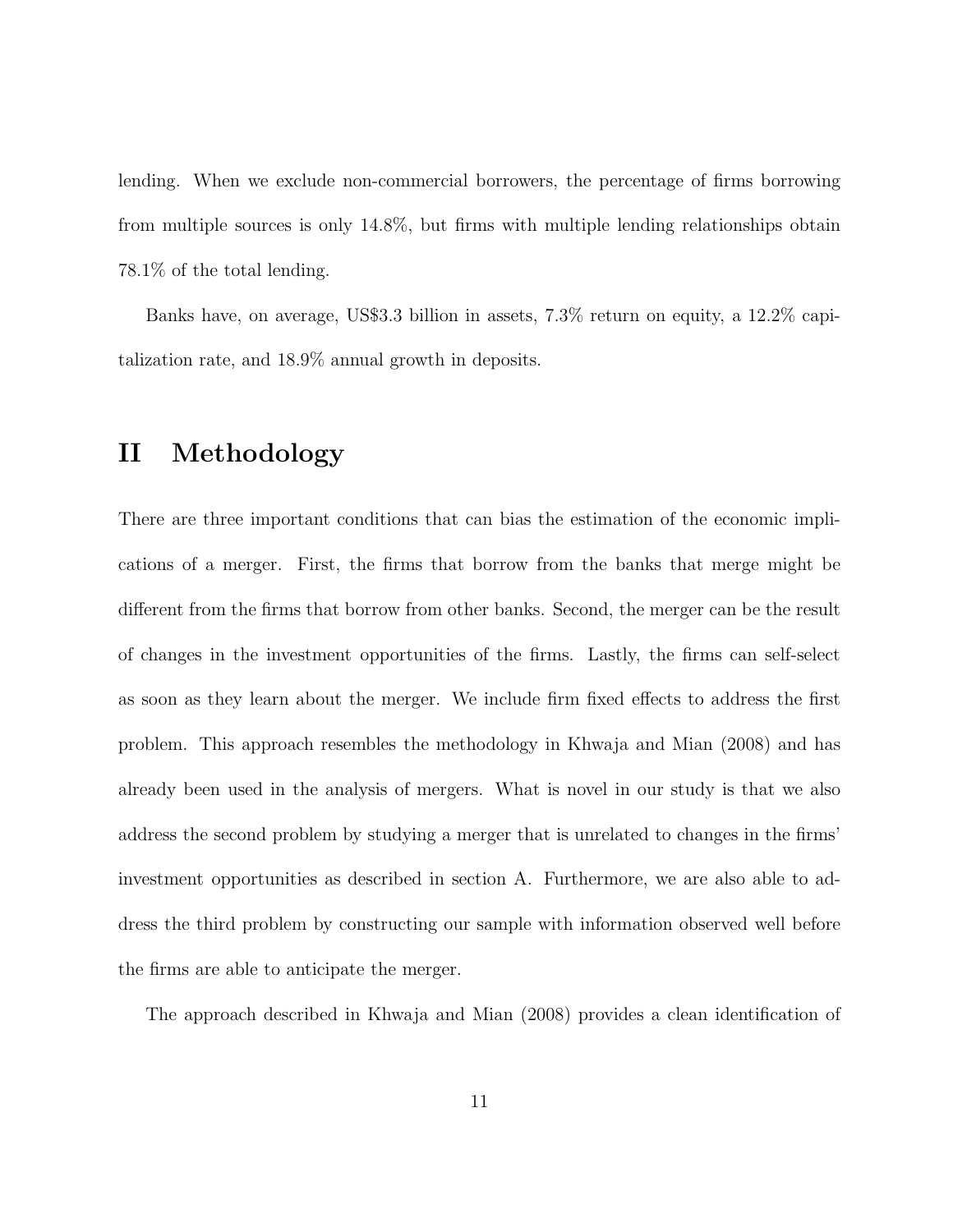the bank lending channel for firms borrowing from multiple banks. However, it does not apply to firms that borrow from a single lender as it would not be possible to include fixed effects. For these borrowers, we use recent techniques proposed in Degryse, Masschelein, and Mitchell (2011). This approach groups single borrowers into categories according to their borrowing situation before and after the merger, and it estimates the effect of the merger separately within each of these categories. The later approach is valid under the assumption that borrowers in each category are indeed comparable. We do not question this assumption; instead, we follow the methodology and test if the findings in Degryse, Masschelein, and Mitchell (2011) hold when the studied merger is unrelated to the firms' investment opportunities.

### A Estimating the Bank Lending Channel on Borrowers with Multiple Banks

We first consider firms that borrow from multiple banks. In the baseline specification we assume that other than the merger, all banks experience similar shocks. Therefore, the change in the size of a loan from bank j to client i depends on shocks to client i and whether the lending bank is the result of a merger. This leads to the following specification:

$$
\Delta l_{ij} = c + \eta_i + \beta m_j + \varepsilon_{ij},\tag{1}
$$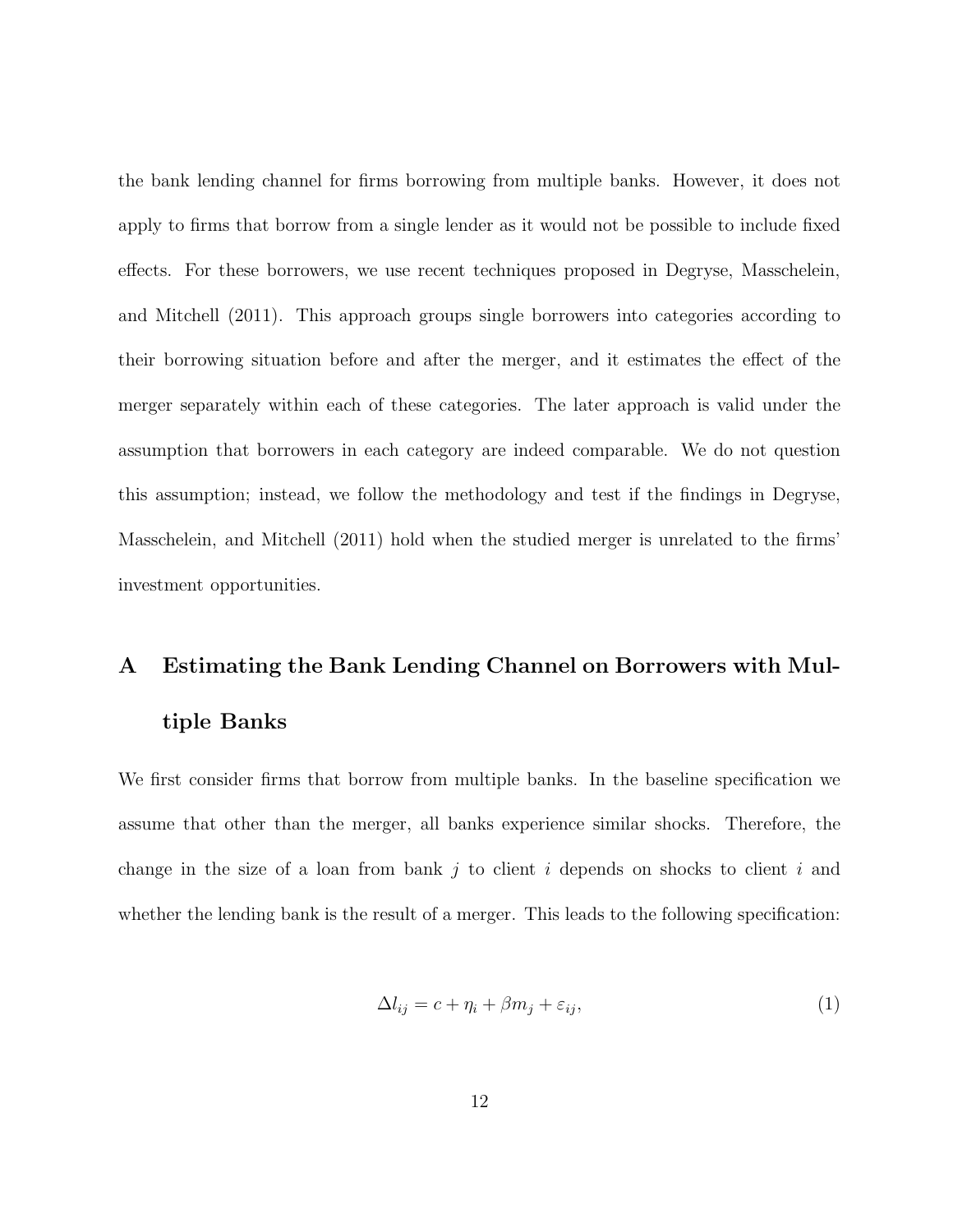where  $\Delta$  is the time first difference operator,  $l_{ij}$  is the logarithm of the size of the loan from bank j to client i,  $\eta_i$  captures the effect of shocks to the borrower, and  $m_j$  is a binary variable that takes the value of one if bank  $j$  is the result of a merger, and zero otherwise.

In the baseline specification, we implicitly assume that the merger affects the clients of the target, the clients of the acquirer, and the clients that borrow from both banks that merge (the "overlapping clients") equally. To relax this assumption we substitute  $m_j$  in equation 1 with three variables that capture the exposure of the borrower to the merger:  $ta_{ij}$ ,  $a_{ij}$ , and  $o_{ij}$ , where  $ta_{ij}$  is the "target dummy variable" and takes the value of one if the bank  $j$  is the result of a merger and borrower i originally borrows from the target but not from the acquirer and zero otherwise,  $a_{ij}$  is the "acquirer dummy variable" and takes the value of one if the bank  $j$  is the result of a merger and borrower  $i$  originally borrows from the acquirer but not from the target and zero otherwise, and  $o_{ij}$  is the "overlap dummy variable" and takes the value of one if the bank  $j$  is the result of a merger and borrower  $i$ originally borrows from both the target and the acquirer and zero otherwise. This leads to the following specification:

$$
\Delta l_{ij} = c + \eta_i + \beta_{ta} t a_{ij} + \beta_a a_{ij} + \beta_o o_{ij} + \varepsilon_{ij}.
$$
\n<sup>(2)</sup>

To relax the assumption that banks face similar shocks we consider a set of  $K$  bank characteristics  $r_k$  that might affect the lending of bank j to borrower i. This leads to the main specification in the empirical section: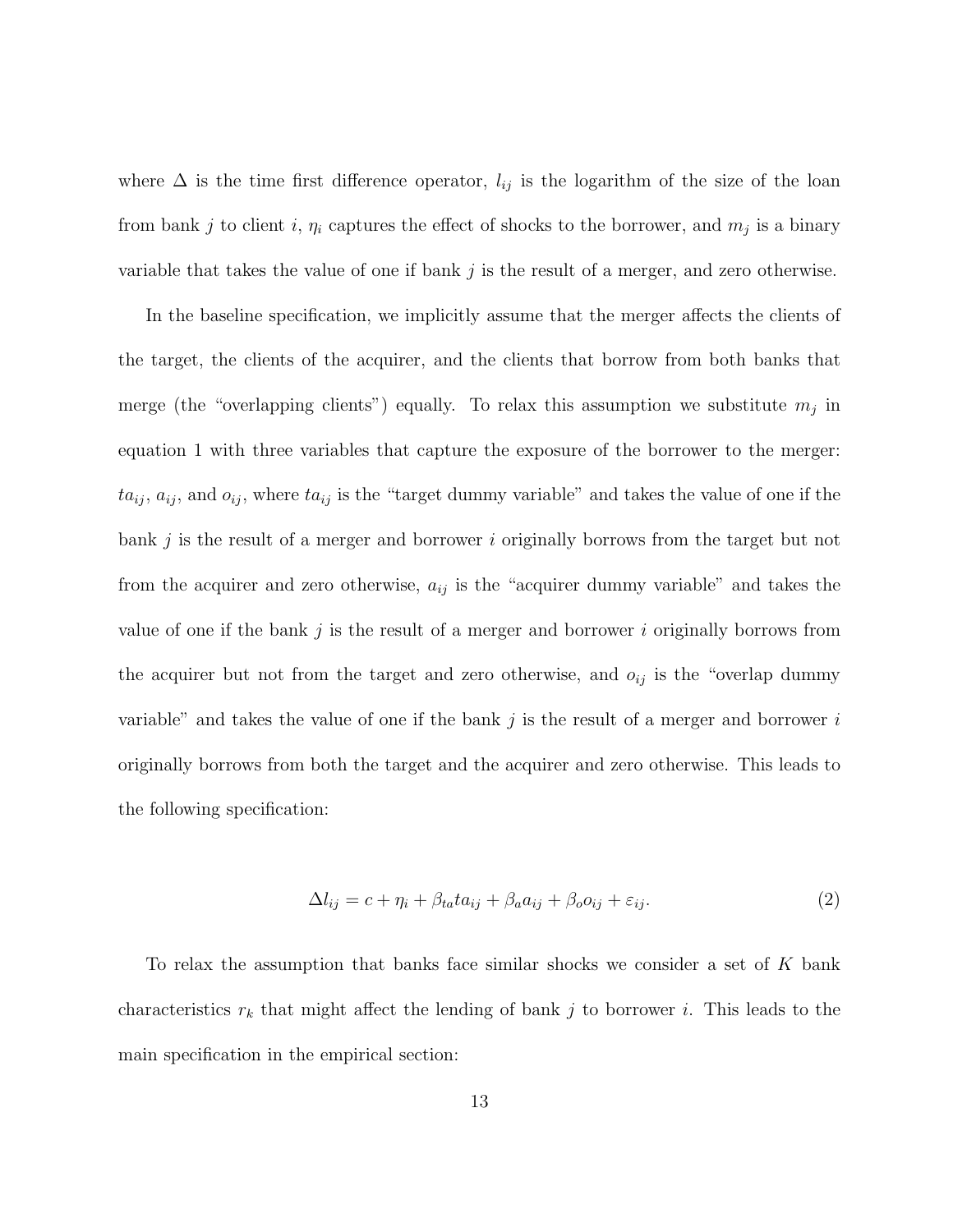$$
\Delta l_{ij} = c + \eta_i + \beta_{ta} t a_{ij} + \beta_a a_{ij} + \beta_o o_{ij} + \sum_K \beta_{r_k} r_{kj} + \varepsilon_{ij},\tag{3}
$$

where  $r_{kj}$  represents the value of the characteristic  $r_k$  of bank j.

We use a similar specification to estimate the effect of the merger on the extensive margin, the probability of missing a payment, and the probability of default. In these specifications we replace  $l_{ij}$  respectively with:  $b_{ij}$  which takes the value of zero if client i has a loan with bank j and one otherwise,  $m_{ij}$  which takes the value of one if client i has a past due amount of less than 90 days with bank j and zero otherwise, and  $d_{ij}$  which takes the value of one if client i has a past due amount of more than 90 days with bank  $j$  and zero otherwise.<sup>4</sup>

For robustness, we also estimate equation 3 excluding the firms fixed effects but including controls for the sales amount and the assets amount of the firms before the merger. These variables are extracted from the database of the tax revenue office and are expressed in deciles.<sup>5</sup> To capture non-linear effects of sales on the variables of interest we include one dummy variable for each sales amount decile d. We use the same approach to capture nonlinear effects of the assets amount on the variables of interest. This leads to the following specification:

<sup>&</sup>lt;sup>4</sup>Clients with past due amount of more than 90 are considered to be in default by the Bank Regulation Department, and force the bank to increase the loan loss provision substantially.

<sup>&</sup>lt;sup>5</sup>For legal reasons, the tax revenue office cannot disclose the exact sales and assets amount of each company.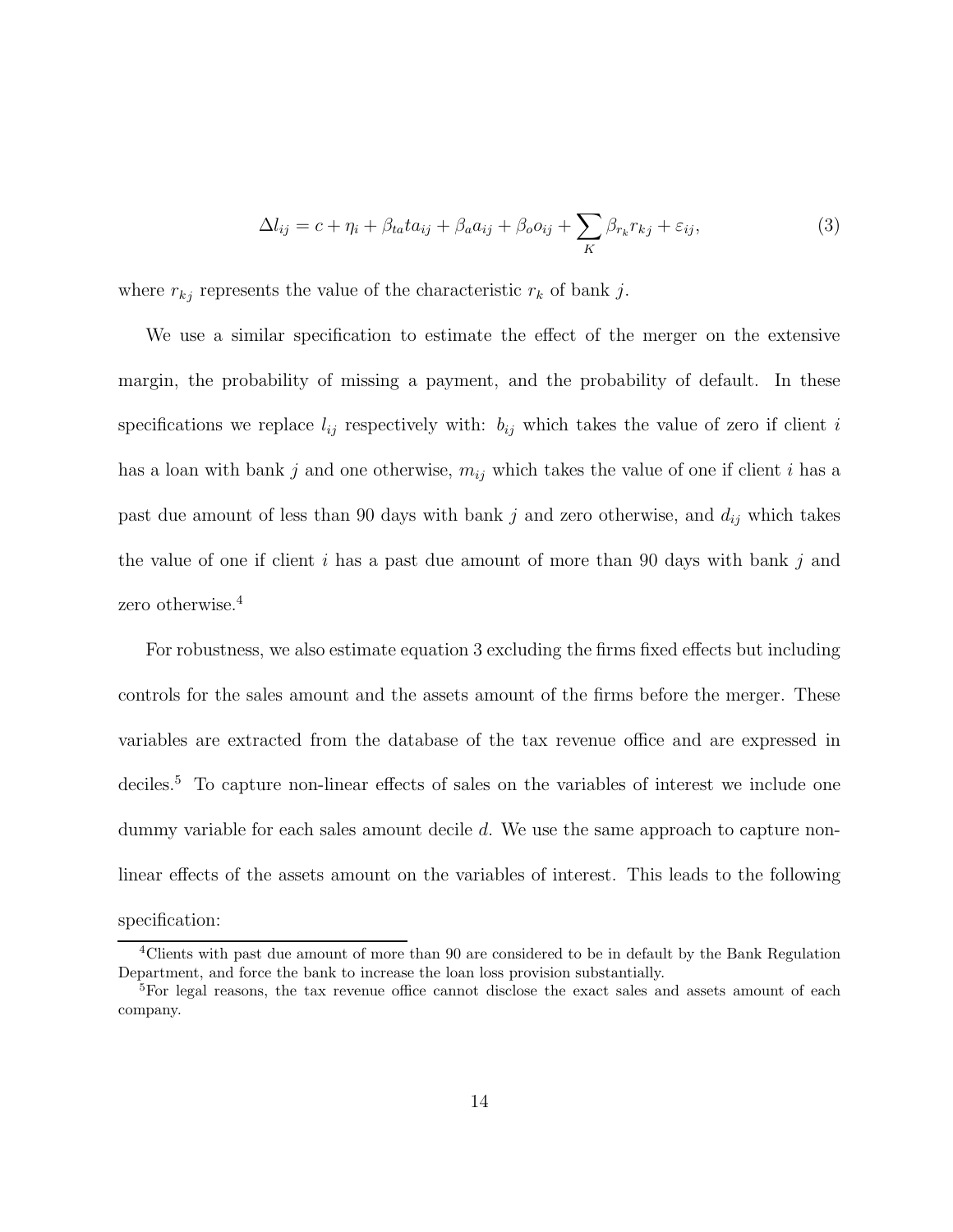$$
\Delta l_{ij} = c + \eta_i + \beta_{ta} t a_{ij} + \beta_a a_{ij} + \beta_o o_{ij} + \sum_K \beta_{r_k} r_{kj} + \sum_d (\beta_{a_d} a_{di} + \beta_{s_d} s_{di}) + \varepsilon_{ij}, \tag{4}
$$

where d indicates the decile  $a_{di}$  takes the value of one if the assets amount of firm i are in decile d and zero otherwise, and  $s_{di}$  takes the value of one if the sales amount of firm i are in decile d and zero otherwise.

In the specification, without fixed effects, we can explore heterogeneous treatment effects. In particular, we study if the effect of the merger depends on the firms' size because many studies document that small firms are more affected by the merger than large firms (Sapienza, 2002; Berger and Udell, 1995; Berger, Klapper, and Udell, 2001; Cole, Goldberg, and White, 2004). We divide firms into the 30% largest firms and the 70% smallest firms according to the firms' total borrowing, and we create a dummy variable sm that takes the value of one if the firm belongs to the bottom  $70\%$ .<sup>6</sup> The variable sm is then interacted with the merger dummy variables  $ta$ ,  $a$ , and  $o$ . This leads to the following specification:

 $\Delta l_{ij} = c + \eta_i + \beta_{ta} t a_{ij} + \beta_a a_{ij} + \beta_o o_{ij} + \beta_{tasm} t a_{ij} \times s m_i + + \beta_{asm} a_{ij} \times s m_i + \beta_{osm} o_{ij} \times s m_i +$ 

$$
\beta_{sm} s m_i + \sum_K \beta_{r_k} r_{kj} + \sum_d (\beta_{a_d} a_{di} + \beta_{s_d} s_{di}) + \varepsilon_{ij},
$$

 ${}^{6}$ The same firm size classification is used in Khwaja and Mian (2008)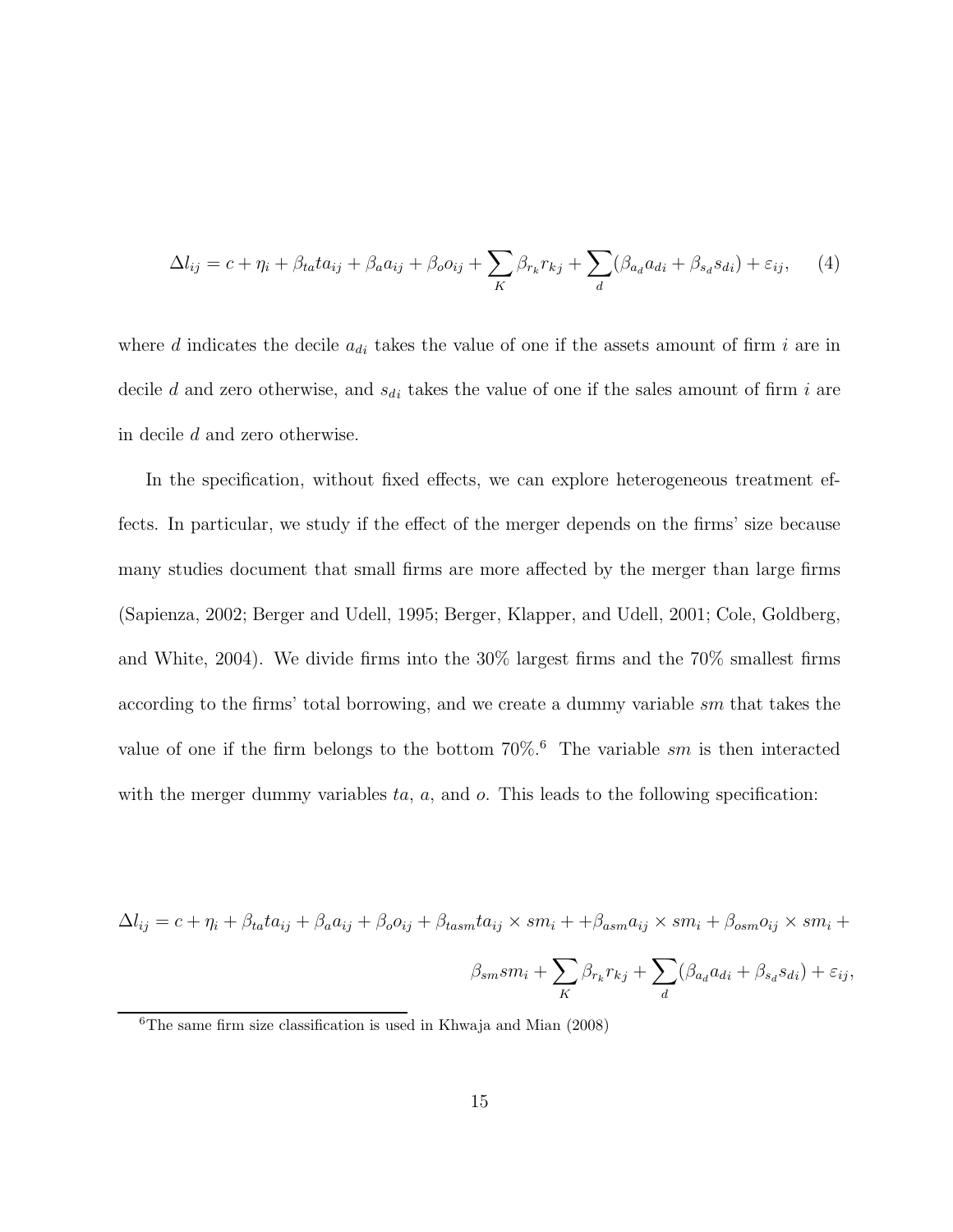where we adopt the same definition for the variables used in equation 4,  $sm_i$  is the size dummy variable for firm  $i$ , and  $\times$  is the interaction operator.

## B Estimating the Firm Borrowing Channel on Borrowers with Multiple Banks

In this section, we outline a methodology that captures the extent to which firms can start new bank relationships and offset the effect of the merger. We define the aggregated left hand side variable  $L_i$  as the total borrowing of client i in the formal financial system, and the aggregated left hand side variables  $B_i$ ,  $M_i$  and  $D_i$ , as the loan-size weighted average of the variables  $b_{ij}$ ,  $m_{ij}$ , and  $d_{ij}$  defined in subsection II.A. In the same way, we define the aggregated exposure to the merger variables  $TA_i$  the "aggregate exposure to the target",  $A_i$  the "aggregate exposure to the acquirer", and  $O_i$  the "aggregate exposure to the target and the acquirer", as the loan-size weighted average of the variables  $t a_{ij}$ ,  $a_{ij}$ ,  $o_{ij}$  defined in subsection II.A. We also define  $R_{ki}$ , as the loan-size weighted average of the variable  $r_{kj}$  defined in subsection II.A.<sup>7</sup> Using the aggregated variables we estimate the following specification:

$$
\Delta L_i = c + \eta_i + \beta_{TA} T A_i + \beta_A A_i + \beta_O O_i + \sum_K \beta_{R_k} R_{ki} + \varepsilon_i.
$$
\n(5)

<sup>&</sup>lt;sup>7</sup>The weights are estimated according to the formula  $w_{ij} = \frac{l_{ij}}{\sum_i l_i}$  $\overline{\jmath}\,l_{ij}$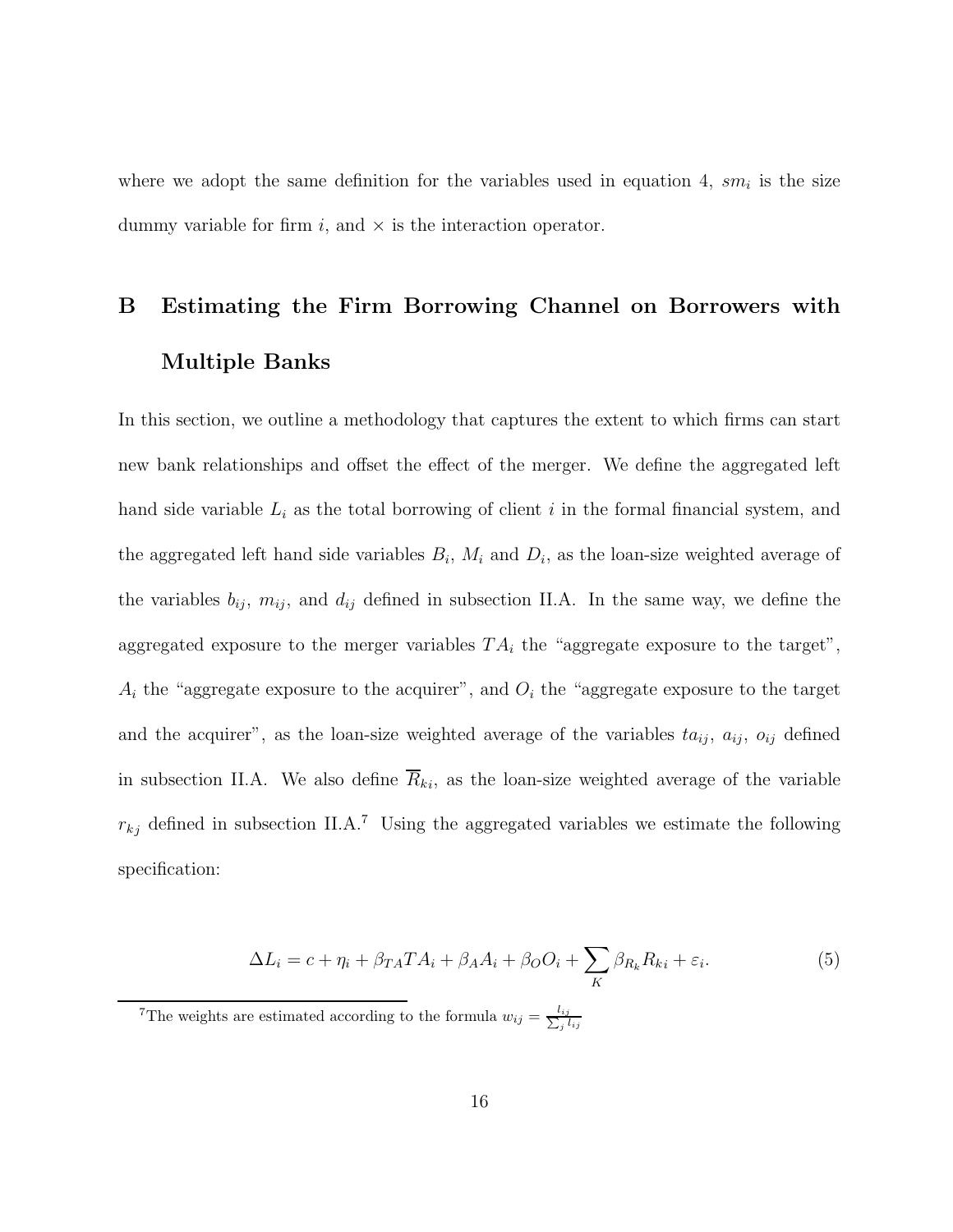If the merger is correlated with other shocks at the firm level (represented by  $\eta_i$ ), the parameters estimated using specification 5 will be biased. However, we argue that the merger is unrelated to the firms' characteristics and therefore we expect  $cov(T A_i, \eta_i)$ ,  $cov(A_i, \eta_i)$ ,  $cov(O_i, \eta_i)$  to be relatively small. Furthermore, table IV shows that the estimated effect of the merger on the default probability of the firms does not change when firm fixed effects are included. This is consistent with the idea that the merger is not a consequence of changes in the quality of the firms. To further reduce the magnitude of any potential biases, in the regression we include all the characteristics of the firms that we observe. This leads to the following specification:

$$
\Delta L_i = c + \eta_i + \beta_{TA} T_i + \beta_A A_i + \beta_O O_i + \sum_K \beta_{R_k} R_{ki} + \sum_d (\beta_{a_d} a_{di} + \beta_{s_d} s_{di}) + \varepsilon_i, \tag{6}
$$

which is the aggregated version of equation 4.

In the analysis, we also include the size variable defined in subsection II.A, and its interaction with the aggregated exposure to the merger:  $TA$ ,  $A$ , and  $O$ . This leads to the following specification: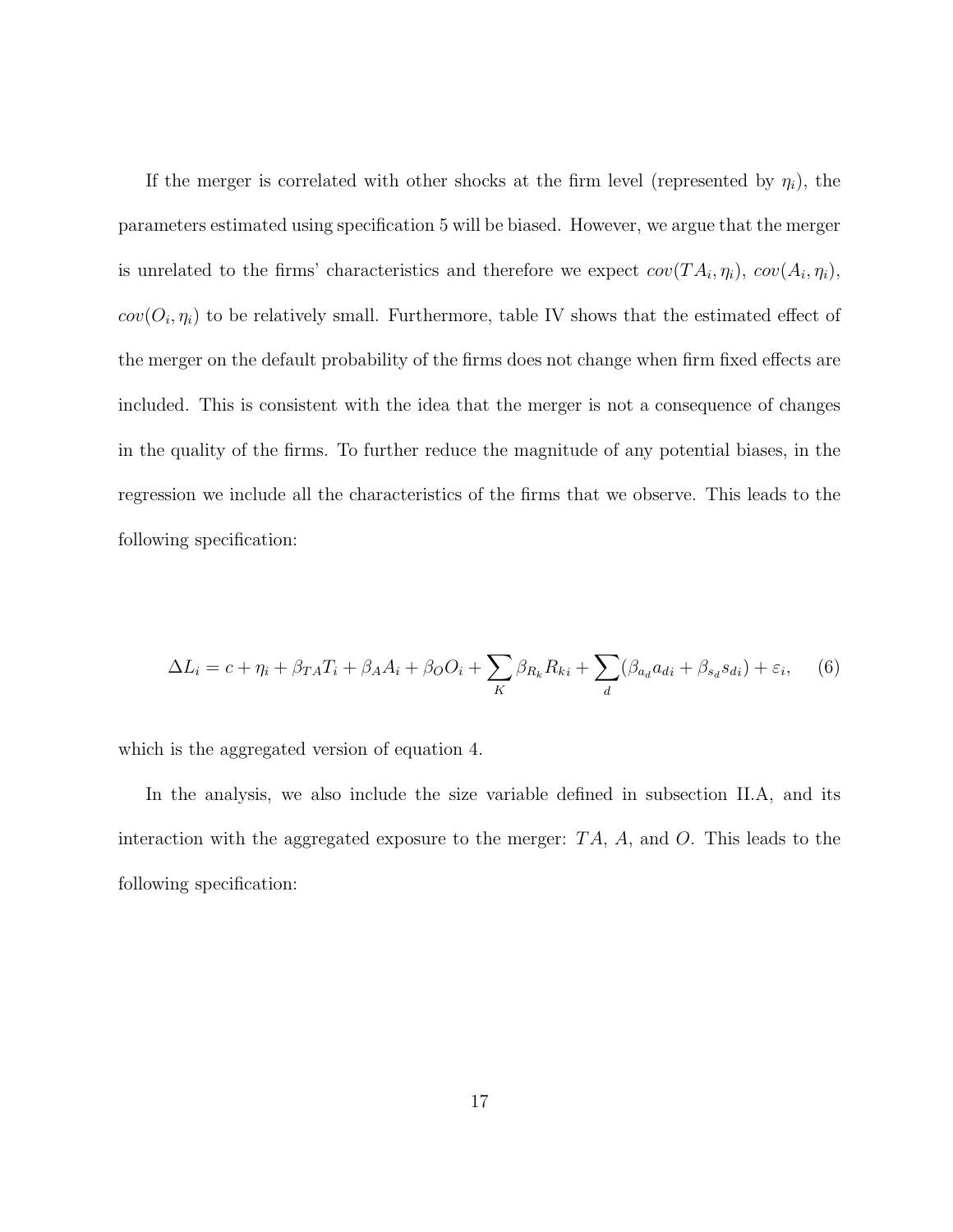$$
\Delta L_i = c + \eta_i + \beta_{TA} T A_i + \beta_A A_i + \beta_O O_i + \beta_{TAsm} T A_i \times sm_i + \beta_{Asm} A_i \times sm_i + \beta_{Osm} O_i \times sm_i +
$$
  

$$
\beta_{sm} sm_i + \sum_K \beta_{R_k} R_{ki} + \sum_d (\beta_{a_d} a_{di} + \beta_{sa} s_{di}) + \varepsilon_i, (7)
$$

which is the aggregated version of equation 5.

### C Estimating Effect of the Merger on Borrowers with one Bank

The effect of the merger on borrowers with only one bank relationship cannot be quantified with a firm FE estimation, thus we follow the methodology in Degryse, Masschelein, and Mitchell (2011). We group borrowers according to their lending relationships before and after the merger, and we estimate the effect of the merger separately for each group. The group "STAY" is comprised of firms that borrow from the same bank before and after the merger, the group "SWITCH" is comprised of firms that borrow from different banks before and after the merger, and the group "DROP" consists of firms that borrow from only one bank before the merger and do not have debt after the merger. In this approach, the effect of the merger can be identified as long as the companies in the same group are "comparable", i.e. follow a similar trend if the merger does not happen. In this paper, we do not study the validity of the latter assumption. Instead, we test if the methodology applied to our setup, (where the merger is unrelated to the firms' investment opportunities) returns results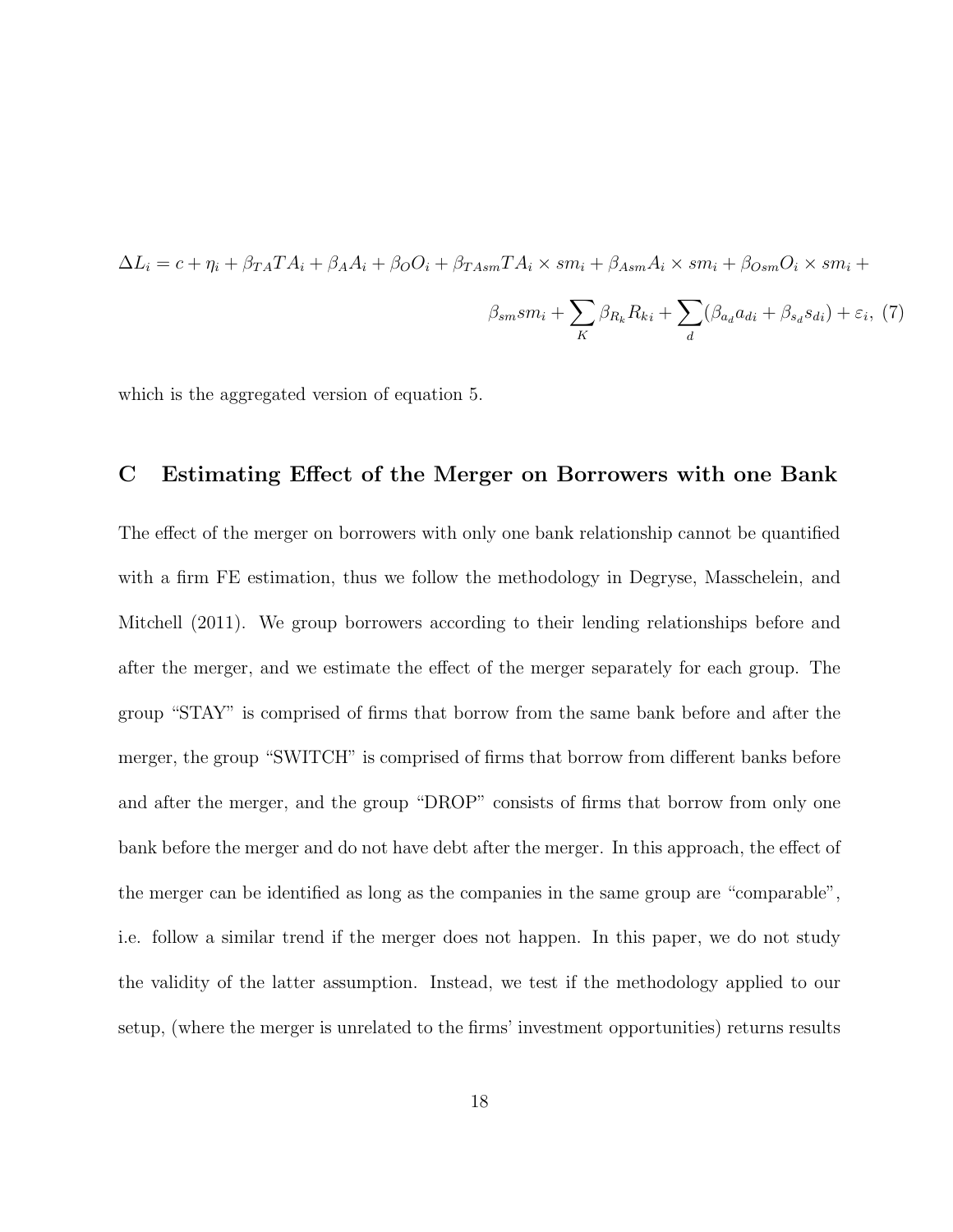consistent with the findings in previous work that uses a similar methodology. An example is Di Patti and Gobbi (2007), and Degryse, Masschelein, and Mitchell (2011).

We begin the analysis studying if the merger affects the probability that the relationship between firm i and bank j is discontinued and not replaced by a new lending relationship. We use the methodology described in subsection II.B to construct the variables that capture the effect of the merger, but we omit the variable  $O$  because in this section we study firms that borrow from one bank before the merger. This leads to the following specification:

$$
DROPPED_i = c + \eta_i + \beta_{TA} T A_i + \beta_A A_i + \beta_{TAsm} T A_i \times sm_i + \beta_{Asm} A_i \times sm_i +
$$

$$
\beta_{sm} sm_i + \sum_{K} \beta_{R_k} R_{ki} + \sum_{d} (\beta_{a_d} a_{di} + \beta_{sa} s_{di}) + \varepsilon_i, \tag{8}
$$

where the definition of the variables is akin to the definition used in subsection II.B, and where  $DROPPED_i$  takes the value of one if firm i is "DROPPED" and zero otherwise.

We use a similar specification to study if the merger affects the probability of discontinuance of the relationship between firm i and bank j, while creating a new lending relationship.

We also study whether the firms "DROPPED" by the target or by the acquirer have a different performance in the three years that follow the merger compared to the firms "DROPPED" by other banks. The specification is similar to the formulas 6, and 7 described in subsection II.B, but the analysis only includes firms in the group "DROP". We use a similar procedure to estimate if the firms that "SWITCH" from one of the banks that merge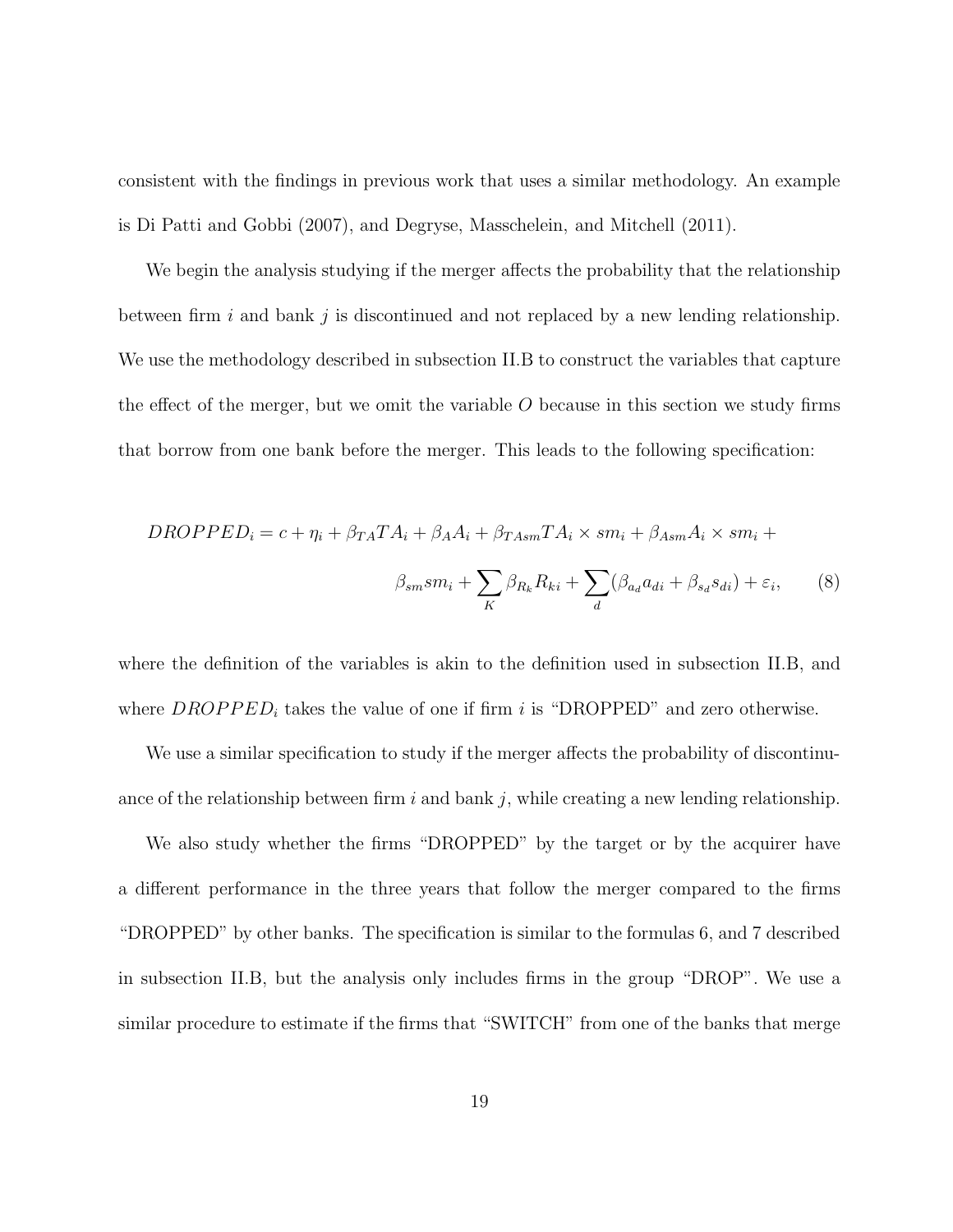have a different performance compared to the firms that "SWITCH" from other banks. The same procedure is used to test whether the firms that "STAY" with one of the merging banks have a different performance compared to the firms that "STAY" with other banks.

# III The Effect of the Merger on Firms with Multiple Lending Relationships

### A Intensive Margin

Column 1 in table II presents the fixed effect linear estimation of specification 3. On average two years after the merger, the firms initially borrowing from the target (and also from other banks outside of the merger), do not experience a change in the amount borrowed from the merged bank, compared to the amount borrowed from other banks.<sup>8</sup> The firms initially borrowing from the acquirer do not experience a significant change in the amount borrowed from the merged bank either. On the other hand, the firms originally borrowing from both banks that merge, the "overlap" firms henceforth, experience an average reduction of 20% per year in the amount borrowed from the merged bank compared to the change in the amount borrowed from other banks, and this reduction is significant at the 1% level. Figure 1 is the graphical counterpart to the regression in column 1 and shows that the reduction

<sup>8</sup>The "initial banks" are defined as banks lending to the firm before the merger. We use this definition throughout the paper.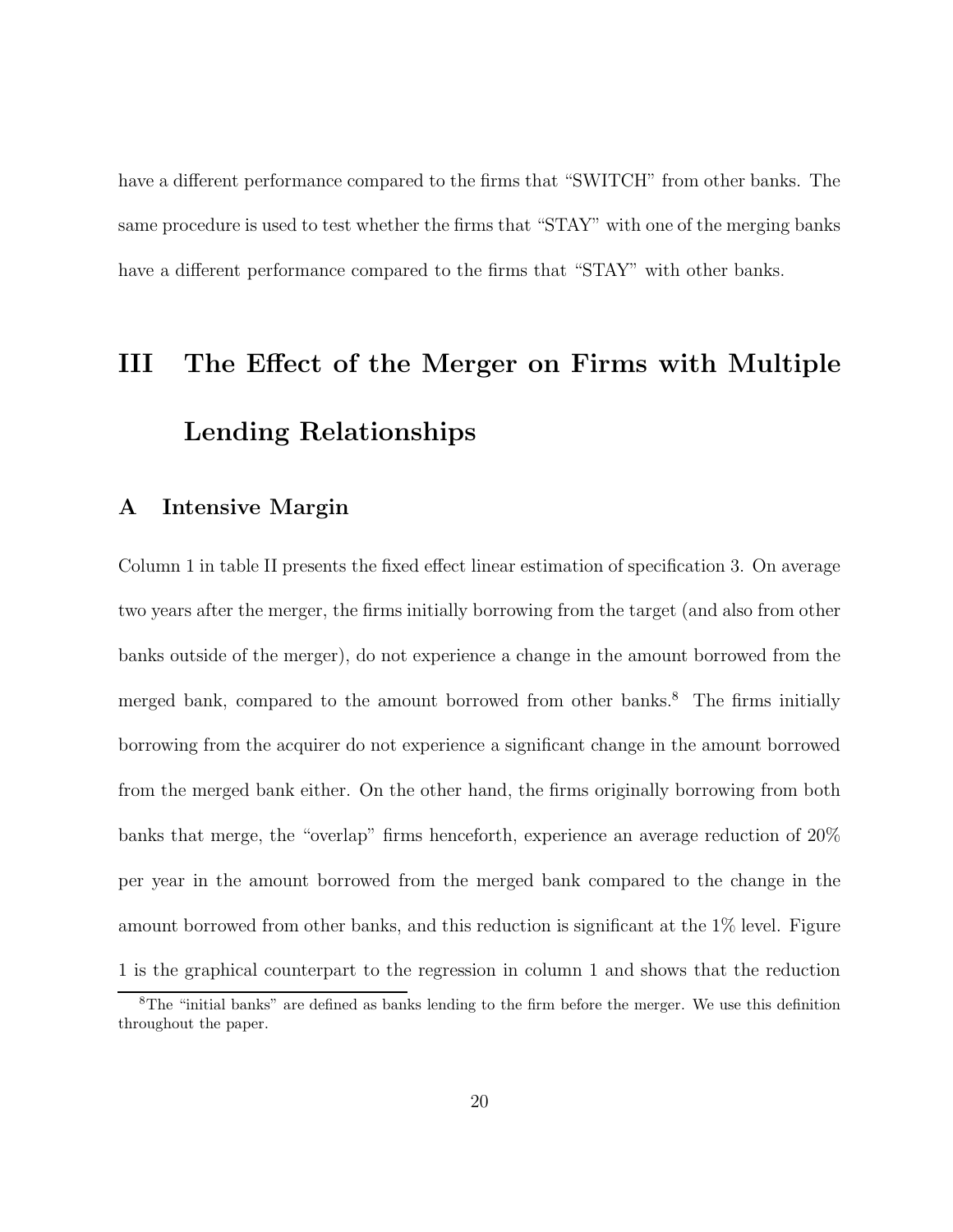in the amount borrowed from the merging banks starts at the end of the year 2002. This confirms that the merger is not the consequence of previous changes in the lending behavior of the firms.

The remaining columns present the median quantile regression of specifications 3 to  $7<sup>9</sup>$ Column 2 presents the fixed effect quantile estimation of the bank lending channel.<sup>10</sup> The results are consistent with the FE linear estimation presented in column 1; the median change in the amount borrowed from the merged banks compared to the change in the amount borrowed from other banks is 1.3% for firms initially borrowing from the acquirer, 0.5% for firms initially borrowing from the target, and -11.4% for "overlap" firms. The latter result implies that most "overlap" firms experience a reduction in the amount lent by the merged bank, compared to the change in the amount lent by other banks. Column 3 removes the firms' fixed effects and includes firm controls instead. In this estimation the median reduction in the amount borrowed by "overlap" firms from the merged bank is 8%, significant at the 1% level. Interestingly, the median change in the amount lent by the merged bank to "overlap" firms does not depend on the size of the firm, as seen in column 4. This suggests that the merged bank reduces lending to these firms across the board and not only to small firms.

Column 5 studies the extent to which firms borrow from other banks to compensate

<sup>&</sup>lt;sup>9</sup>The effect of the merger on the average loan size is strongly affected by outliers. On the other hand, the effect on the median is not affected by outliers and therefore is more informative about what happens to "most" of the firms in the sample.

<sup>&</sup>lt;sup>10</sup>The statistical significance of the fixed effect quantile regression is not defined, therefore we only show a point estimate.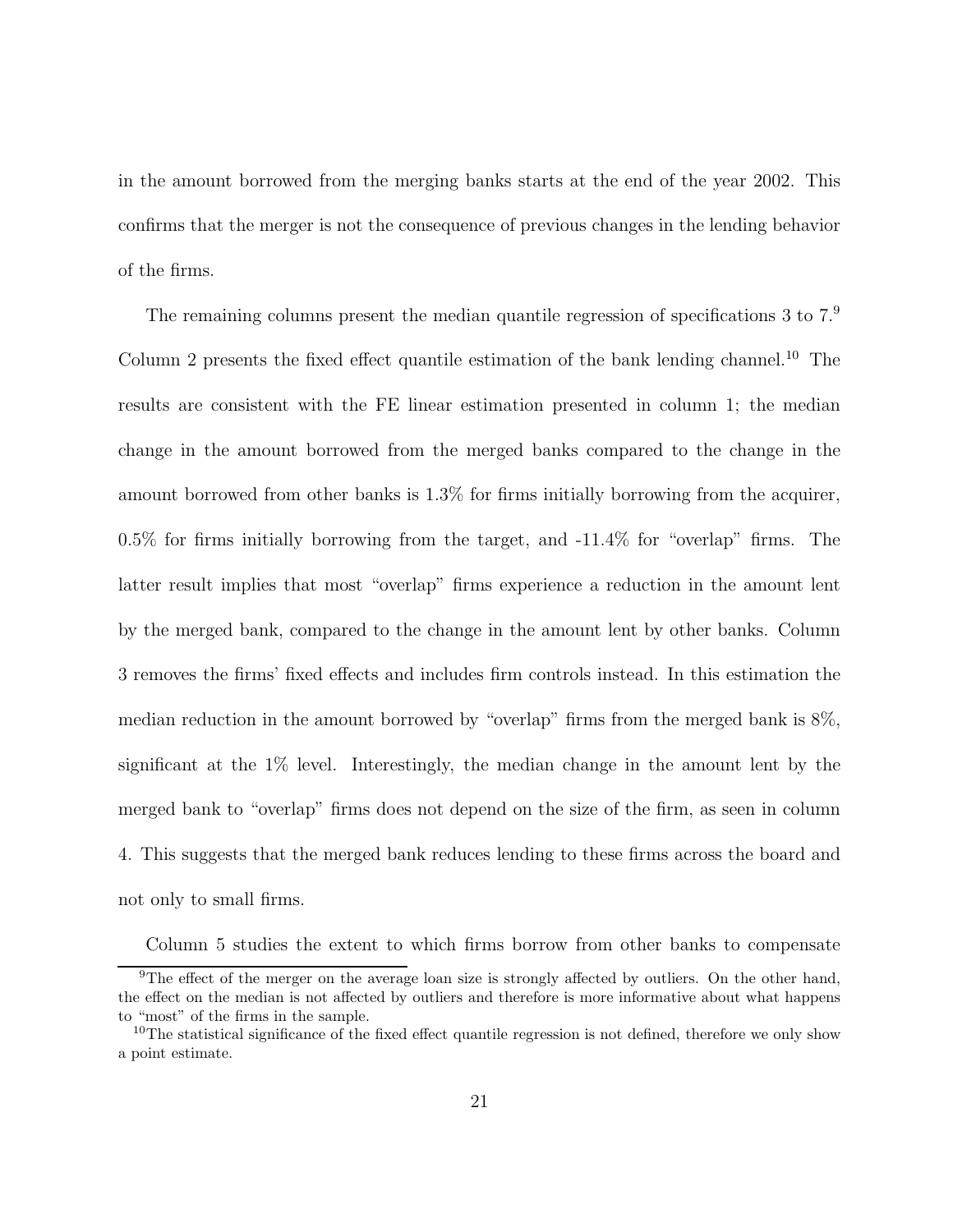for any changes in the amount lent by the merged bank. We find that most firms borrow enough from other banks to compensate for the change in the amount lent by the merged bank, therefore most firms do not experience a change in their total borrowing.<sup>11</sup> This is true even for "overlap" firms. The additional borrowing might be obtained from pre-existing bank lending relationships or new bank lending relationships. The evidence in the paper suggests that at least some of the additional borrowing comes from new bank relationships. We discuss this topic later in subsection III.D.

We find heterogeneous treatment effects. In particular, most small "overlap" firms experience a reduction in their total borrowing, which indicates that these firms do not borrow enough from other banks to offset the reduction in the amount lent by the merged bank. However the total debt of firms initially borrowing from only one of the banks that merge does not seem to be affected by the merger, even for small firms.

In the long run, the change in the aggregate amount borrowed by firms initially borrowing from the merging banks is not different from the change in amount borrowed by similar firms initially borrowing from other banks. The latter result suggests that the merger does not affect the firms' long term access to finance.

<sup>&</sup>lt;sup>11</sup>We estimate the aggregate effect "the firm borrowing channel" using the median quantile estimation of specifications 6 and 7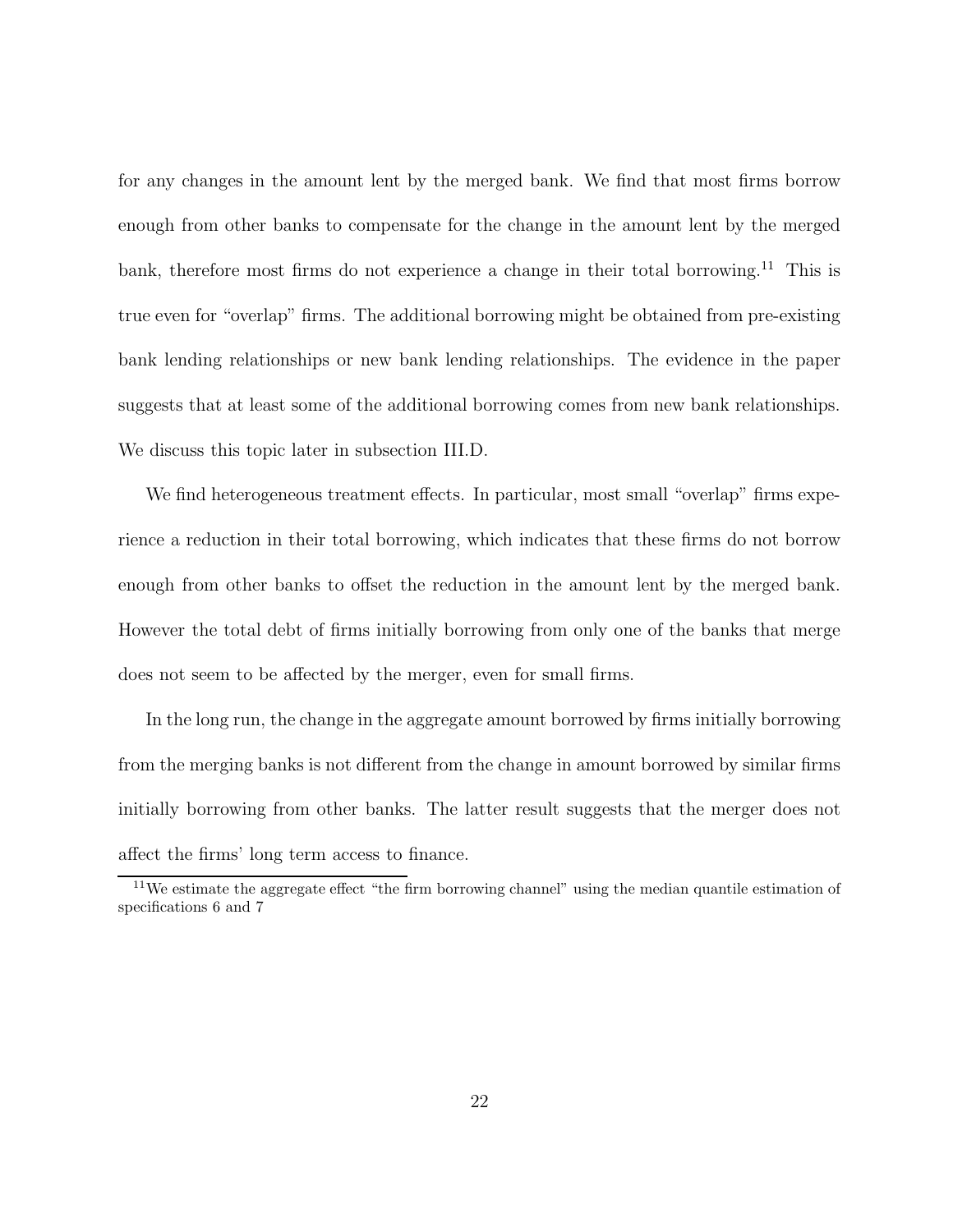### B Extensive Margin

Column 1 in table III shows that "overlap" firms have a 1.5% lower probability rate of exiting from the lending relationship with the merged bank compared to exiting from lending relationships with other banks.<sup>12</sup> However, we believe that this result as well as similar results documented in previous work is not the consequence of changes in credit allocation but rather a consequence of how "exit" is measured in the literature. In most empirical studies, borrower i "exits" bank j at time t if the amount borrowed at time t is zero and the amount borrowed at time  $t - 1$  is larger than zero. For most firm-bank relationships, the earliest this can happen is when the loan reaches maturity; however, for "overlap" merged bank relationship, the earliest this can happen is when both pre-existing loans reach maturity which happens later on average.<sup>13</sup> Column 1 in table III also shows that firms initially borrowing from the target have 1.3% higher probability of exiting from the lending relationship with the merged bank compared to the probability of exiting from the lending relationship with other banks. The reason might be that the replacement of the dismissed loan officers after the merger are less likely to renew loans, see Drexler and Schoar (2012). Firms originally borrowing from the acquirer do not experience a change in the probability of exiting from their relationship with the merged bank, and this is consistent with anecdotal

 $12$ The analysis in table III includes the linear probability estimation of specifications 3 to 7, where we use b and B, defined in subsections II.A and II.B, as the left hand side variables. Similar results are obtained using a logistic estimation but are omitted for brevity.

<sup>&</sup>lt;sup>13</sup>In most cases a bank cannot unilaterally change the maturity of a pre-existing loan unless the borrower becomes delinquent on the payments.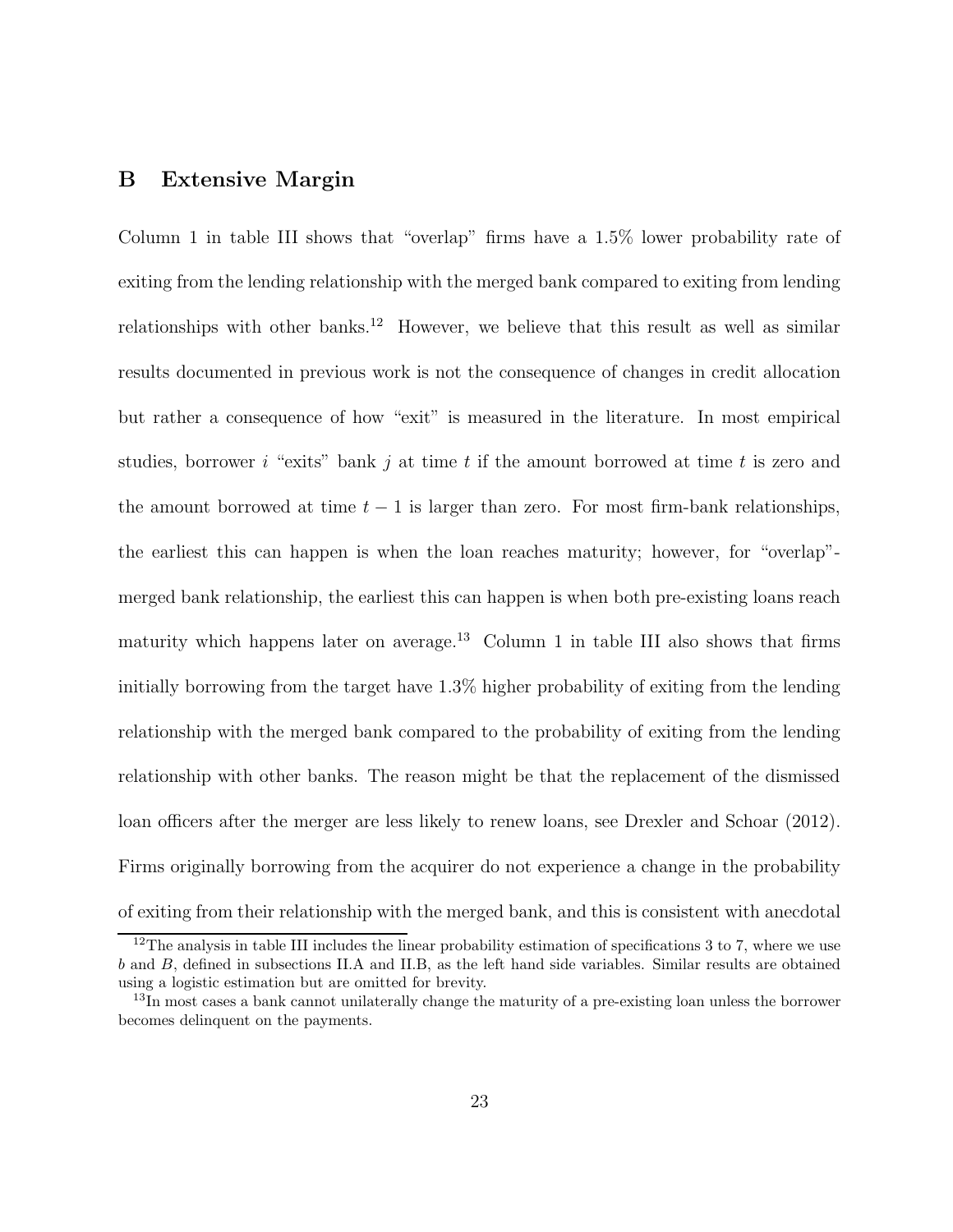information that most loan officers from the acquirer were not dismissed. Column 3 shows that the decrease in the "overlap" firms' probability of exit does not depend on the size of the firm, and this is consistent with our view that the reduction in the exit probability is the result of the definition of exit and thus is independent of the firms characteristics. The exit rate of the firms initially borrowing from only one of the banks that merge on the other hand, does depend on the firms' size. Larger firms originally borrowing from only one of the banks that merge are more likely to exit the relationships with the merged bank. This result is in contrast with the findings in Karceski, Ongena, and Smith (2005); Degryse, Masschelein, and Mitchell (2011), but it is consistent with the findings in Sapienza (2002), who documents a positive relationship between firm size and exit rate.

Columns 4 and 5 show that the average exit rate in the short run is not affected by the merger. In the long run, the "overlap" firms present a lower exit rate compared to similar firms initially borrowing from other banks, but the difference is not statistically significant.

### C Performance and Repayment Behavior

So far we have showed that a merger that is unrelated to the changes in the firms' investment opportunities has minimal effects on the firms' availability of credit. In this section, we study if the repayment behavior of the firms after the merger is consistent with the changes in the availability of credit. Table IV estimates changes in default rate using a linear probability model. In all the columns, the difference in the default rate of the firms affected by the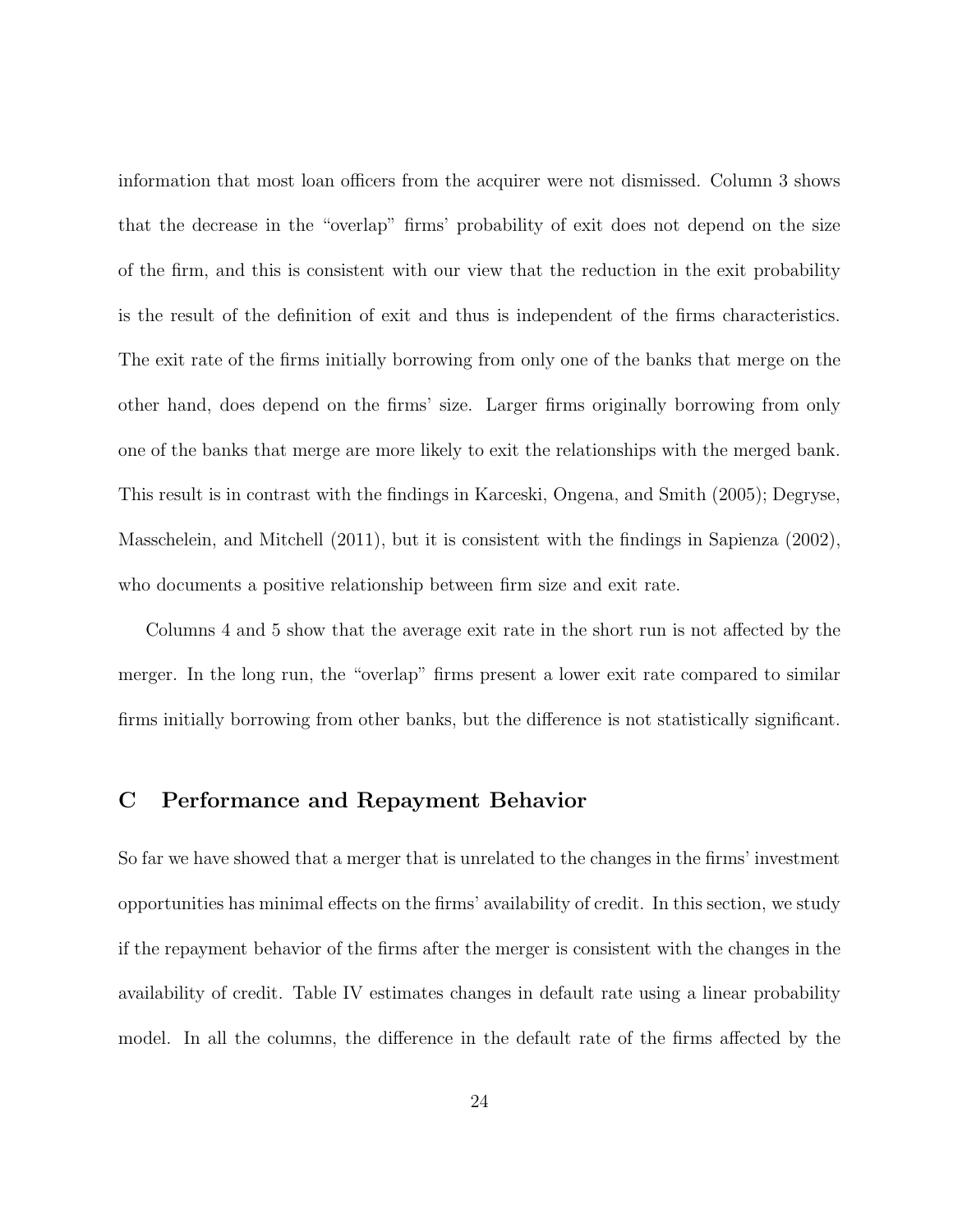merger and the default rate of other firms is never above 1%. This is true in the short run, as well as in the long run and suggests that the overall effect of the merger on the firms' payment capacity is minimal. Columns 3 and 5 present the heterogeneous treatment effects and show that the default rate of small "overlap" firms is 1% larger than the default rate of similar firms initially borrowing from other banks. This is consistent with our findings in subsection III.A; small overlap firms have short term financial constraints and therefore lack liquidity to meet their loan obligations.

While the probability of outright default is not affected by the merger, the probability that a firm misses a payment to the merged bank in the two years that follow the merger is much higher than the probability that the same firm misses a payment to another bank as shown in columns 1, 2 and 3 in table V. This is true for the "overlap" firms, for the firms initially borrowing from the target, and for the firms initially borrowing from the acquirer banks. We think that the increase in the number of clients that fail to make payments is a consequence or frictions in the reorganization of the bank, such as consolidating the collection procedures, or centralizing the information system. Column 8 in table V shows that in the long run, the differences in the probability of missing a payment disappear. This supports our view that the deterioration of the repayment behavior is not caused by financial distress, but rather by frictions that disappear after the reorganization of the merged bank is completed. Other explanations, such as information loss during the merger or deterioration of the lending relationships with the bank are unlikely, because we do not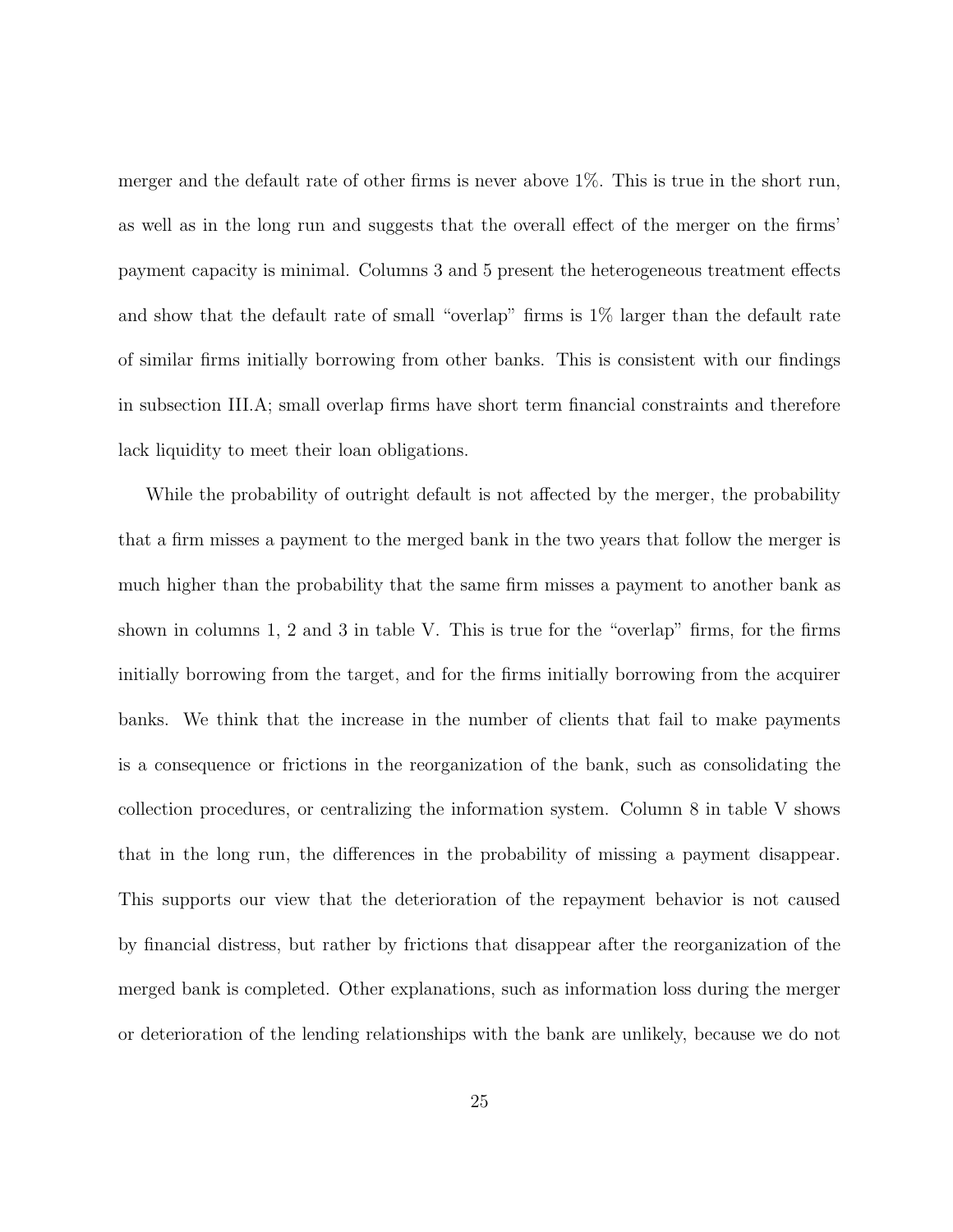observe a reduction in borrowing.

Table VI documents a small effect of the merger on the firms' sales and probability of going out of business. These findings provide further evidence that the merger does not increase the likelihood of entering financial distress.

### D Number of Bank Relationships

Subsection III.A shows that many firms can borrow from other sources to offset the reduction in the amount lent by the merged bank. This section explores the extent to which firms obtain additional funds from bank lending relationships started after the merger. Column 1 in table VII shows that two years after the merger the number of bank lending relationships of firms initially borrowing from one or from both of the banks that merge is not statistically different from the number of bank lending relationships of similar firms initially borrowing from other banks.<sup>14</sup> The last finding is true even for the "overlap" firms, which is particularly surprising since we know that these firms lose one bank lending relationship after the target and the acquirer merge.

Column 2 in table VII shows that, two years after the merger small "overlap" firms have, on average, 0.3 fewer bank lending relationships compared to similar firms initially borrowing from banks that do not merge. This reduction is significant both economically and statistically. The 0.3 reduction in the number of lending relationships of small "overlap"

<sup>&</sup>lt;sup>14</sup>Table VII presents the OLS estimation of specifications 5 to 7 and uses the number of bank relationships as the left hand side variable.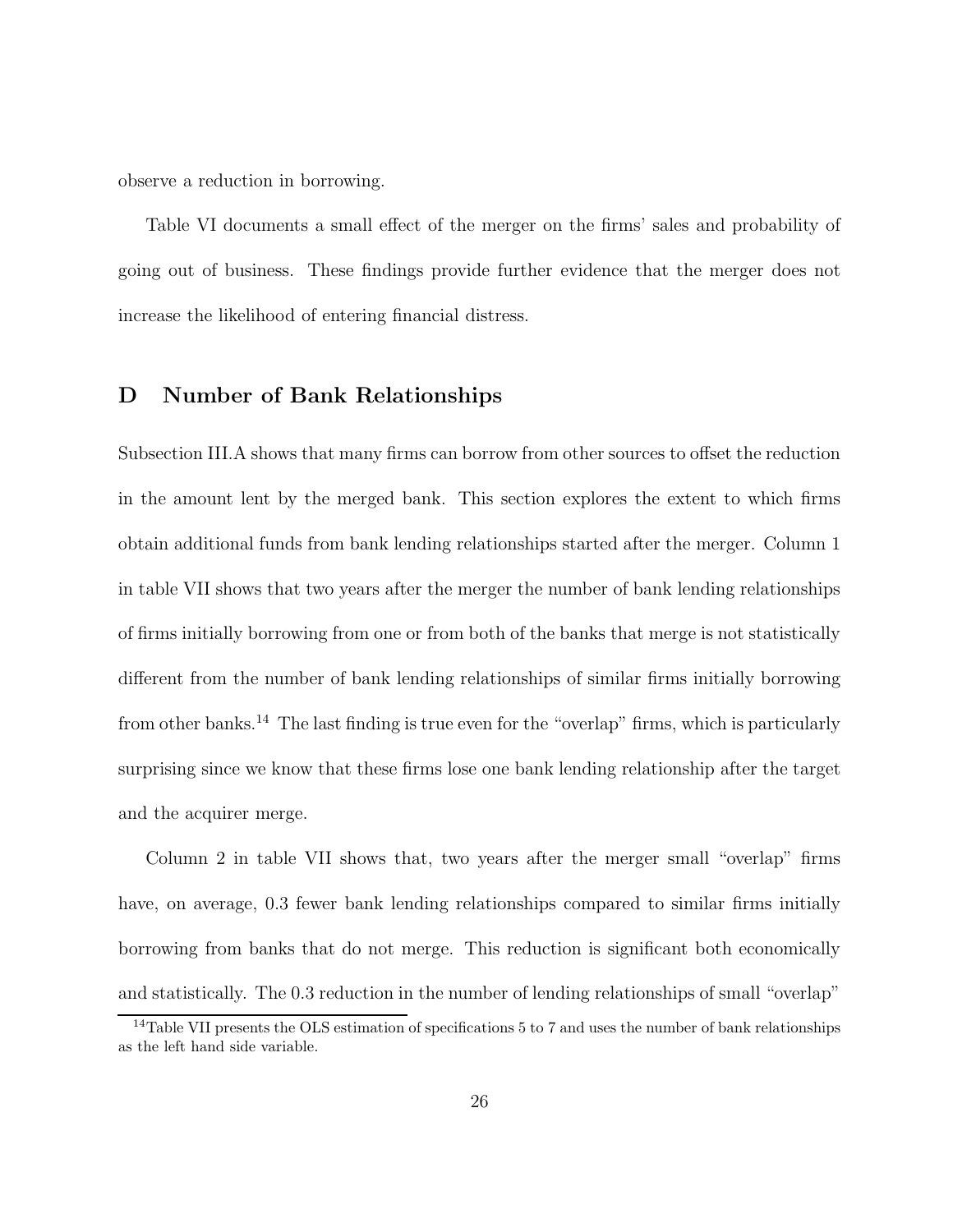firms still indicates that many of these firms are able to start new bank lending relationships soon after the merger, otherwise the reduction would be closer to 1. Column 2 also shows that small firms initially borrowing from the acquirer have, on average, 0.13 more bank lending relationships two years after the merger compared to similar firms initially borrowing from other banks. However, firms initially borrowing from the target do not seem to change their number of bank lending relationships as a consequence of the merger. These results persist if we control for bank and firm characteristics.

The fact that many small "overlap" firms and most large "overlap" firms recover their initial number of lending relationships after the merger shows that part of the additional borrowing comes from new bank lending relationships. It also suggests that companies target a specific number of banks and the number of banks plays an important role in the ability of the firms to raise capital. The relation between the firms' number of banks and the firms' credit availability has been proposed in prominent theoretical models of debt structure such as Bolton and Scharfstein (1996) and Rajan (1992), but it has been difficult to test empirically because oftentimes the number of lending relationships is endogenously decided by the firms.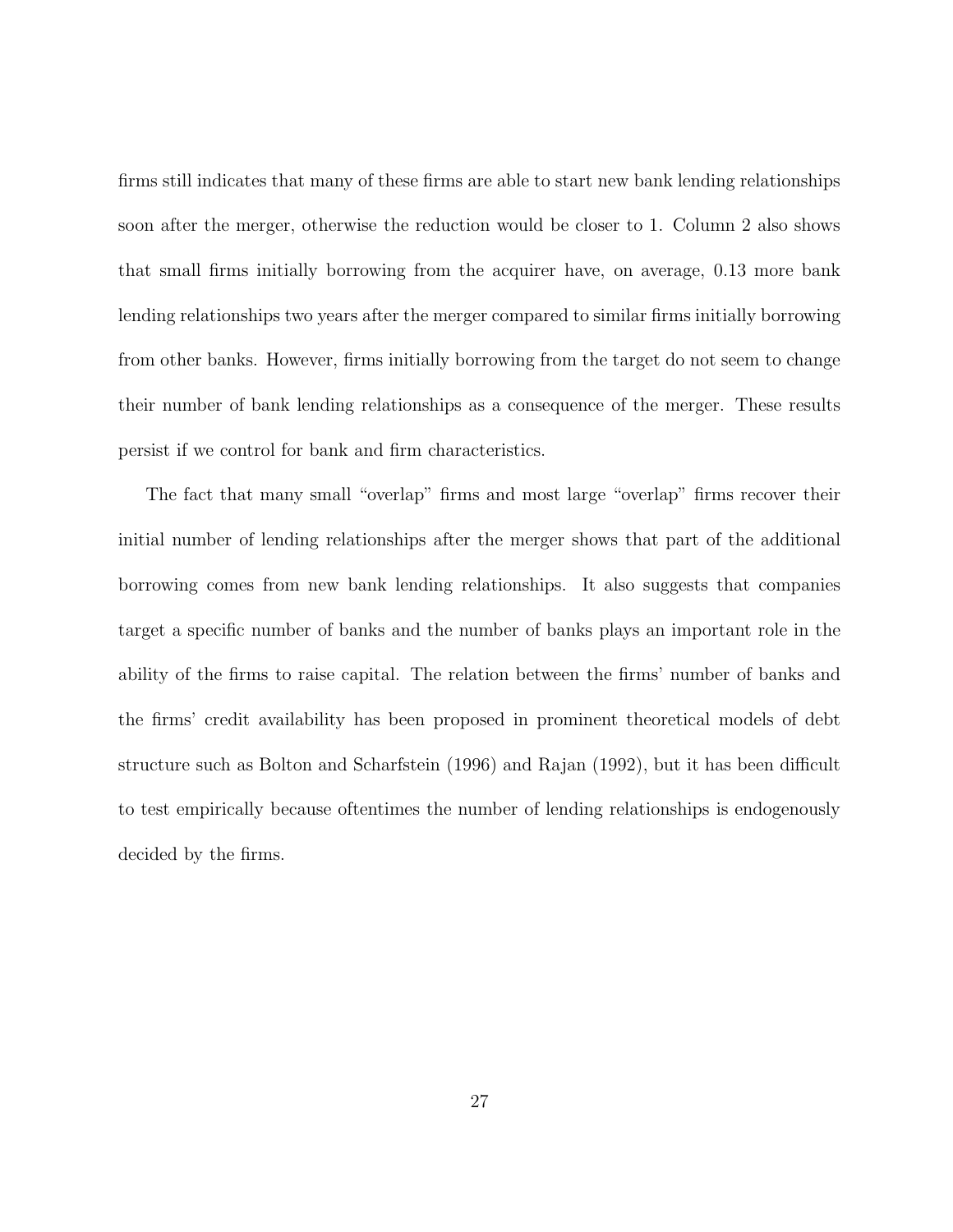# IV The Effect of the Merger on Firms with Single Lending Relationships

## A Changes in The Probability to be a 'DROP", or a "SWITCH" firm

The firms that borrow from a single bank might be the most affected by the merger, because they lack an alternative source of finance in the short run and they can be held-up by their initial bank, see Rajan (1992). The fixed effect estimation used in the previous section cannot be used to quantify the effect of the merger on these firms. Therefore, we follow the methodology in Degryse, Masschelein, and Mitchell (2011) described in the subsection II.C.

Column 1 in table VIII shows that large firms borrowing from the target, as well as large firms borrowing from the acquirer are not more likely to be a "DROP" firm compared to similar firms initially borrowing from a bank that does not merge.<sup>15</sup> Column 1 also shows that small firms initially borrowing from the acquirer are not more likely to be a "DROP" either. However, small firms initially borrowing from the target are, on average, 1.1% more likely to be a "DROP" compared to similar firms borrowing from a bank that does not merge. The increase in the probability of being a "DROP" is significant at the 5% level,

<sup>&</sup>lt;sup>15</sup>Table VIII presents the linear probability estimation of specification 8. This estimation explores whether the firms initially borrowing from the target or the firms initially borrowing from the acquirer are more likely to be a "DROP" or "SWITCH" firm compared to the firms originally borrowing from other banks. The logistic model estimation of specification 8 obtains similar results and is omitted for brevity.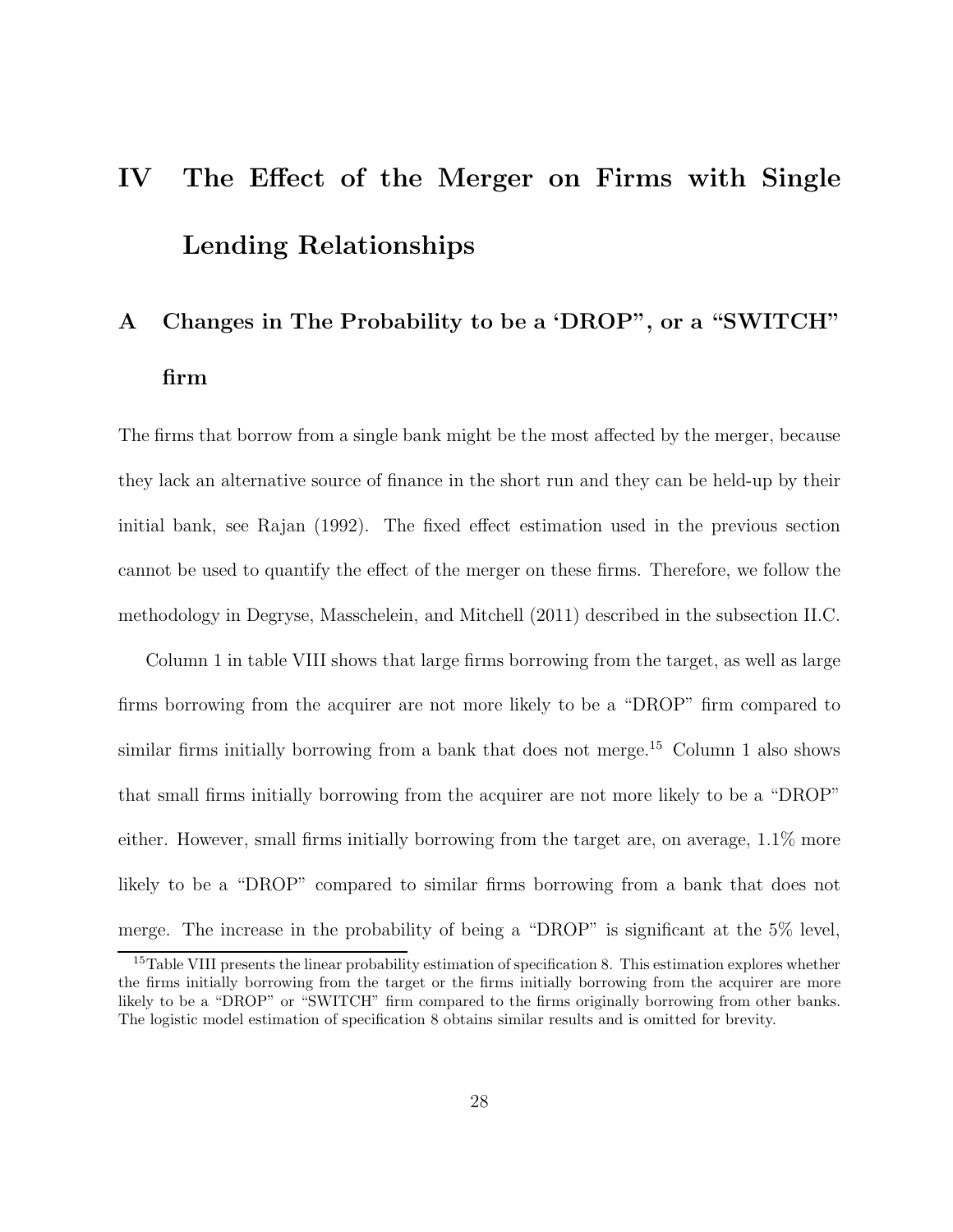but its magnitude is several times smaller than the increase in the probability of being a "DROP" documented in Degryse, Masschelein, and Mitchell (2011).

Column 2 shows that large firms originally borrowing from the target are 0.8% more likely to be a "SWITCH" compared to firms borrowing from banks that do not merge. The sign and magnitude of this change is consistent with the findings in previous empirical work.

The next step in the analysis is to explore whether the "DROP", "SWITCH", and "STAY" firms initially borrowing from the acquirer or the target have a different performance in the years that follow the merger compared to the "DROP", "SWITCH", and "STAY" firms initially borrowing from other banks.

## B Post Merger Performance of Firms with Single Lending Relationships

Table IX studies if the firms dropped by the target and/or dropped by the acquirer have a different economic performance after the merger compared to the firms dropped by a bank that does not merge. Column 1 shows that large firms dropped by the acquirer experience a reduction of 27% in their total borrowing compared to similar firms dropped by a bank that does not merge.<sup>16</sup> These firms are also  $1.7\%$  more likely to miss a payment compared to firms dropped by a bank that does not merge, but they are not more likely to default.

<sup>&</sup>lt;sup>16</sup>More than 50% of the firms dropped by the target do not get credit in the years that follow the merger. The same is true for the firms dropped by the acquirer and the firms dropped by banks that do not merge. Therefore, it is not possible to estimate a 50 percent quantile regression, causing us to estimate an OLS instead.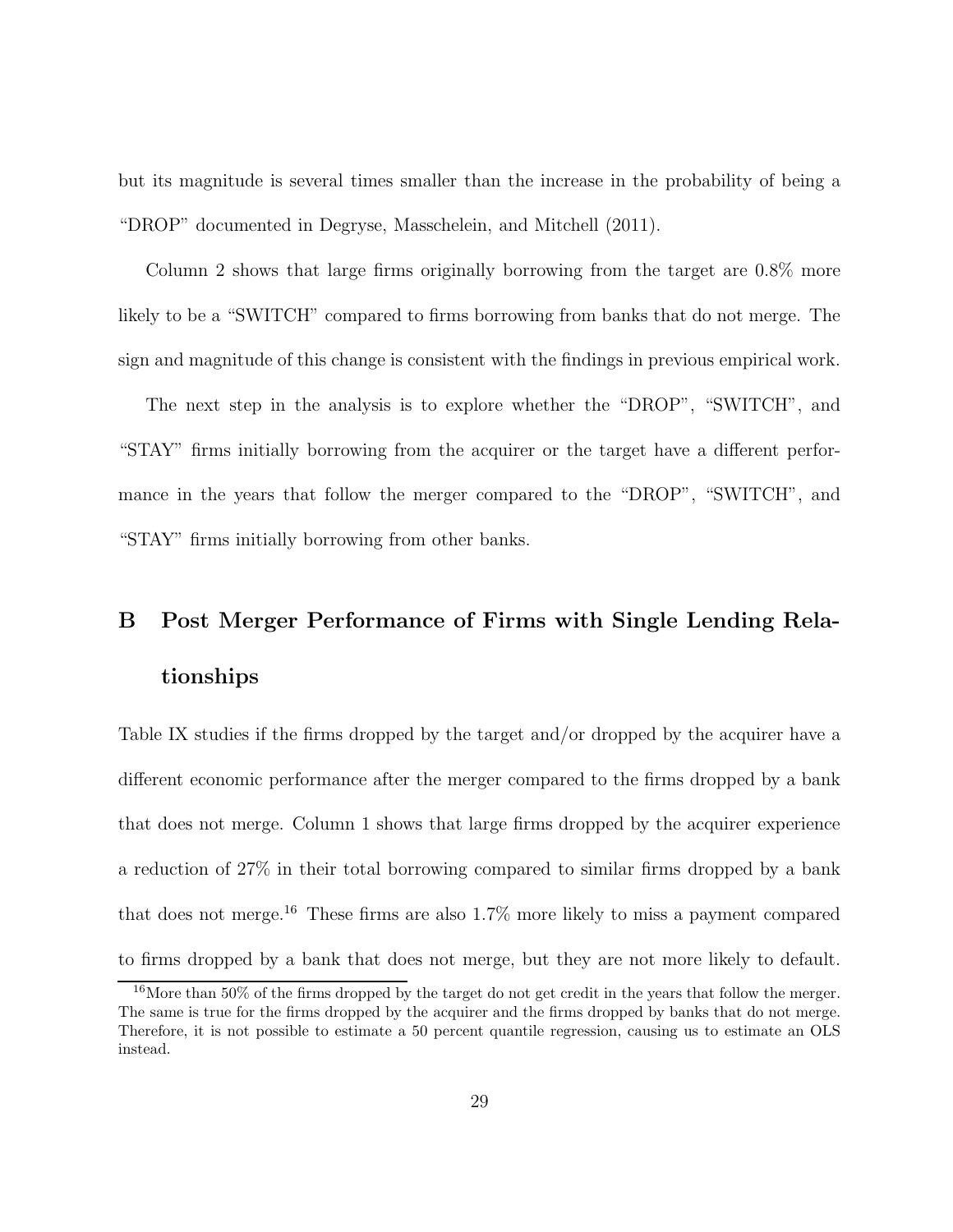The reduction in the amount borrowed by firms dropped by the target is not significantly different from the reduction in the amount borrowed by similar firms initially borrowing from another bank. Also the probability of these firms missing a payment or going into default is not significantly different from that of similar firms initially borrowing from a bank that does not merge. Column 4 shows that the sales growth of firms dropped by the target and the sales growth of firms dropped by the acquirer is similar to the sales growth of firms dropped by banks that do not merge. Column 5 shows that the firms dropped by the target, the firms dropped by the acquirer, and the firms dropped by a bank that does not merge have a similar probability of going out of business in the years that follow the merger.

The results from table IX and section III point in the same direction: firms exposed to the merger experience minimal changes in the availability of credit and do not have a higher probability of entering financial distress. Given these findings, we do not expect the firms borrowing from a bank that merges to have a higher probability of switching compared to the firms borrowing from other banks, which is indeed confirmed in table VIII. All of these circumstances reduce the number of "SWITCH" firms in the sample, and make the analysis of switch firms irrelevant. For completeness, the effects of the merger on "SWITCH" firms is still presented in the appendix.

Column 3 in table X shows that the firms that stay with the merged bank are 4% more likely to miss a payment compared to the firms that stay with another bank, and the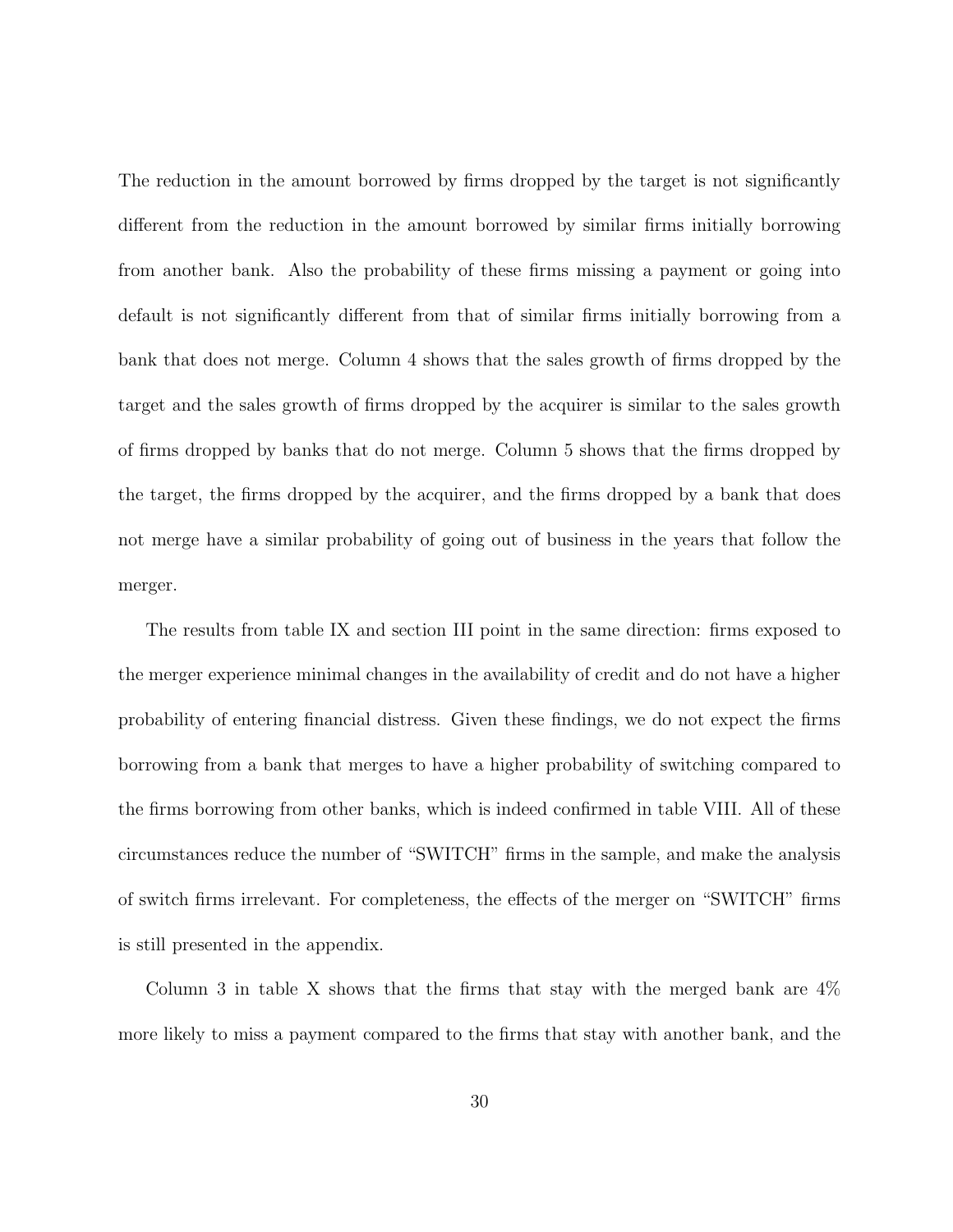difference is significant at the 1% level. The probability of default is also higher for the firms that stay with the merged bank, but the magnitude of the increase in default is four times smaller and only significant at the 10% level. The sales growth and the probability of shut down on the other hand are not affected by the merger. Furthermore, the merger does not seem to affect the amount borrowed by large firms that stay with the acquirer, the amount borrowed by small firms that stay with the acquirer, and the amount borrowed by large firms that stay with the target. Also, the small firms that stay with the target experience an increase in their borrowing compared to similar firms that stay with another bank. These findings suggest that the increase in the probability of missing a payment is the consequence of frictions in the reorganization of the merged bank not due to financial or economic distress inflicted on the firms that stay with the merged bank.

### V Conclusion

We study a merger that is unrelated to the investment opportunities of the firms in the economy. Our findings suggest that ceteris paribus, mergers impose minimal costs on firms. The merged bank does not reduce the amount lent to the firms initially borrowing from only one of the banks that merge. While the merged bank reduces lending across the board to the firms initially borrowing from both banks that merge, most of these firms can borrow from other sources and compensate this reduction. Only small firms in this group find it difficult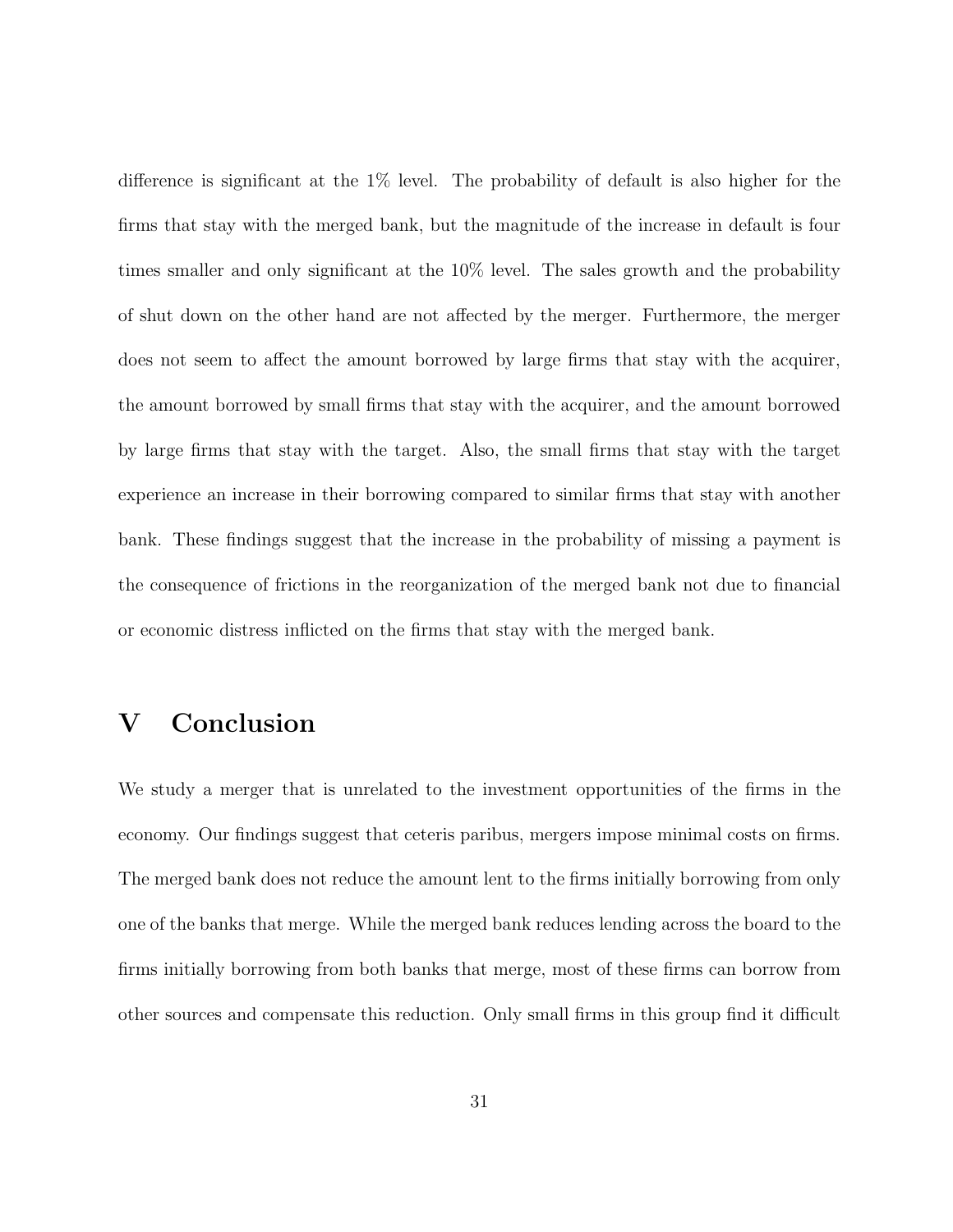to compensate the reduction in the amount borrowed from the merged bank. Nonetheless, even these firms can borrow from other sources in the long run and compensate the reduction in the amount borrowed from the merged bank.

Most of the firms that borrow from only one of the banks that merge do not seem to be affected either. On average, these firms are not more likely to switch to another bank or stop borrowing after the merger compared to similar firms originally borrowing from a bank that does not merge. However, even the firms that are more likely to switch banks or stop borrowing from the merged bank after the consolidation have similar access to credit in the long run compared to other firms in the economy.

Companies initially borrowing from the banks that merge do experience a sharp increase in the probability of missing a payment after the merger, but their probability of default increases very slightly. Furthermore, in the long run, all the firms have a similar repayment rate. This suggests that the initial increase in the number of firms that miss payments is a consequence of frictions in the reorganization of the merged bank, not a consequence of economic or financial distress inflicted by the merger on borrowers.

Overall, we find that mergers have minimal effects on the firms' short term borrowing and repayment rate and no effects in the long run. Our findings indicate that the impact of mergers on the economic and financial situation of the firms documented in previous work is most likely explained by the changes in the firms' investment opportunities that cause the merger in the first place and not by the merger itself.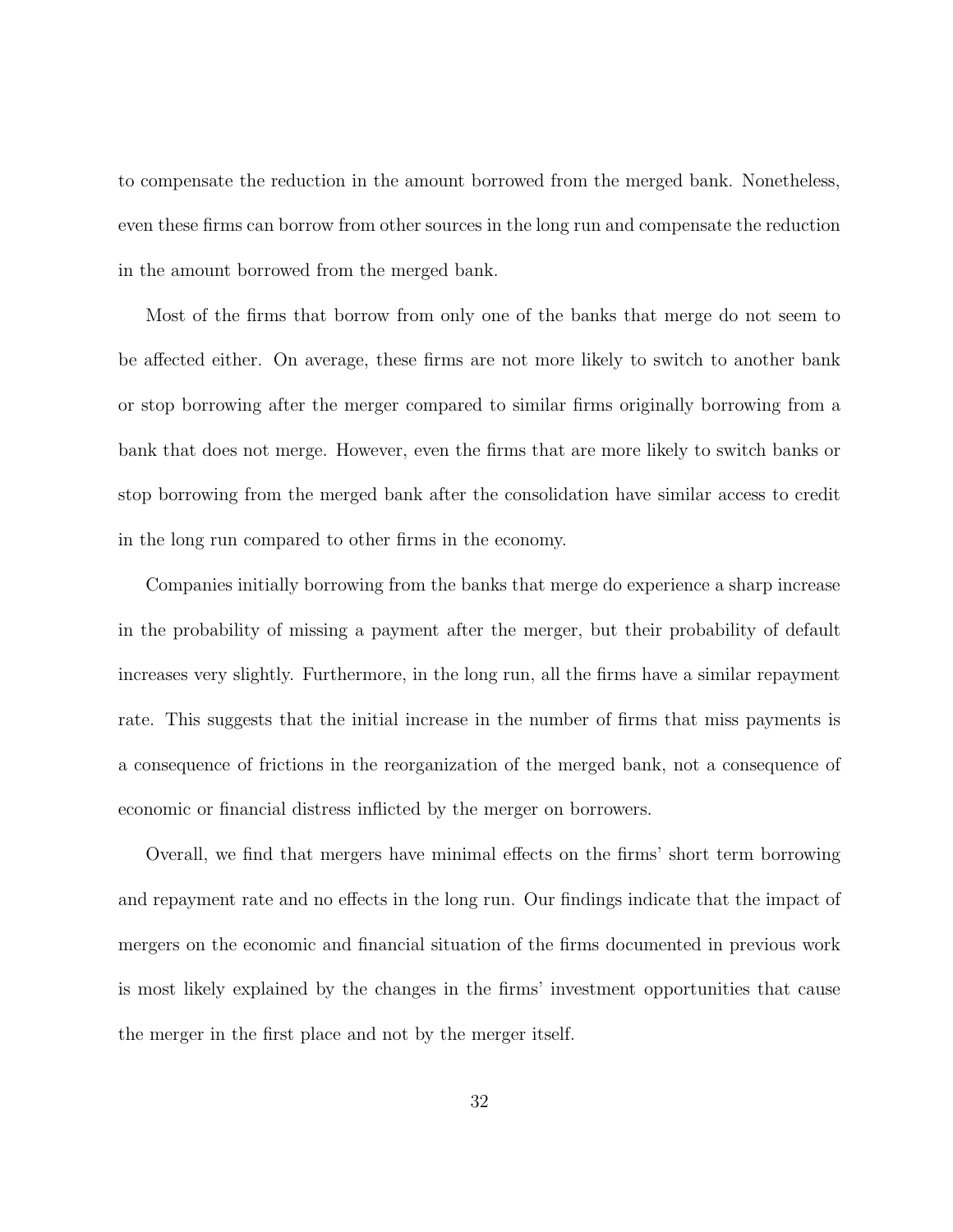### References

- Berger, Allen N, Anil K Kashyap, Joseph M Scalise, Mark Gertler, and Benjamin M Friedman, 1995, The transformation of the us banking industry: What a long, strange trip it's been, Brookings papers on economic activity 1995, 55–218.
- Berger, Allen N., Leora F. Klapper, and Gregory F. Udell, 2001, The ability of banks to lend to informationally opaque small businesses, *Journal of Banking*  $\mathcal C$  *Finance* 25, 2127  $-2167.$
- Berger, Allen N., Anthony Saunders, Joseph M. Scalise, and Gregory F. Udell, 1998, The effects of bank mergers and acquisitions on small business lending, Journal of Financial Economics 110, 187–229.
- Berger, Allen N, and Gregory F Udell, 1995, Relationship lending and lines of credit in small firm finance, *The Journal of Business* 68, 351–381.
- Bolton, P., and D.S. Scharfstein, 1996, Optimal Debt Structure and the Number of Creditors, Journal of Political Economy 104, 1–25.
- Cole, Rebel A., Lawrence G. Goldberg, and Lawrence J. White, 2004, Cookie cutter vs. character: The micro structure of small business lending by large and small banks, Journal of Financial and Quantitative Analysis 39, 227–251.
- Degryse, Hans, Nancy Masschelein, and Janet Mitchell, 2011, Staying, dropping, or switch-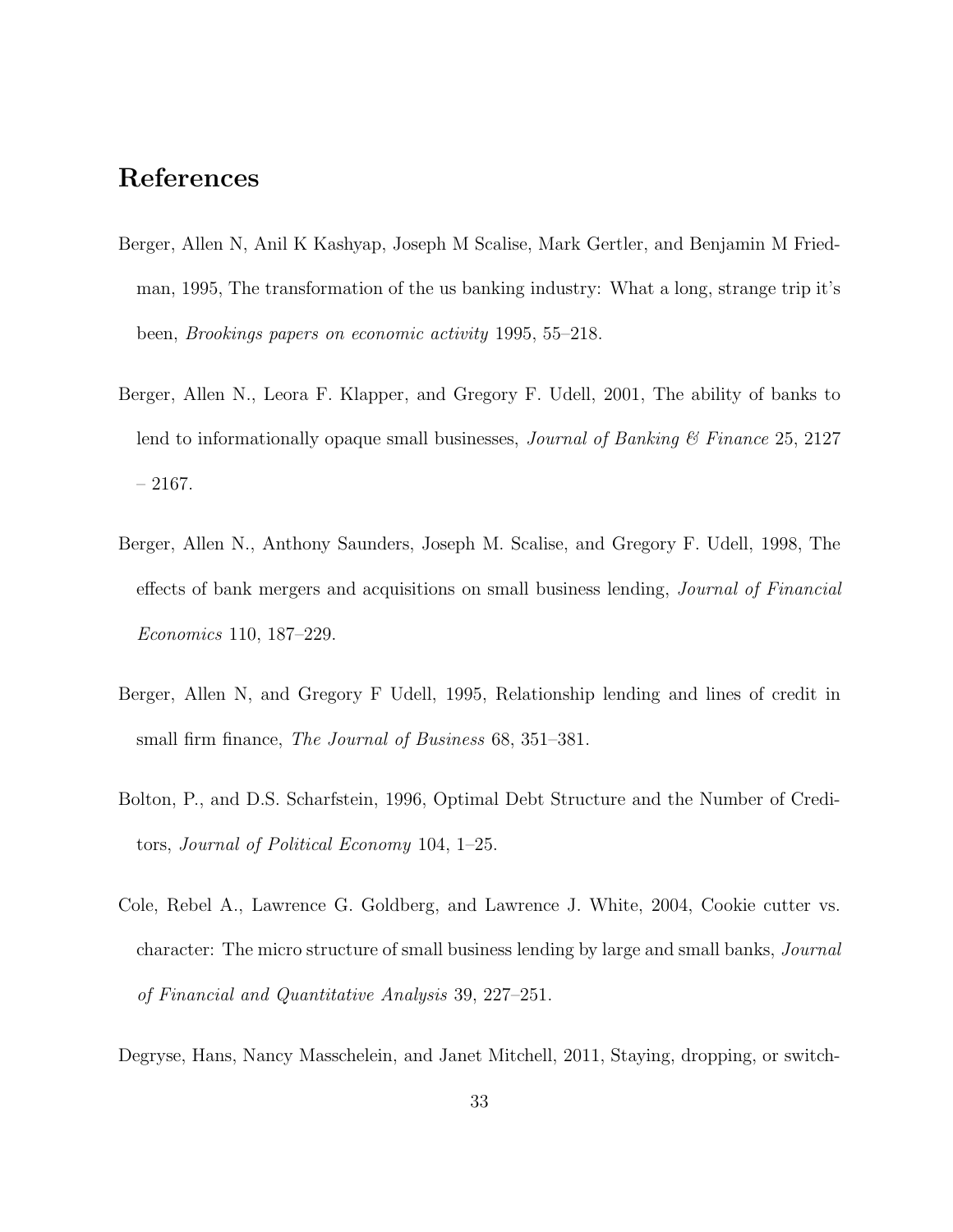ing: the impacts of bank mergers on small firms, Review of Financial Studies 24, 1102– 1140.

- Di Patti, Emilia Bonaccorsi, and Giorgio Gobbi, 2007, Winners or losers? the effects of banking consolidation on corporate borrowers, The Journal of Finance 62, 669–695.
- Drexler, Alejandro, and Antoinette Schoar, 2012, Do relationships matter? evidence from loan-officer turnover, working paper.
- Dymski, Gary, 1999, The bank merger wave: the economic causes and social consequences of financial consolidation (ME Sharpe Incorporated).
- Jayaratne, Jith, and John Wolken, 1999, How important are small banks to small business lending?: New evidence from a survey of small firms, *Journal of Banking*  $\&$  *Finance* 23,  $427 - 458.$
- Karceski, Jason, Steven Ongena, and David C. Smith, 2005, The impact of bank consolidation on commercial borrower welfare, The Journal of Finance 60, pp. 2043–2082.
- Khwaja, Asim Ijaz, and Atif Mian, 2008, Tracing the impact of bank liquidity shocks: Evidence from an emerging market, The American Economic Review 98, 1413–1442.
- Morel, J. T., 2003, Lecciones del Caso Santiago-Santander sober Concentración Bancaria, Diss. Universidad Católica de Chile.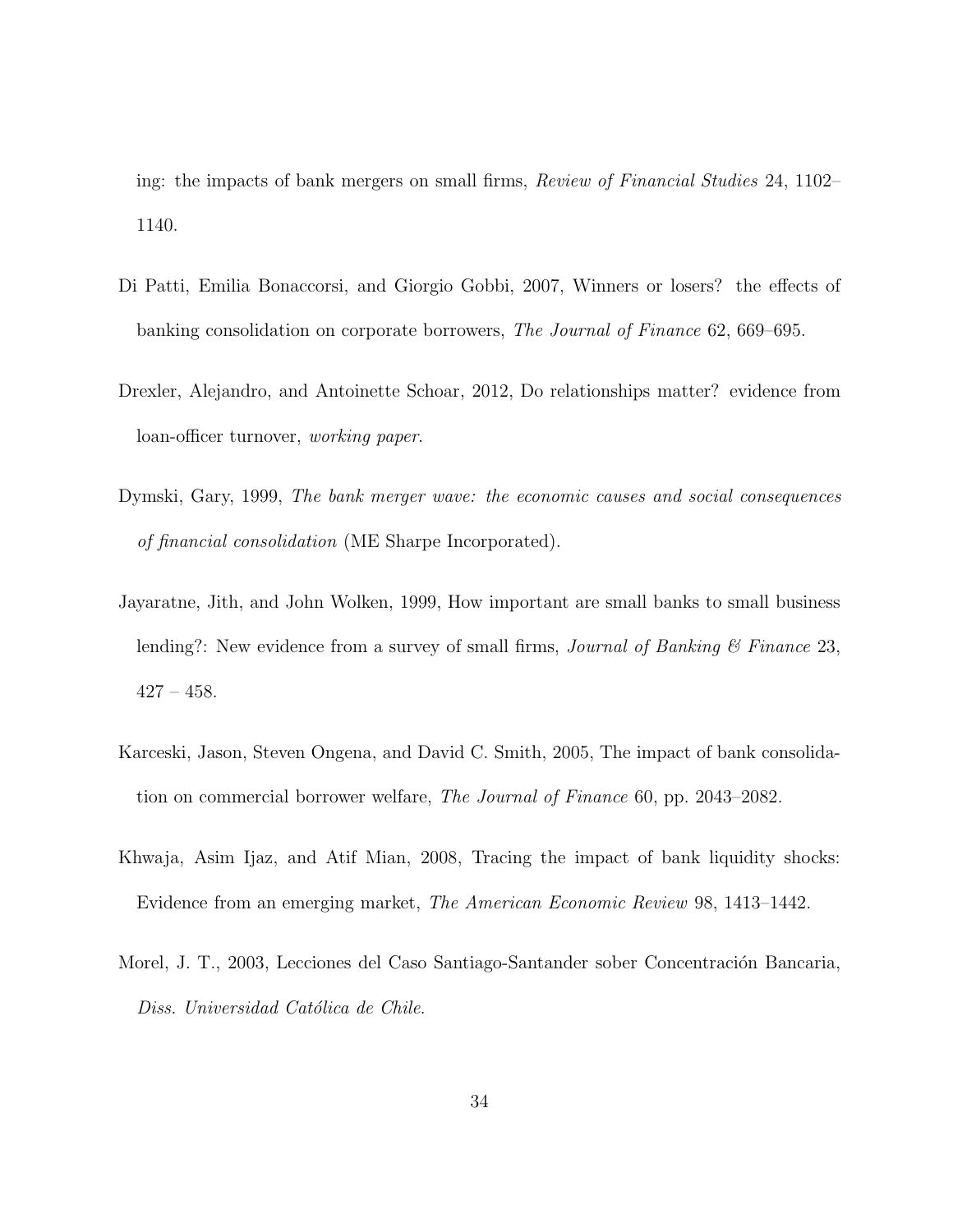- Peek, Joe, and Eric S Rosengren, 1998, Bank consolidation and small business lending: It's not just bank size that matters, *Journal of Banking*  $\&$  Finance 22, 799–819.
- Pilloff, Steven J, 2004, Bank merger activity in the united states, 1994-2003, Board of Governors of the Federal Reserve System Staff Study.
- Rajan, R.G., 1992, Insiders and Outsiders: The Choice between Informed and Arm's-Length Debt, The Journal of Finance 47, 1367–1367.
- Sapienza, Paola, 2002, The effects of banking mergers on loan contracts, The Journal of finance 57, 329–367.
- Strahan, Philip E, and James P Weston, 1998, Small business lending and the changing structure of the banking industry, *Journal of Banking*  $\mathcal{C}$  Finance 22, 821–845.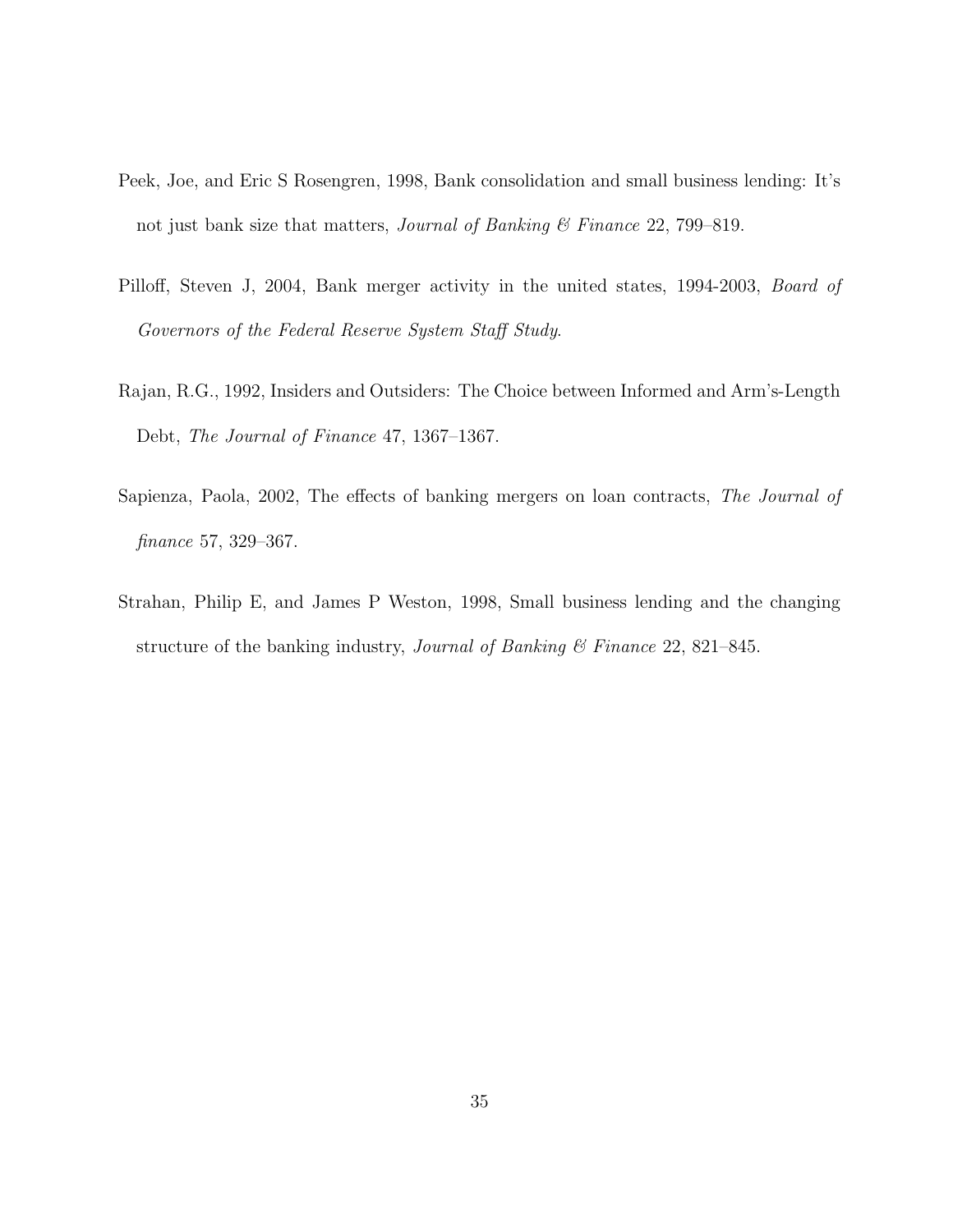| Table I: Summary Statistics: Chilean Banking Industry |  |
|-------------------------------------------------------|--|
|-------------------------------------------------------|--|

We present an overview of the Chilean Banking Industry at the end of 1998, just before the merger of the parent companies in Spain, and three years before the merger in Chile. A loan is defined as a bank-firm pair i.e. multiple loans from the same bank are aggregated up. A firm's total borrowing is the summation of all its loans. We rank firms according to total borrowing at the end of 1998, firms at the 70% bottom of the ranking are classified as small. Firm  $i$  is considered to have a lending relationship with bank  $b$  if  $i$  has non zero debt with b. A firm is considered to be in default if it has been in arrears for more than 90 days.

|                                                  | average   | sd       | dollar amount |
|--------------------------------------------------|-----------|----------|---------------|
| Log loan size (all borrowers)                    | 6.81      | (2.03)   | 907           |
| Log total borrowing (all borrowers)              | 7.31      | (2.08)   | 1,495         |
| Log total borrowing (only firms)                 | 8.31      | (2.97)   | 4,064         |
| Log total borrowing (firms $Nbanks > 1$ )        | 11.12     | (2.35)   | 73,130        |
| Delinquency rate                                 | 0.038     | (0.192)  |               |
|                                                  | fraction  | fraction |               |
| Amount lent to small - large borrowers           | 0.048     | 0.952    |               |
| Percentage of single - multiple bank borrowers   | 0.637     | 0.363    |               |
| Amount lent to single - multiple banks borrowers | 0.227     | 0.773    |               |
| Percentage of single - multiple bank firms       | 0.852     | 0.148    |               |
| Amount lent to single - multiple banks firms     | 0.219     | 0.781    |               |
|                                                  | average   | sd       |               |
| Bank assets US\$ million                         | 3,302     | (3,968)  |               |
| Bank ROA                                         | 0.006     | (0.01)   |               |
| Bank ROE                                         | 0.073     | (0.101)  |               |
| Bank Capitalization rate                         | 0.122     | (0.132)  |               |
| Bank Growth in deposits                          | $0.189\,$ | (0.616)  |               |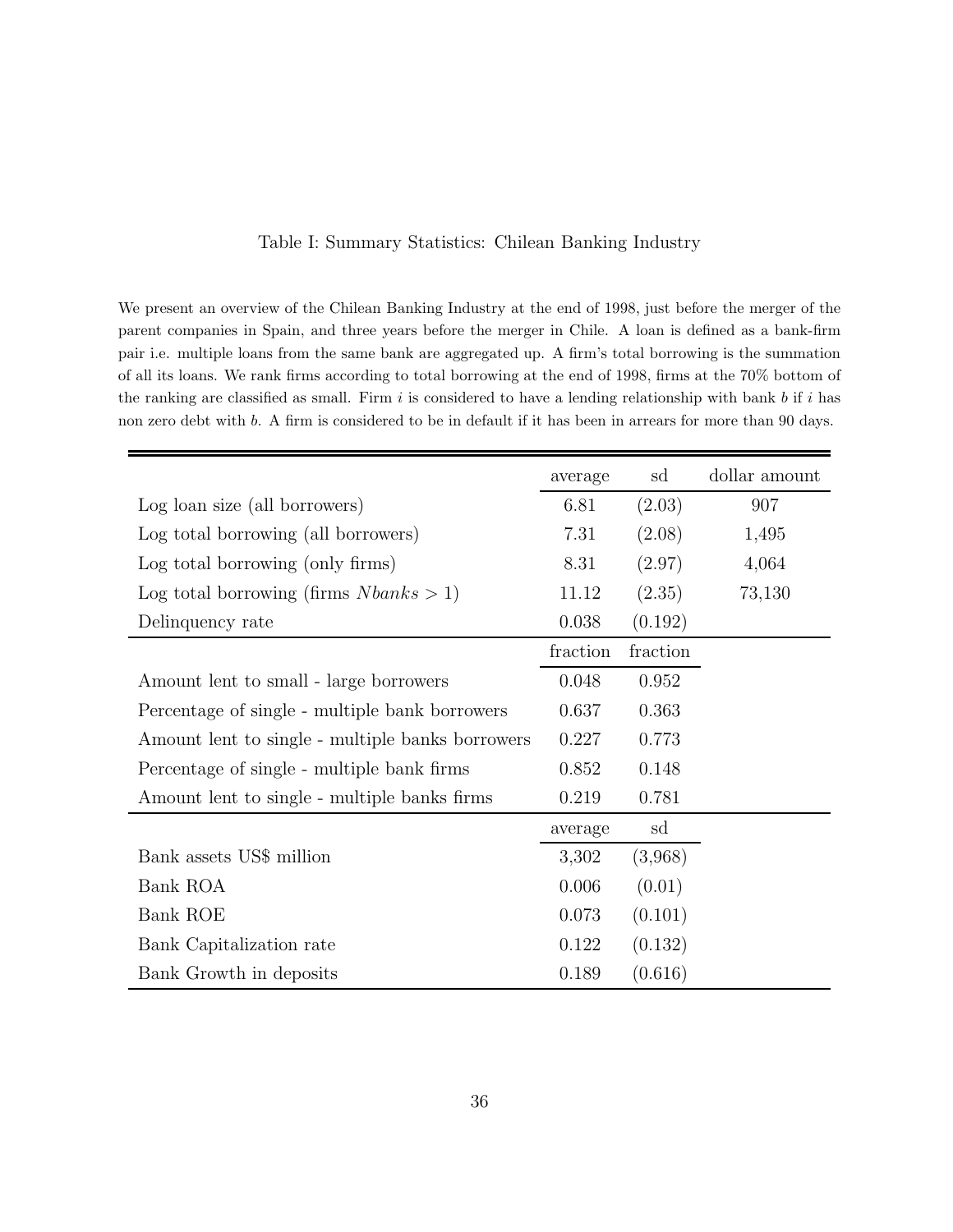#### Table II: Bank Lending Channel and Firm Borrowing Channel, The Intensive Margin

This table examines how the merger affects the intensive margin of the bank lending channel and the intensive margin of the firm borrowing channel of the firms borrowing from multiple sources before the merger. We compare the logarithm of the amount borrowed two years after the merger to the logarithm of the amount borrowed three years before the merger. In columns 1, 2, and 3, the labels overlap, acquirer and target represent the variables o, a, and ta defined in subsection II.A, and capture the exposure of the firms to the merger. In columns 4, 5, 6 and 7, the labels overlap, acquirer and target represent the variables  $O$ ,  $A$ , and  $TA$  defined in subsections II.B, and capture the exposure of the firms to the merger. To reduce the probability of results being driven by firms' self selection, the exposure to the merger is estimated using firms' borrowing in 1998, just before the merger in Spain, and more than three years before the merger of the subsidiaries in Chile. Column 1 presents the fixed effect linear estimation of specification 3 for changes between 1998 and 2003.Columns 2 and 3 present the OLS estimation of specifications 4 and 5 for changes between 1998 and 2003. Columns 4 and 5 present the OLS estimation of specifications 6 and 7 for changes between 1998 and 2003. Columns 6 and 7 present the OLS estimation of specifications 6 and 7 for changes between 2003 and 2006. All the estimations include controls for bank characteristics. Standard errors in parentheses are robust to heteroscedasticity. Standard errors in columns 1, 2 and 3 are clustered at the bank level.

|                  | Bank lending channel |                        |             |             | Firm borrowing channel |             |           |          |
|------------------|----------------------|------------------------|-------------|-------------|------------------------|-------------|-----------|----------|
|                  | 1998-2003            |                        | 1998-2003   |             |                        | 2003-2006   |           |          |
| overlap          | $-0.195***$          | $-0.114***$            | $-0.079***$ | $-0.090***$ | $-0.034$               | $\,0.015\,$ | $0.034\,$ | 0.031    |
|                  | (0.020)              |                        | (0.010)     | (0.013)     | (0.026)                | (0.037)     | (0.040)   | (0.059)  |
| acquirer         | 0.002                | $0.013***$             | 0.012       | 0.008       | 0.000                  | $-0.013$    | $-0.013$  | $-0.015$ |
|                  | (0.021)              |                        | (0.007)     | (0.011)     | (0.018)                | (0.030)     | (0.028)   | (0.047)  |
| target           | $-0.028$             | $0.005^{***}\,$        | $0.016*$    | 0.021       | $-0.016$               | $-0.011$    | 0.009     | 0.002    |
|                  | (0.020)              |                        | (0.009)     | (0.013)     | (0.020)                | (0.034)     | (0.031)   | (0.054)  |
| small X overlap  |                      |                        |             | $\,0.031\,$ |                        | $-0.121***$ |           | 0.009    |
|                  |                      |                        |             | (0.022)     |                        | (0.041)     |           | (0.066)  |
| small X acquirer |                      |                        |             | 0.016       |                        | 0.017       |           | 0.006    |
|                  |                      |                        |             | (0.015)     |                        | (0.027)     |           | (0.044)  |
| small X target   |                      |                        |             | $-0.002$    |                        | $-0.007$    |           | 0.010    |
|                  |                      |                        |             | (0.019)     |                        | (0.034)     |           | (0.054)  |
| Firm FE          | yes                  | yes                    | no          | no          | no                     | no          | no        | no       |
| Firm controls    | no                   | $\mathbf{n}\mathbf{o}$ | yes         | yes         | yes                    | yes         | yes       | yes      |
| Bank controls    | yes                  | yes                    | yes         | yes         | yes                    | yes         | yes       | yes      |
| N                | 14038                | 14038                  | 14038       | 14038       | 6151                   | 6151        | 6151      | 6151     |
| adjusted- $r^2$  | 0.175                |                        |             |             |                        |             |           |          |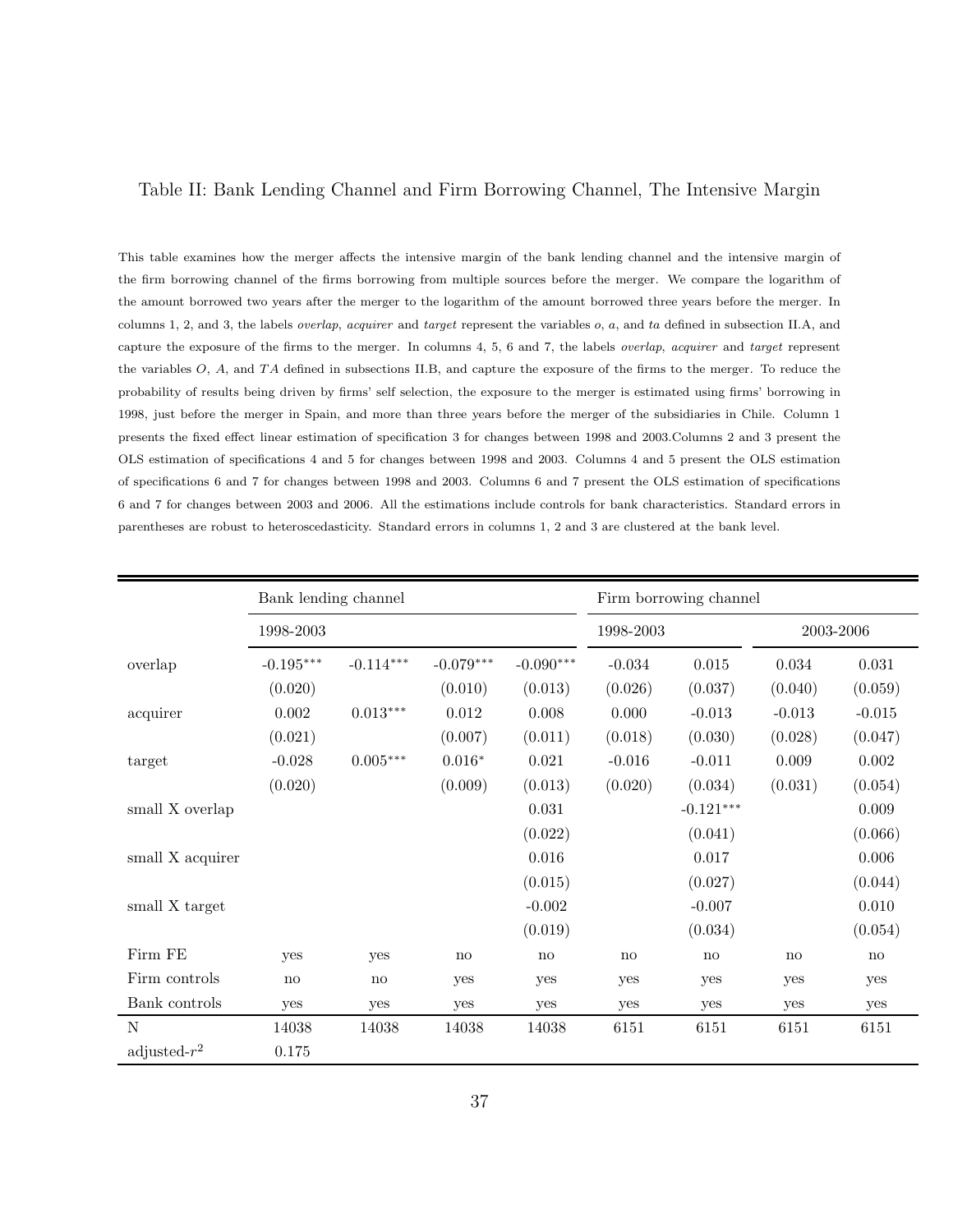### Table III: Bank Lending Channel and Firm Borrowing Channel, The Extensive Margin

This table examines how the merger affects the extensive margin of credit. In particular, we are interested in testing whether firms exposed to a merger are more likely to stop borrowing from their original banks and whether they are more likely to stop borrowing from all the banks after the merger, compared to similar firms not exposed to the merger. In columns 1, 2, and 3 the labels *overlap, acquirer* and *target* represent the variables o, a, and ta defined in subsection II.A, and capture the exposure of the firms to the merger. In columns 4, 5, 6 and 7 the labels overlap, acquirer and target represent the variables O, A, and TA defined in subsection II.B, and capture the exposure of the firms to the merger. To reduce the probability of the results being driven by the firms' self selection, the exposure to the merger is estimated using the firms' borrowing in 1998, just before the merger in Spain, and more than three years before the merger of the subsidiaries in Chile. Column 1 presents the fixed effect linear estimation of specification 3 for changes between 1998 and 2003. Columns 2 and 3 present the OLS estimation of specifications 4 and 5 for changes between 1998 and 2003. Columns 4 and 5 present the OLS estimation of specifications 6 and 7 for changes between 1998 and 2003. Columns 6 and 7 present the OLS estimation of specifications 6 and 7 for changes between 2003 and 2006. All the estimations include controls for bank characteristics. Standard errors in parentheses are robust to heteroscedasticity. Standard errors in columns 1, 2 and 3 are clustered at the bank level.

|                  | Bank lending channel |             |             | Firm borrowing channel |             |          |           |
|------------------|----------------------|-------------|-------------|------------------------|-------------|----------|-----------|
|                  | 1998-2003            |             |             | 1998-2003              |             |          | 2003-2006 |
| overlap          | $-1.493***$          | $-2.338***$ | $-2.192***$ | 0.346                  | $-0.351$    | $-1.549$ | $-1.764$  |
|                  | (0.344)              | (0.295)     | (0.311)     | (0.558)                | (0.711)     | (0.995)  | (1.265)   |
| acquirer         | $-0.105$             | 0.010       | $0.612**$   | $-0.271$               | 0.510       | 0.326    | 0.105     |
|                  | (0.323)              | (0.230)     | (0.239)     | (0.359)                | (0.524)     | (0.758)  | (1.056)   |
| target           | $1.334***$           | $0.585**$   | $0.983***$  | $-0.558$               | 0.502       | 0.624    | 1.108     |
|                  | (0.265)              | (0.232)     | (0.251)     | (0.391)                | (0.599)     | (0.839)  | (1.242)   |
| small X overlap  |                      |             | $-0.337$    |                        | 1.240       |          | 0.346     |
|                  |                      |             | (0.290)     |                        | (0.846)     |          | (1.395)   |
| small X acquirer |                      |             | $-1.105***$ |                        | $-0.923*$   |          | 0.264     |
|                  |                      |             | (0.263)     |                        | (0.482)     |          | (0.948)   |
| small X target   |                      |             | $-0.726**$  |                        | $-1.320**$  |          | $-0.618$  |
|                  |                      |             | (0.284)     |                        | (0.592)     |          | (1.219)   |
| Firm FE          | yes                  | no          | no          | no                     | no          | no       | no        |
| Firm controls    | no                   | yes         | yes         | yes                    | yes         | yes      | yes       |
| Bank controls    | yes                  | yes         | yes         | yes                    | yes         | yes      | yes       |
| N                | 26333                | 26333       | 26333       | 7214                   | 7214        | 7214     | 7214      |
| adjusted- $r^2$  | 0.227                | 0.060       | 0.063       | 0.031                  | $\,0.032\,$ | 0.006    | 0.005     |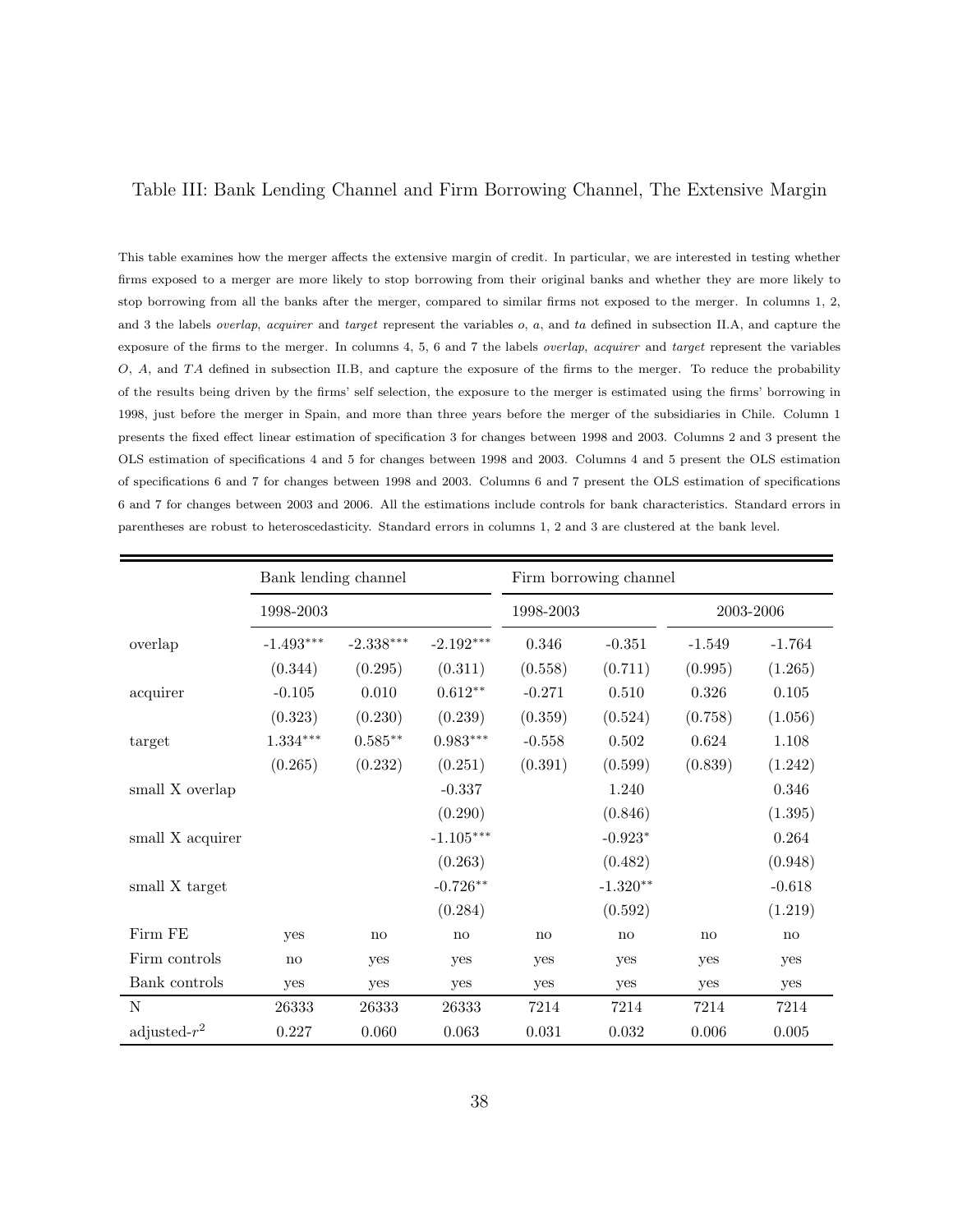#### Table IV: Default Rate

This table examines how a merger affects the default rate of the firms. In particular, we are interested in testing whether firms exposed to the merger have a higher probability of default compared to similar firms that are not exposed to the merger. For this analysis, we only include firms that are not delinquent on any payments in 1998. The variables target, acquirer, and overlap represent the exposure of the firms to the merger. An explanation of the definition of the "exposure to the merger" is presented in subsections II.A and II.B. To reduce the probability of the results being driven by the firms' self-selection, the exposure to the merger is estimated using the firms' borrowing in 1998, just before the merger in Spain, and more than three years before the merger of the subsidiaries in Chile. Column 1 presents the fixed effect linear estimation of specification 3, and columns 2 and 3 present the OLS estimation of specifications 4 and 5. Columns 4 and 5 present the OLS estimation of specifications 6 and 7 for default events between 1998 and 2003. Columns 6 and 7 present the OLS estimation of specifications 6 and 7 for default events between 2003 and 2006. All the estimations include controls for bank characteristics. Standard errors in parentheses are robust to heteroscedasticity. Standard errors in columns 1, 2 and 3 are clustered at the bank level.

|                          |            | Default at the loan level |            |              | default at the firm level |           |           |
|--------------------------|------------|---------------------------|------------|--------------|---------------------------|-----------|-----------|
|                          | 1998-2003  |                           |            | 1998-2003    |                           |           | 2003-2006 |
| overlap                  | $0.35***$  | $0.31***$                 | 0.02       | $0.81**$     | 0.22                      | 0.43      | 0.81      |
|                          | (0.09)     | (0.10)                    | (0.12)     | (0.40)       | (0.52)                    | (0.63)    | (0.85)    |
| $\operatorname{acquire}$ | $-0.16$    | $-0.14$                   | $-0.19$    | $0.76***$    | $0.72*$                   | 0.66      | 0.48      |
|                          | (0.10)     | (0.10)                    | (0.13)     | (0.25)       | (0.38)                    | (0.44)    | (0.61)    |
| target                   | $-0.25***$ | $-0.56***$                | $-0.46***$ | 0.25         | $0.35\,$                  | $-0.44$   | $0.61\,$  |
|                          | (0.08)     | (0.09)                    | (0.12)     | (0.27)       | (0.38)                    | (0.45)    | (0.68)    |
| small X overlap          |            |                           | $0.94***$  |              | 0.93                      |           | $-0.54$   |
|                          |            |                           | (0.12)     |              | (0.63)                    |           | (0.97)    |
| small X acquirer         |            |                           | 0.12       |              | $0.04\,$                  |           | $0.22\,$  |
|                          |            |                           | (0.12)     |              | (0.36)                    |           | (0.58)    |
| small X target           |            |                           | $-0.24*$   |              | $-0.13$                   |           | $-1.32**$ |
|                          |            |                           | (0.12)     |              | (0.38)                    |           | (0.67)    |
| Firm FE                  | yes        | no                        | no         | $\mathbf{n}$ | no                        | no        | no        |
| Firm controls            | no         | yes                       | yes        | yes          | yes                       | yes       | yes       |
| Bank controls            | yes        | yes                       | yes        | yes          | yes                       | yes       | yes       |
| N                        | 26333      | 26333                     | 26333      | 7214         | 7214                      | 7214      | 7214      |
| adjusted- $r^2$          | $0.435\,$  | 0.015                     | 0.015      | 0.022        | $0.022\,$                 | $0.009\,$ | $0.009\,$ |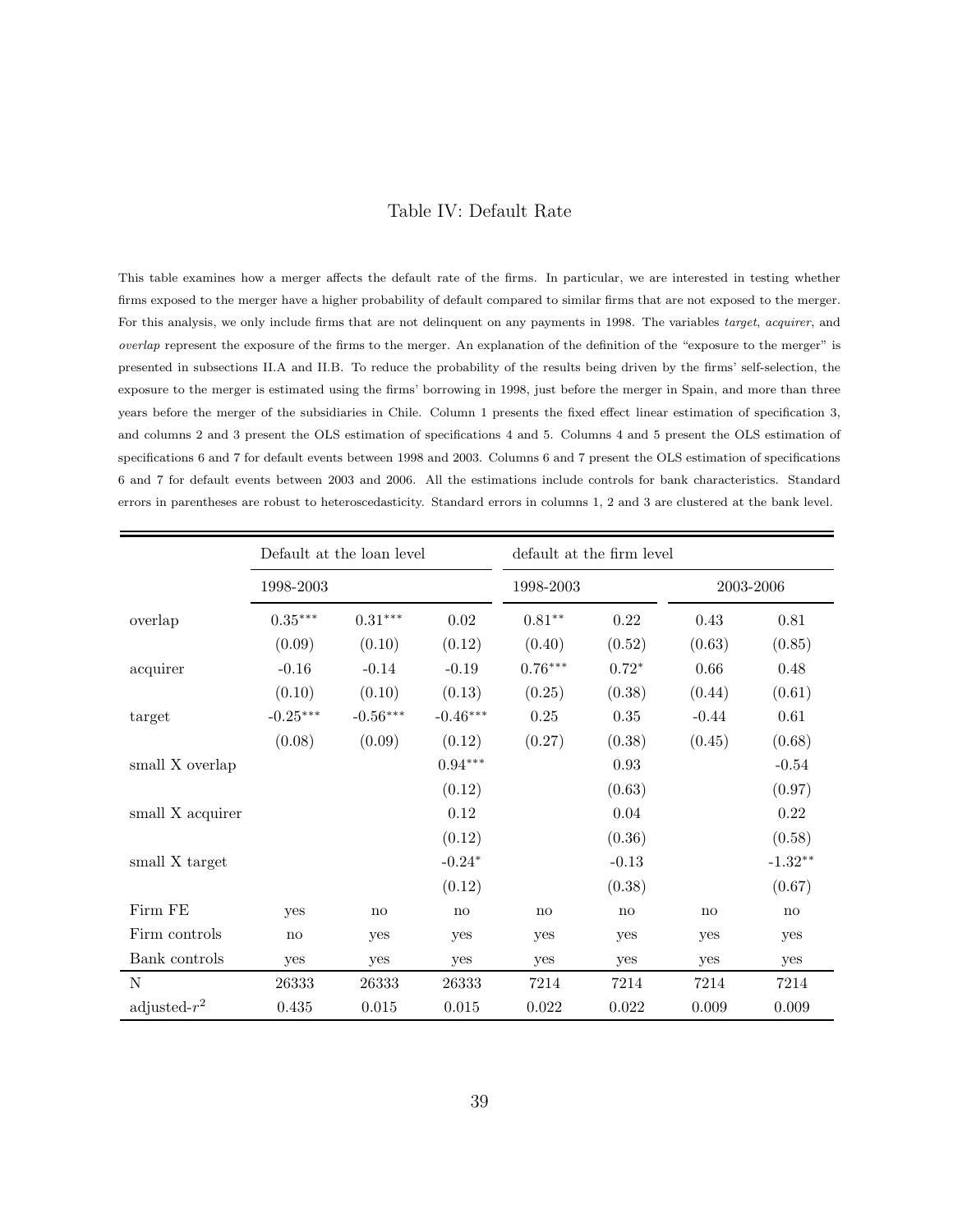### Table V: Late Payment Probability

This table examines how a merger affects the repayment behavior of the firms. We do not intend to capture economic or financial distress (we examine financial distress in table IV). Rather, we aim to capture the short term ability and-or incentives of the firms to honor their loan installments. In particular, we test whether firms exposed to the merger have a higher probability of being late on their payments to their original banks, or to other banks, for more than one month, but less than four months. For this analysis, we only include firms that are not delinquent on any payments in 1998. The variables target, acquirer, and overlap represent the exposure of the firms to the merger. The definition of the "exposure to the merger" is presented in subsections II.A and II.B. To reduce the probability of the results being driven by the firms' self-selection, the exposure to the merger is estimated using the firms' borrowing in 1998, just before the merger in Spain, and more than three years before the merger of the subsidiaries in Chile. Column 1 presents the fixed effect linear estimation of specification 3, and columns 2 and 3 present the OLS estimation of specifications 4 and 5. Columns 4 and 5 present the OLS estimation of specifications 6 and 7 for payments missed between 1998 and 2003. Columns 6 and 7 present the OLS estimation of specifications 6 and 7 for payments missed between 2003 and 2006. All the estimations include controls for bank characteristics. Standard errors in parentheses are robust to heteroscedasticity. Standard errors in columns 1, 2 and 3 are clustered at the bank level.

|                  | Default at the loan level |           |            |           | Default at the firm level |           |         |
|------------------|---------------------------|-----------|------------|-----------|---------------------------|-----------|---------|
|                  | 1998-2003                 |           | 1998-2003  |           |                           | 2003-2006 |         |
| overlap          | $4.10***$                 | $3.79***$ | $3.94***$  | 2.98***   | $3.32***$                 | $-0.29$   | $-0.44$ |
|                  | (0.17)                    | (0.20)    | (0.22)     | (0.52)    | (0.76)                    | (0.93)    | (1.44)  |
| acquirer         | $2.25***$                 | $2.24***$ | $2.51***$  | $2.45***$ | $1.95***$                 | $-0.67$   | $-0.48$ |
|                  | (0.19)                    | (0.17)    | (0.19)     | (0.33)    | (0.54)                    | (0.66)    | (1.03)  |
| target           | $2.31***$                 | $2.06***$ | $2.46***$  | $2.13***$ | $1.86***$                 | $-1.34*$  | $-0.25$ |
|                  | (0.18)                    | (0.17)    | (0.19)     | (0.38)    | (0.62)                    | (0.75)    | (1.23)  |
| small X overlap  |                           |           | $-0.42*$   |           | $-0.60$                   |           | 0.32    |
|                  |                           |           | (0.23)     |           | (0.87)                    |           | (1.55)  |
| small X acquirer |                           |           | $-0.48**$  |           | $0.59\,$                  |           | $-0.23$ |
|                  |                           |           | (0.23)     |           | (0.52)                    |           | (0.97)  |
| small X target   |                           |           | $-0.91***$ |           | 0.33                      |           | $-1.37$ |
|                  |                           |           | (0.23)     |           | (0.64)                    |           | (1.24)  |
| Firm FE          | yes                       | no        | no         | no        | no                        | no        | no      |
| Firm controls    | no                        | yes       | yes        | yes       | yes                       | yes       | yes     |
| Bank controls    | yes                       | yes       | yes        | yes       | yes                       | yes       | yes     |
| N                | 26333                     | 26333     | 26333      | 7214      | 7214                      | 7214      | 7214    |
| adjusted- $r^2$  | 0.205                     | 0.043     | 0.044      | 0.018     | 0.018                     | $0.002\,$ | 0.001   |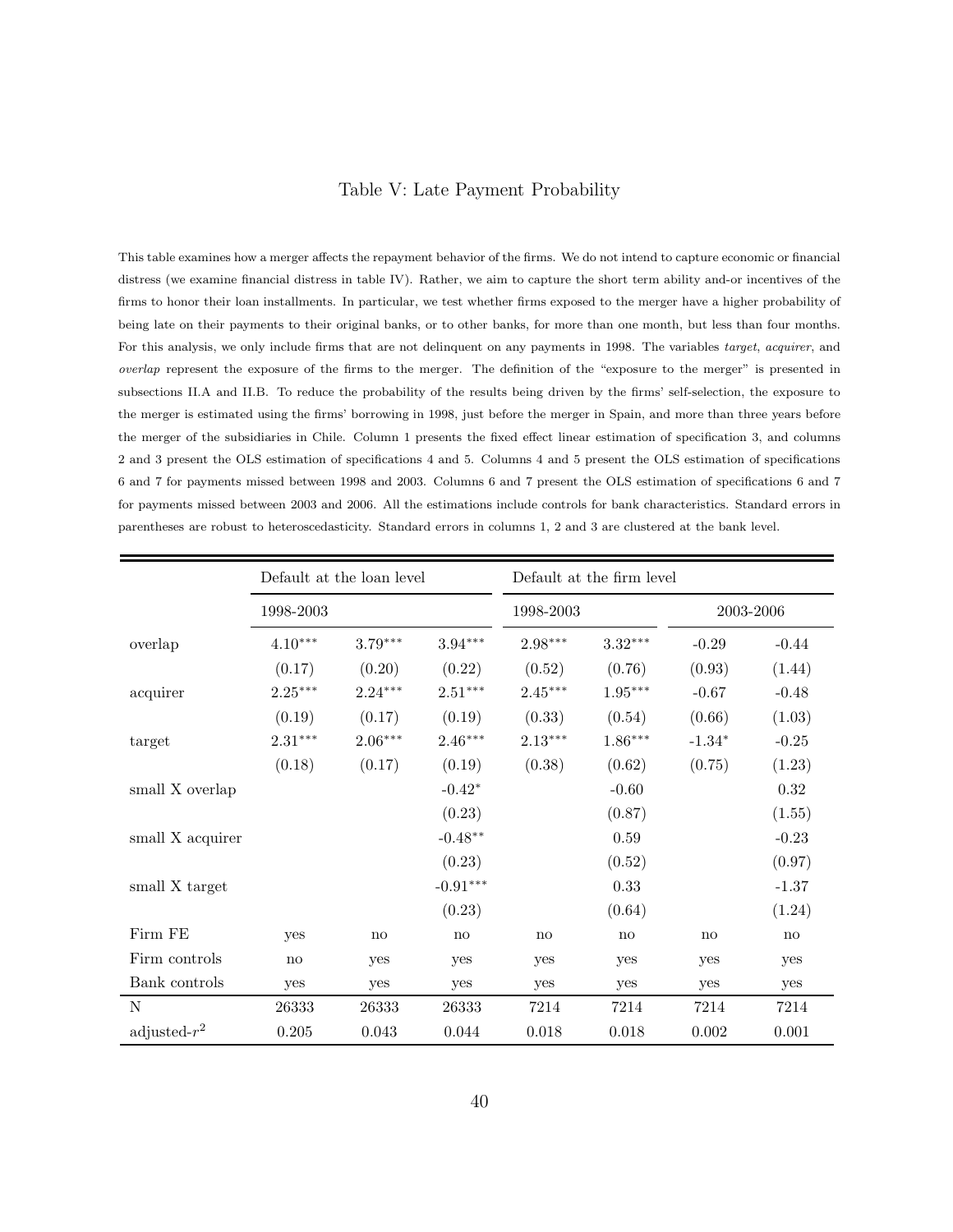### Table VI: Sales and Exit

This table examines how the merger affects the sales of the firm and its probability of shut down. In particular, we are interested in testing whether firms exposed to the merger experience <sup>a</sup> reduction in sales in the years and are more likely to shut down their operations in the years that follow the merger. The variables *target, acquirer*, and *overlap* represent the exposure of the firms to the merger. An explanation of the definition of the "exposure to the merger" is presented in subsection II.B. To reduce the probability that the results are driven by the firms' self selection, the exposure to the merger is estimatedusing the firms' borrowing in 1998, just before the merger in Spain, and more than three years before the merger of the subsidiaries in Chile. Columns <sup>1</sup>and <sup>2</sup> present the OLS estimation of specifications <sup>6</sup> and <sup>7</sup> for changes in sales between <sup>1998</sup> and 2003. In columns <sup>3</sup> and 4, we present the OLS estimationof specifications <sup>6</sup> and <sup>7</sup> for changes in sales between <sup>2003</sup> and 2006. In columns <sup>5</sup> and 6, we present the OLS estimation of specifications <sup>6</sup> and <sup>7</sup> for firms shut downs between <sup>1998</sup> and 2003. In columns <sup>7</sup> and 8, we present the OLS estimation of specifications <sup>6</sup> and <sup>7</sup> for firm shut downs between <sup>2003</sup> and2006. Standard errors in parentheses are robust to heteroscedasticity.

|                  | Change in sales |            |           |          | Shut down |           |           |          |
|------------------|-----------------|------------|-----------|----------|-----------|-----------|-----------|----------|
|                  | 1998-2003       |            | 2003-2006 |          |           |           | 2003-2006 |          |
| overlap          | $-0.025$        | 0.002      | 0.054     | 0.041    | $-0.936$  | $-1.368*$ | $1.169*$  | 0.209    |
|                  | (0.030)         | (0.033)    | (0.035)   | (0.047)  | (0.614)   | (0.818)   | (0.660)   | (0.853)  |
| acquirer         | 0.010           | $-0.044*$  | $-0.014$  | 0.003    | $-0.104$  | 0.667     | $0.770*$  | 0.687    |
|                  | (0.018)         | (0.026)    | (0.027)   | (0.037)  | (0.403)   | (0.618)   | (0.455)   | (0.707)  |
| target           | 0.023           | $-0.006$   | 0.004     | $-0.006$ | $-0.148$  | 0.080     | $-0.251$  | 0.174    |
|                  | (0.019)         | (0.027)    | (0.028)   | (0.038)  | (0.444)   | (0.688)   | (0.492)   | (0.771)  |
| small X overlap  |                 | $-0.052$   |           | 0.023    |           | 0.770     |           | 1.528    |
|                  |                 | (0.046)    |           | (0.049)  |           | (0.933)   |           | (0.997)  |
| small X acquirer |                 | $0.065***$ |           | $-0.021$ |           | $-0.915$  |           | 0.096    |
|                  |                 | (0.024)    |           | (0.035)  |           | (0.572)   |           | (0.662)  |
| small X target   |                 | $0.035\,$  |           | 0.013    |           | $-0.271$  |           | $-0.552$ |
|                  |                 | (0.026)    |           | (0.037)  |           | (0.686)   |           | (0.759)  |
| Firm controls    | yes             | yes        | yes       | yes      | yes       | yes       | yes       | yes      |
| Bank controls    | yes             | yes        | yes       | yes      | yes       | yes       | yes       | yes      |
| N                | 6352            | 6352       | 5275      | 5275     | 7214      | 7214      | 7214      | 7214     |
| adjusted- $r^2$  | 0.205           | 0.206      | 0.024     | 0.023    | 0.050     | 0.050     | 0.006     | 0.006    |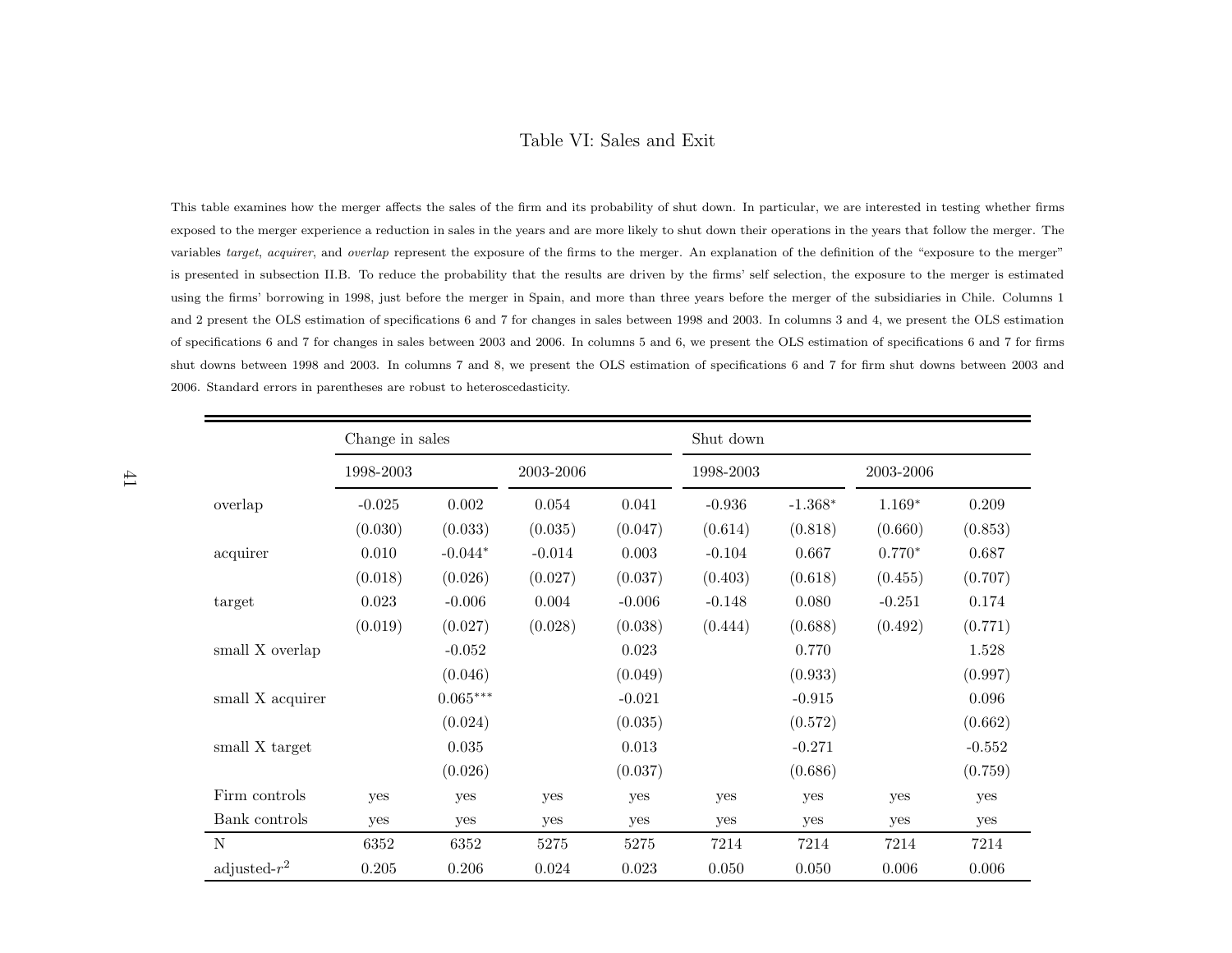#### Table VII: Changes in the Number of Banks

This table explores how a merger affects the firms' number of lending relationships. We estimate specifications 5 and 7 using the change in the number of lending relationships between 1998 and 2003 as the left hand side variable. The variables target, acquirer, and overlap represent the exposure of the firms to the merger (. An explanation of the definition of "exposure to the merger" is presented in subsection II.B. To reduce the probability of results being driven by the firms' self-selection, the exposure to the merger is estimated using the firms' borrowing in 1998, just before the merger in Spain and more than three years before the merger of the subsidiaries in Chile. Note that the merger will reduce the number of banks of the "overlap" group exactly by one if they do not start a new lending relationship after the merger. Standard errors in parentheses are robust to heteroscedasticity.

|                  | Number of Banks |            |            |             |  |  |  |
|------------------|-----------------|------------|------------|-------------|--|--|--|
| overlap          | $-0.047$        | 0.092      | 0.092      | 0.115       |  |  |  |
|                  | (0.056)         | (0.111)    | (0.116)    | (0.136)     |  |  |  |
| acquirer         | 0.007           | $-0.093*$  | $-0.093$   | $-0.037$    |  |  |  |
|                  | (0.022)         | (0.055)    | (0.064)    | (0.083)     |  |  |  |
| target           | 0.003           | 0.023      | 0.023      | 0.033       |  |  |  |
|                  | (0.030)         | (0.082)    | (0.089)    | (0.107)     |  |  |  |
| small X overlap  |                 | $-0.285**$ | $-0.285**$ | $-0.377***$ |  |  |  |
|                  |                 | (0.121)    | (0.121)    | (0.145)     |  |  |  |
| small X acquirer |                 | $0.128**$  | $0.128**$  | $0.129*$    |  |  |  |
|                  |                 | (0.060)    | (0.060)    | (0.078)     |  |  |  |
| small X target   |                 | $-0.022$   | $-0.022$   | 0.011       |  |  |  |
|                  |                 | (0.088)    | (0.088)    | (0.107)     |  |  |  |
| Bank controls    | no              | no         | yes        | yes         |  |  |  |
| Firm controls    | no              | no         | no         | yes         |  |  |  |
| N                | 10719           | 10719      | 10719      | 7214        |  |  |  |
| adjusted- $r^2$  | 0.010           | 0.023      | 0.023      | 0.050       |  |  |  |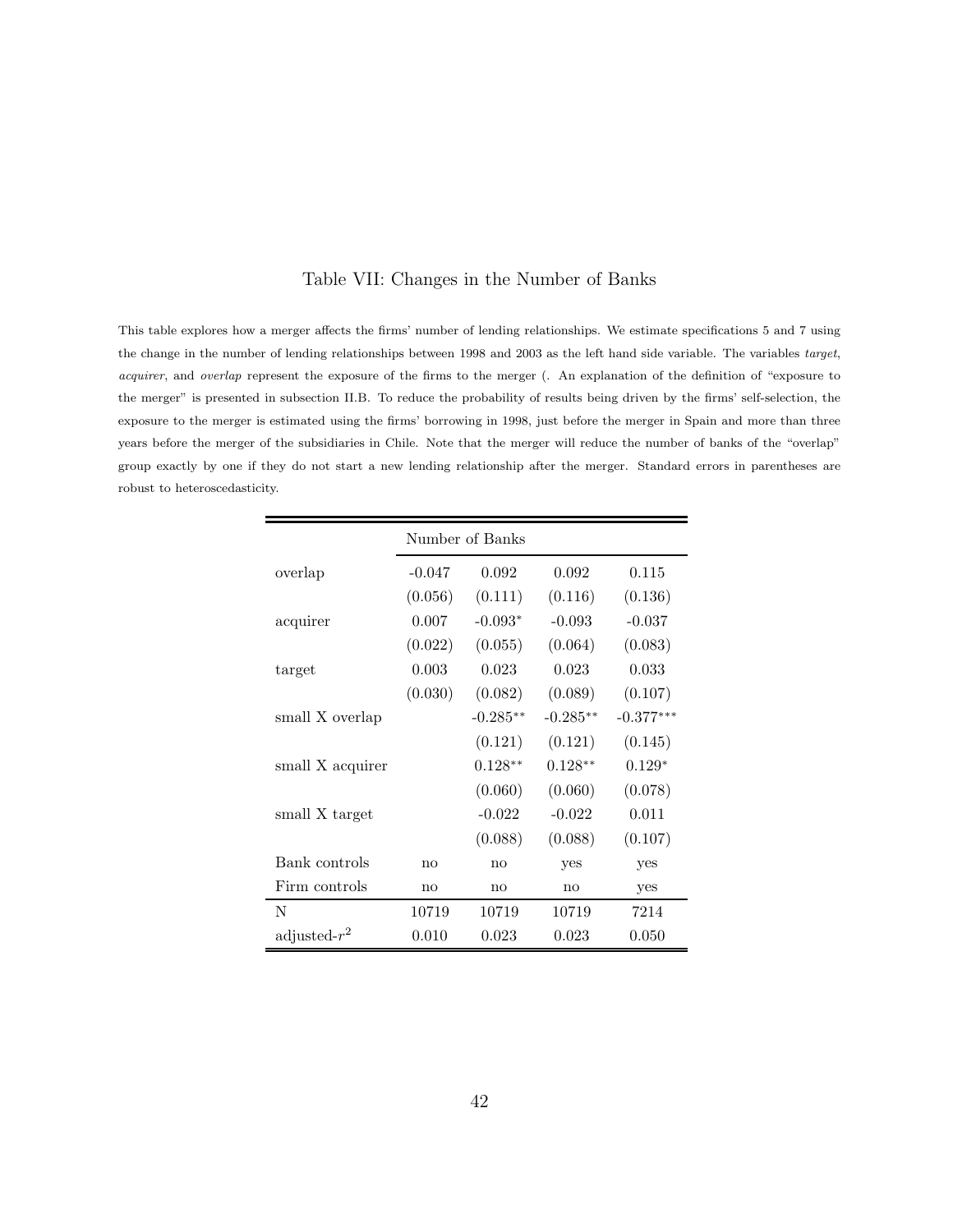### Table VIII: Drop, Switch, and Stay Probabilities

This table examines the effect of the merger on the firm borrowing from only one bank at the time of the merger. In particular, we are interested in measuring whether the firms borrowing from the target before the merger or the firms borrowing from the acquirer before the merger are more likely to stop borrowing (to be a "DROP" firm) in the two years following the merger compared to similar firms initially borrowing from a bank that does not merge. We are also interested in measuring whether the firms borrowing from the target before the merger or the firms borrowing from the acquirer before the merger are more likely to switch banks (to be a "SWITCH" firm) compared to similar firms initially borrowing from a bank that does not merge. To facilitate the interpretation of the results we present the OLS estimation of specification 8. Similar results are obtained using a logistic estimation. Standard errors in parentheses are robust to heteroscedasticity.

|                  | Drop      | Switch     |
|------------------|-----------|------------|
| acquirer         | $-0.037$  | 0.125      |
|                  | (0.376)   | (0.202)    |
| target           | 0.167     | $0.765***$ |
|                  | (0.435)   | (0.264)    |
| small X acquirer | $-0.118$  | $-0.086$   |
|                  | (0.343)   | (0.185)    |
| small X target   | $1.084**$ | $-0.200$   |
|                  | (0.467)   | (0.293)    |
| N                | 14689     | 14689      |
| adjusted- $r^2$  | 0.062     | 0.008      |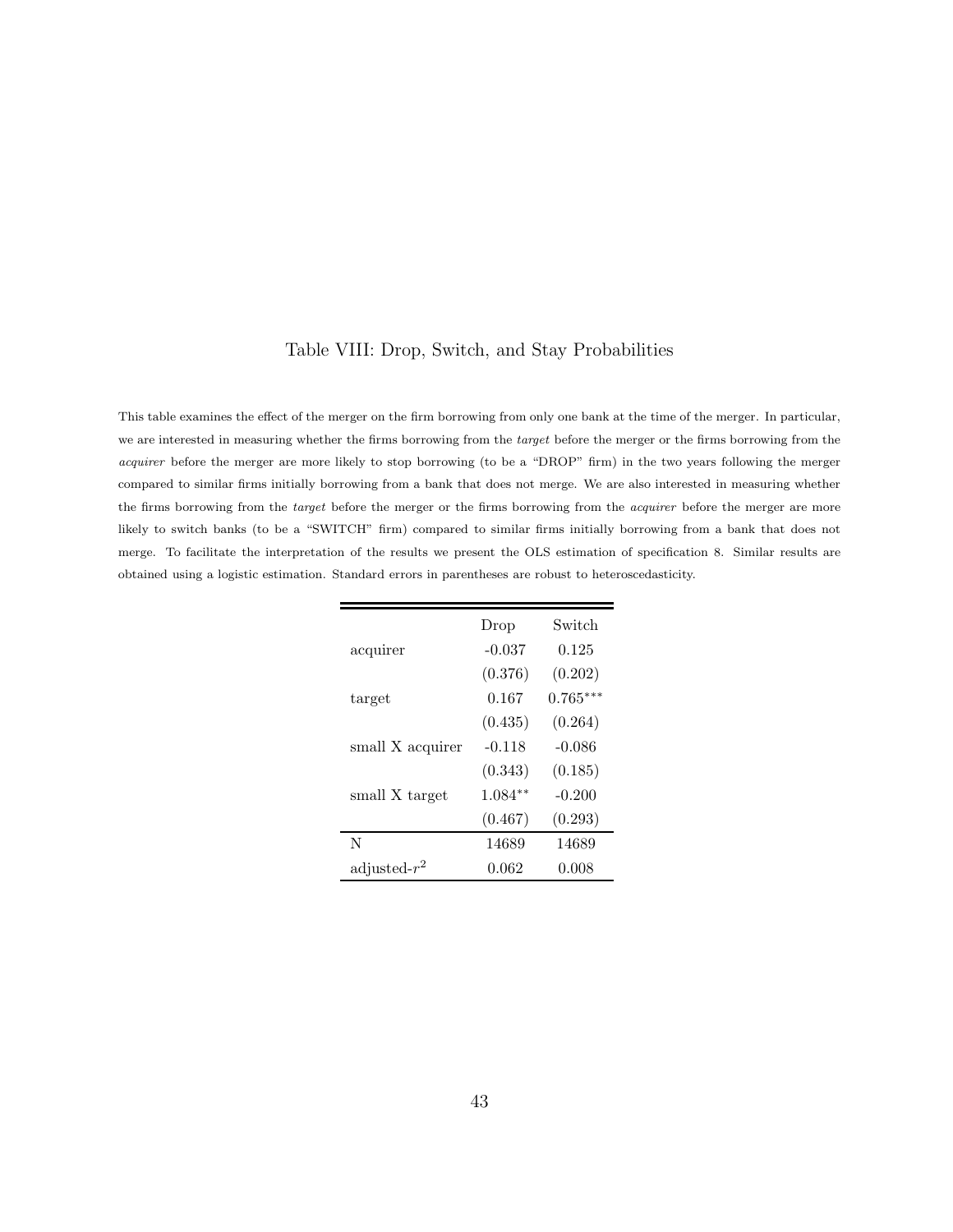### Table IX: "Drop" Firms Performance

This table examines the changes in performance between 2003 and 2006 of the firms dropped by the target and the acquirer, compared to the performance during the same period of firms dropped by other banks. We present changes in various indicators of borrower performance including loan size, repayment behavior, firm sales, and firm shut downs. We use a linear estimation of specification 7, and we exclude the variable  $O$  in the specification because there are no "overlap" firms in this sample. Standard errors in parentheses are robust to heteroscedasticity.

|                  | Loan amount | Late       | Default  | <b>Sales</b> | Survive |
|------------------|-------------|------------|----------|--------------|---------|
| acquirer         | $-0.271**$  | $1.674***$ | $-0.131$ | 0.052        | 0.700   |
|                  | (0.132)     | (0.546)    | (0.514)  | (0.067)      | (0.938) |
| target           | $-0.093$    | 1.025      | $-0.332$ | $-0.035$     | 0.342   |
|                  | (0.169)     | (0.659)    | (0.585)  | (0.069)      | (1.112) |
| small X acquirer | 0.170       | $-0.422$   | 0.160    | $-0.078$     | 0.697   |
|                  | (0.116)     | (0.538)    | (0.495)  | (0.066)      | (0.876) |
| small X target   | $-0.113$    | 0.585      | $-0.483$ | $-0.017$     | 0.930   |
|                  | (0.165)     | (0.722)    | (0.591)  | (0.075)      | (1.146) |
| N                | 5068        | 5068       | 5068     | 1865         | 5068    |
| adjusted- $r^2$  | 0.032       | 0.013      | 0.007    | 0.021        | 0.000   |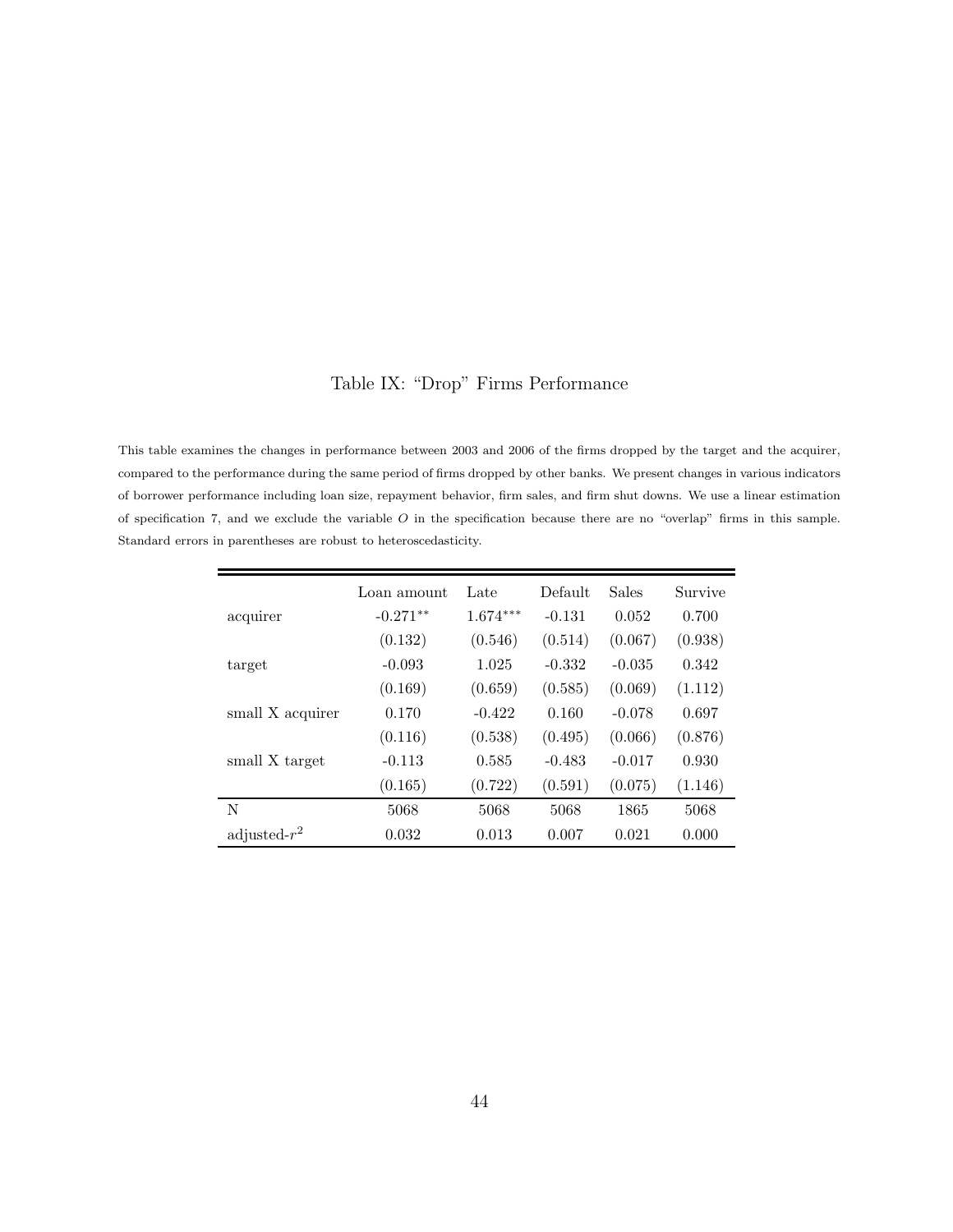### Table X: Stay Compare

This table examines changes in loan size, repayment behavior, and firm outcomes between 2003 and 2006 for firms that stay with the same bank between 1998 and 2003 ("STAY" firms). In particular, we estimate if the average change in the value of these variables for firms that stay with the acquirer is different from the average change in the value of these variables for firms that stay with a bank that does not merge. We also estimate if the average change in the value of these variables for firms that stay with the target is different from the average change in the value of these variables for firms that stay with a bank that does not merge. We use a linear estimation of specification 7, and we exclude the variable that captures the effect on "overlap" firms because there are no "overlap" firms in this sample. Standard errors in parentheses are robust to heteroscedasticity.

|                  | Loan amount | Loan amount $(q)$ | Late       | Default   | <b>Sales</b> | Survive   |
|------------------|-------------|-------------------|------------|-----------|--------------|-----------|
| acquirer         | 0.041       | 0.005             | $4.028***$ | 0.796     | $-0.016$     | $-0.371$  |
|                  | (0.122)     | (0.036)           | (0.659)    | (0.511)   | (0.028)      | (0.637)   |
| target           | 0.005       | $-0.003$          | $4.720***$ | 0.321     | $-0.009$     | $-1.210*$ |
|                  | (0.145)     | (0.042)           | (0.802)    | (0.586)   | (0.030)      | (0.708)   |
| small X acquirer | 0.060       | $-0.002$          | $2.956***$ | $1.036**$ | 0.034        | 0.416     |
|                  | (0.113)     | (0.033)           | (0.663)    | (0.514)   | (0.028)      | (0.594)   |
| small X target   | $0.427***$  | $0.113**$         | $1.724*$   | $1.371*$  | 0.031        | 0.618     |
|                  | (0.160)     | (0.047)           | (0.976)    | (0.712)   | (0.033)      | (0.798)   |
| N                | 8582        | 8582              | 8582       | 8582      | 6260         | 8582      |
| adjusted- $r^2$  | 0.020       |                   | 0.035      | 0.015     | 0.013        | 0.008     |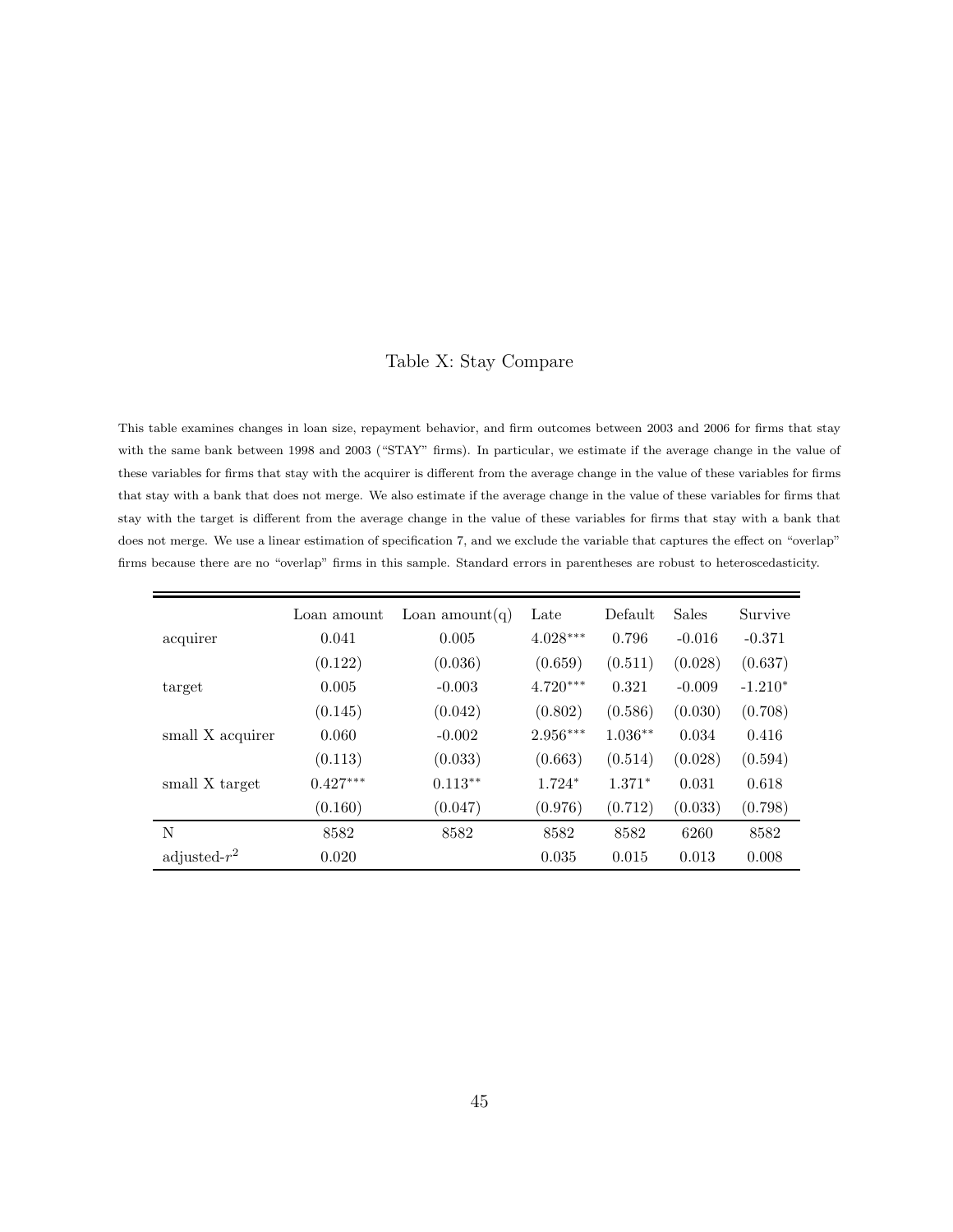#### Figure 1: Bank Lending Channel with Firm Fixed Effects

Figure 1 compares the lending within the same firms that borrow simultaneously from the merged banks and from banks outside of the merger. This figure is the counterpart of the fixed effect regression in column 1 of table II. Following Khwaja and Mian (2008), we classify firm loans into those from the merging banks and those from banks outside of the merger. We then demean each of the firms loans. The figure then aggregates the demeaned lending from merged banks and the demeaned lending from banks outside of the merger and plots the logarithm on the y-axis. Given the classification process, the same firm shows up in both the plotted lines. Given this demeaning, if the effect of the merger was correctly identified, we would expect to find little or no lending difference between the series before the merger, but a divergence afterwards. The figure shows that this is the case.

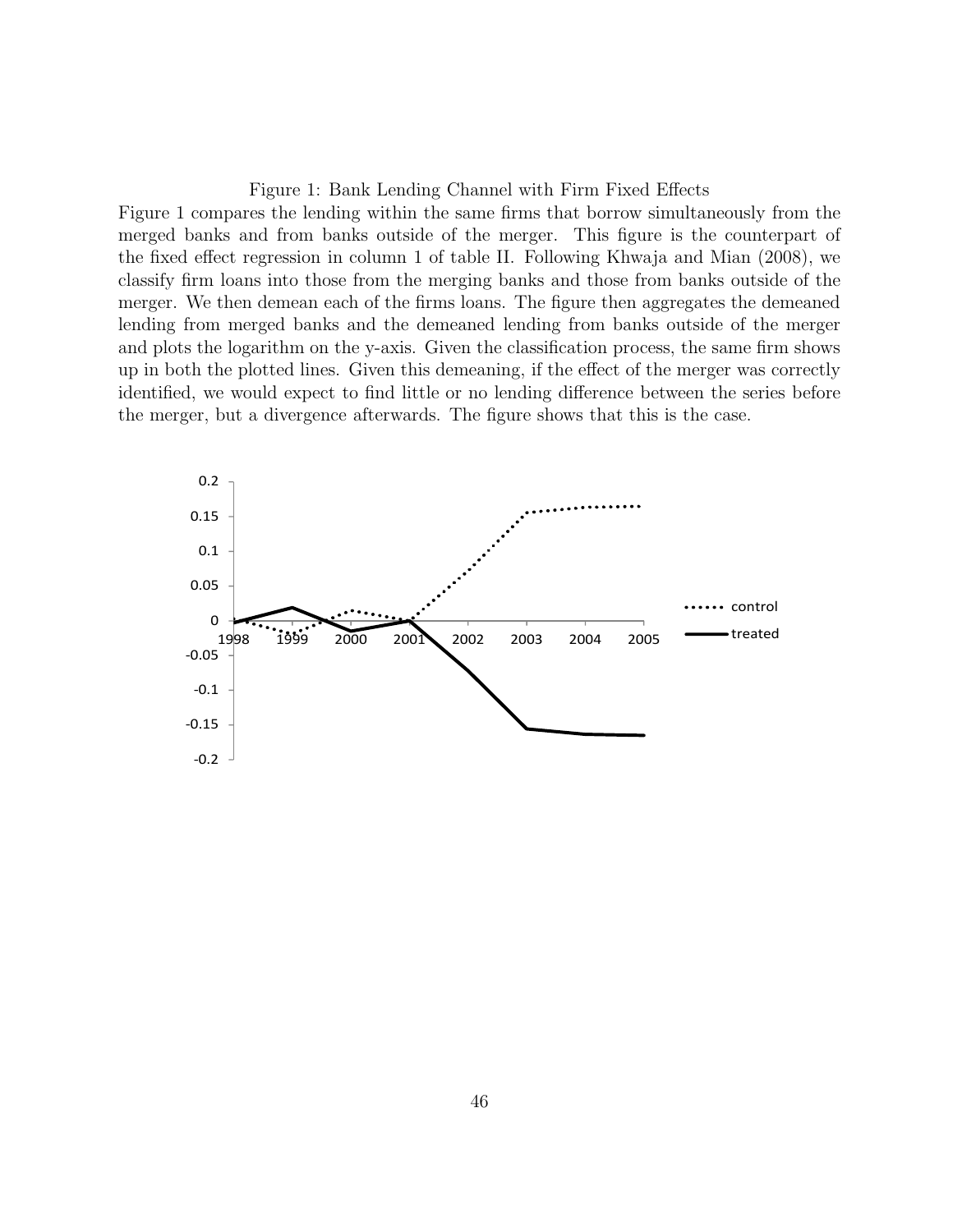Figure 2: Returns and Trade Volume of Banco Santander España Before and After the Announcement of the Merger

Figure 2 plots the returns and trade volume of Banco Santander España before and after the announcement of the merger with Banco Central Hispano. The announcement was made on January 15th 1999. The solid line represents the returns and the dashed line represents the volume. Values have been re-scaled to fit the same graph. The range for the returns is  $-11.5\%$  to  $18.2\%$ , and the range for the volume is 60,600 to 827,800 shares.